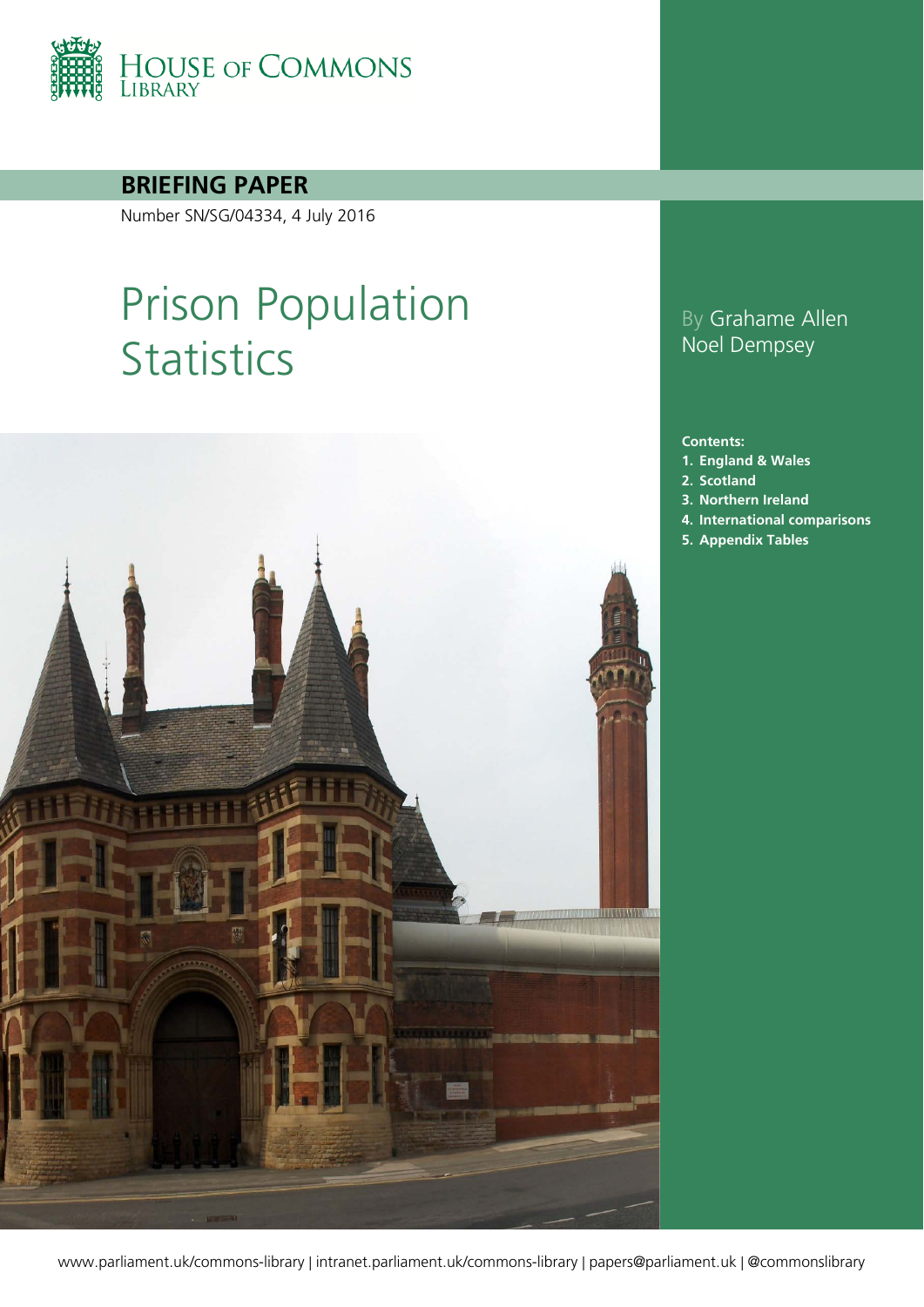# **Contents**

| <b>Summary</b>                                                                                                                                                         | 3                                                                       |
|------------------------------------------------------------------------------------------------------------------------------------------------------------------------|-------------------------------------------------------------------------|
| <b>England &amp; Wales</b><br>Long term trends<br>Recent trends                                                                                                        | 4<br>4<br>$\,$ 6 $\,$                                                   |
| Current population<br>Sentence length<br>Type of offence<br>Age profile of prisoners<br>Nationality, ethnicity and religion<br>Foreign national prisoners<br>Ethnicity | $\overline{7}$<br>$\overline{7}$<br>$\mathsf 9$<br>11<br>12<br>12<br>13 |
| Overcrowding<br>Safety in prisons<br>Assaults<br>Self-harming<br>Deaths                                                                                                | 13<br>14<br>16<br>16<br>16<br>17                                        |
| <b>Scotland</b><br>Long term trends<br>Recent trends<br>Current average daily population<br>Age profile of prisoners<br>Ethnicity and Religion<br>Supervision level    | 18<br>18<br>19<br>19<br>20<br>20<br>22                                  |
| <b>Northern Ireland</b><br>Recent trends<br>Age profile of prisoners                                                                                                   | 23<br>23<br>23                                                          |
| <b>International comparisons</b>                                                                                                                                       | 24                                                                      |
| <b>Appendix Tables</b>                                                                                                                                                 | 25                                                                      |
|                                                                                                                                                                        | Religion                                                                |

Cover page image copyright [Entrance to HM Prison Manchester \(Strangeways\)](https://commons.wikimedia.org/wiki/File:Strangeways_Prison.jpg) by [Stemonitis.](https://commons.wikimedia.org/wiki/User:Stemonitis) Licensed under [Creative Commons](https://en.wikipedia.org/wiki/en:Creative_Commons) [Attribution 2.5 Generic/](https://creativecommons.org/licenses/by/2.5/deed.en) image cropped.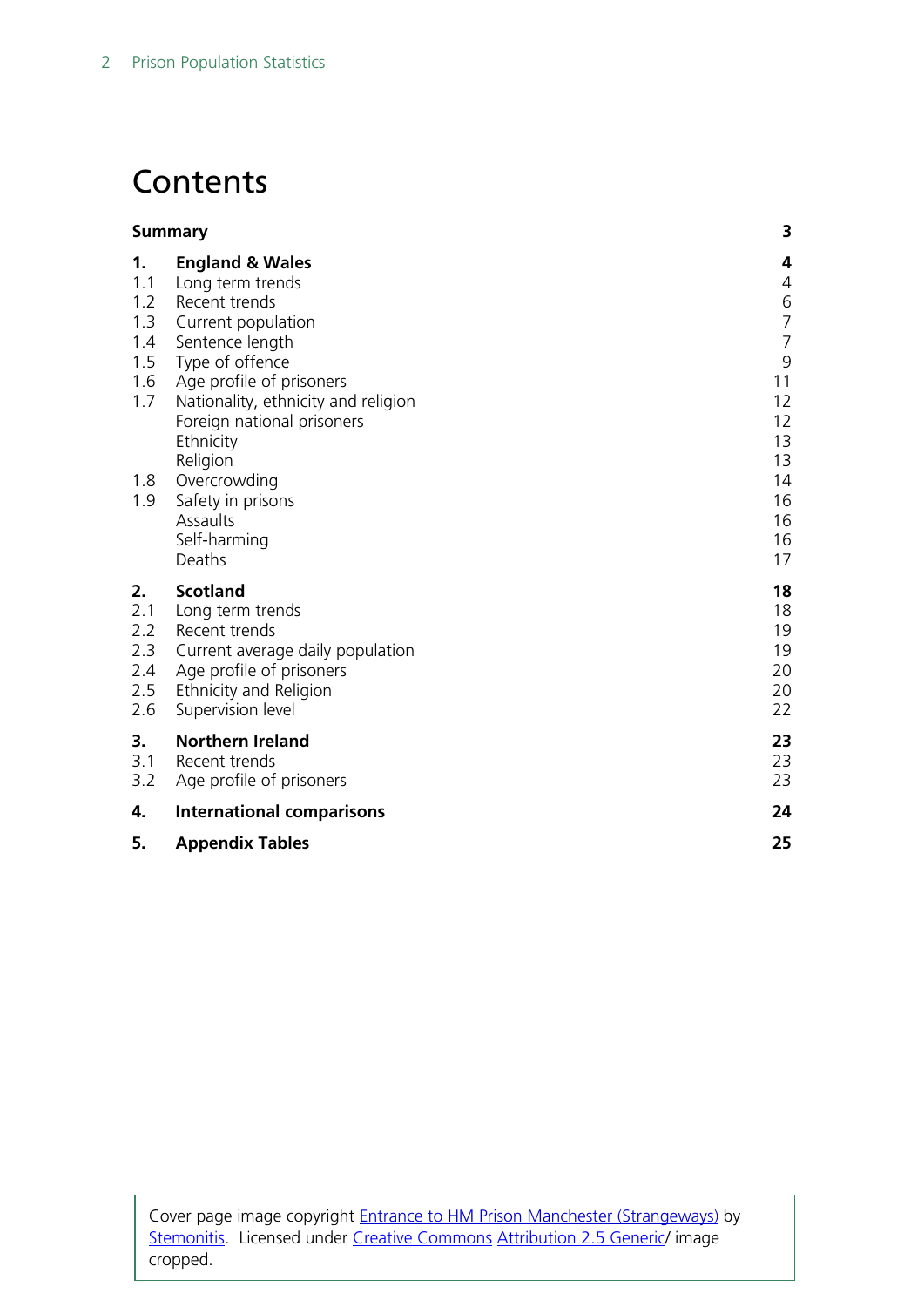# <span id="page-2-0"></span>Summary

This briefing paper<sup>[1](#page-2-1)</sup> explores prison population data in the UK from the Ministry of Justice, Scottish Government, and the Northern Ireland Department of Justice. Each country receives individual analysis utilising the available data. International comparisons are also made.

As at 31 March 2016 the total prison population in England and Wales was just over 85,400. In Scotland the prison population was just under 7,700 as at 3 June 2016. For the 2014/15 financial year the total average daily prison population was just under 1,800 in Northern Ireland.

There is a general underlying trend of an increasing number of people held in prison. The prison population of England & Wales rose by just over 90% between 1990 and 2015, an average rise of 3.6% per annum. In Scotland this increase was 64%. Between 2000 and 2014/15 the prison population of Northern Ireland increased by 68%.



**Percentage change in prison population, England & Wales and Scotland[2](#page-2-2)**

#### **Key Statistics:**

#### **England & Wales:**

- As at Friday 1 July 2016 the total prison population was **85,128**.
- The prison population as at the end of March 2016 was just over **85,400**, a decrease of **0.3%** on March 2015.
- Adults accounted for around **94%** of prisoners, 18-20 year olds **5%** and 15-17 year olds **0.6%**. **Scotland:**
- As at 24 June 2016 there were just over **7,600** prisoners in custody (excluding home curfew).
- The average daily prison population for 2014/15 was **7,731**.
- As at 30 June 2013 around **59%** of prisoners were under the age of 35. Just over **one fifth** of prisoners were under the age of 25.

#### **Northern Ireland:**

- For the 2014/15 financial year the average total daily prison population was just under **1,800**.
- Prisoners aged under 30 accounted for around **42%** in 2014/15.

<span id="page-2-1"></span><sup>&</sup>lt;sup>1</sup> All sources, including for charts and graphs, are located in the appendix.<br><sup>2</sup> 1900 – base vear

<span id="page-2-2"></span> $1900 =$  base year.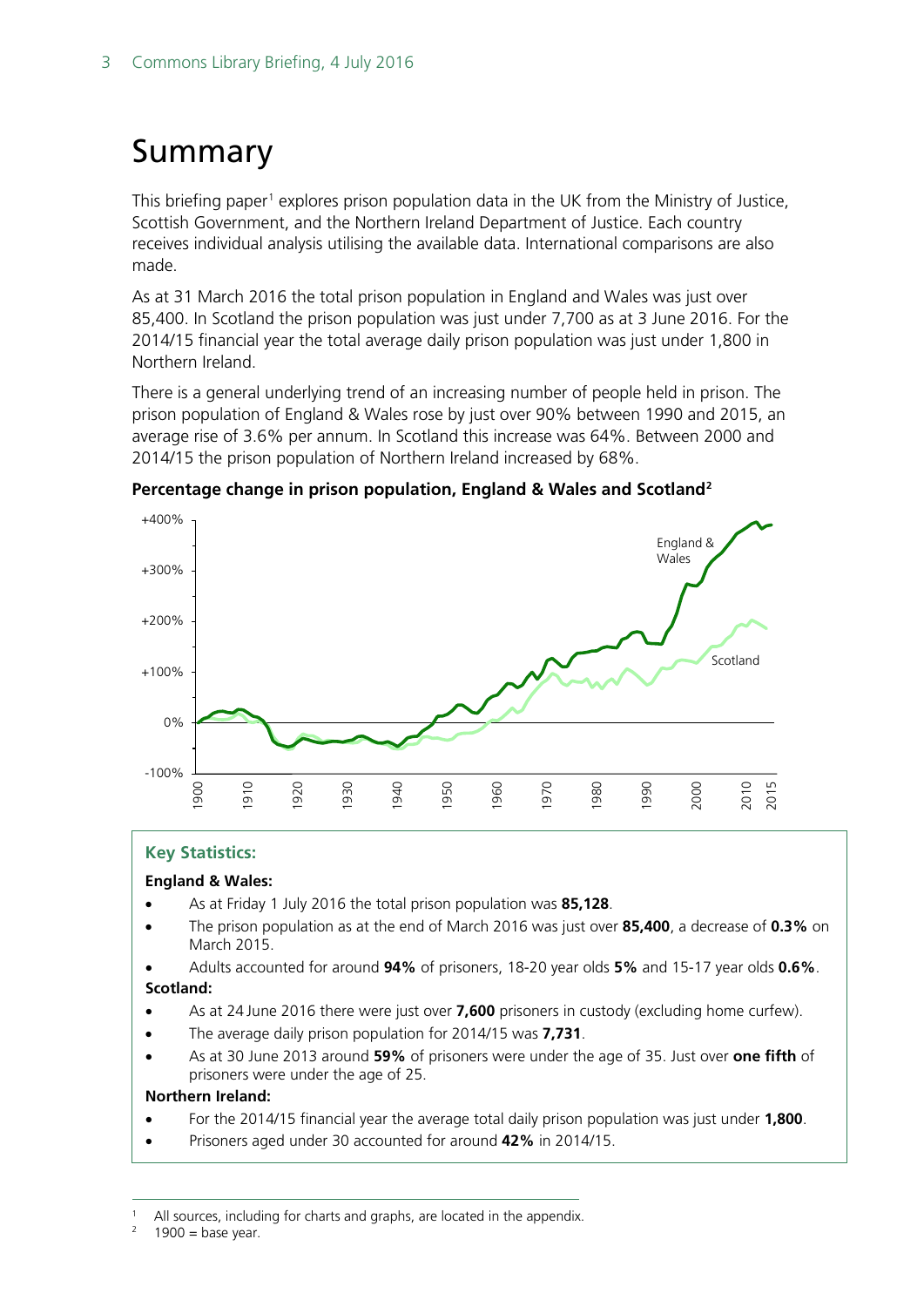# <span id="page-3-0"></span>1. England & Wales

The Ministry of Justice (MoJ) publishes rolling quarterly figures on the prison population at the end of each month through its *[Offender](https://www.gov.uk/government/collections/offender-management-statistics-quarterly)  [Management Statistics Bulletin](https://www.gov.uk/government/collections/offender-management-statistics-quarterly)*. The bulletin contains information on the prison population including breakdowns by age, sex, ethnicity, religion as well as many other characteristics.

As at Friday 1 July 2016 the total prison population was 85,128. [3](#page-3-2)

## <span id="page-3-1"></span>1.1 Long term trends

The MoJ has produced a time-series of the prison population, from 1900 to 2013, calculating the average prison population for each year. This note includes data from 2014 and 2015 from the corresponding published quarterly bulletins.

#### **Female prison population (000s)**



### **Total prison population in England & Wales, 1900-2015 (000s)**



The average prison population has increased from just over 17,000 in 1900 to over 85,000 in 2015 (a five-fold increase). The prison population was relatively stable between 1915 and 1945, a period which included the two World Wars. From the mid-1940s the prison population grew steadily. There was a small sustained period in the early 1990s when the prison population decreased for four consecutive years. Since that time the prison population has again increased.

In 1990 the prison population was around 158% greater than in 1900, an average annual increase of 1.7% per annum. Between 1990 and 2015 the prison population has increased by just over 90%, averaging 3.6% per annum.





<span id="page-3-2"></span>3 MoJ, *[Population bulletin: weekly 10 June 2016](https://www.gov.uk/government/statistics/prison-population-figures-2016)*, accessed 1 July 2016.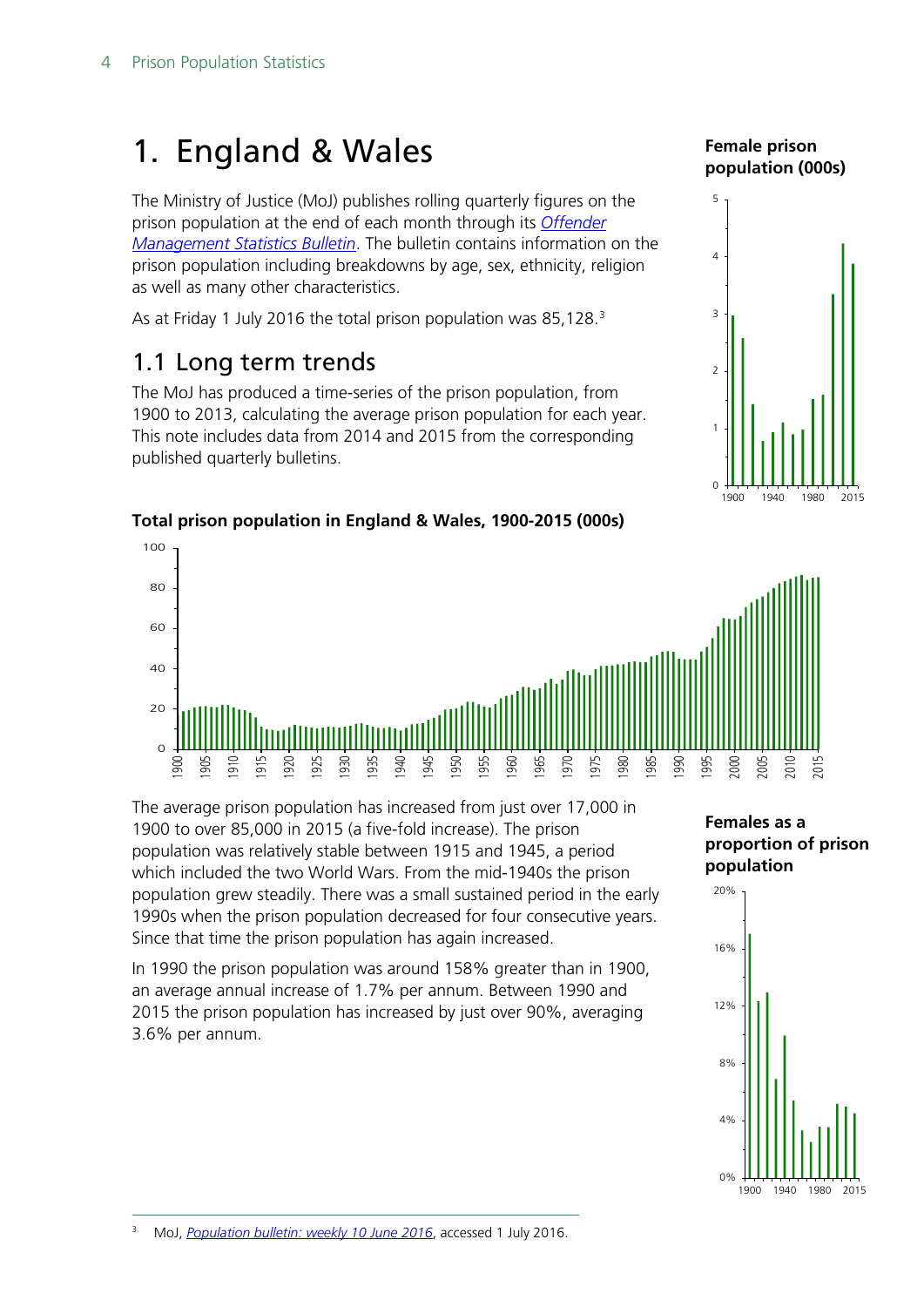The rise in the prison population should be seen in the context of a rise in the general population. While the absolute number in prison has increased five-fold between 1900 and 2015, the number per capita has increased by around two-fold.





#### **Male prisoners per 100,000 head of male population**



In 1901 there were 86 prisoners per 100,000 head of population in England & Wales. In 2015 this had increased to 182 prisoners per 100,000 head of population. For the 13 years depicted in the graph, the average rate of prisoners per 100,000 head of population was 99.

In 1901 there were 152 male prisoners per 100,000 male head of population. This rate increased to 356 per 100,000 in 2015. There were 27 female prisoners per 100,000 head of female population in 1901. In 2015 this rate had decreased to 16 per 100,000.

The number of female prisoners reduced during most of the 20th century but began to increase in the 1990s and 2000s. In 2005 the number of female prisoners peaked at 4,467. The female prison population averaged at 3,885 in 2015.

The female prisoner population as a proportion of the total has decreased from a peak in 191[5](#page-4-1)-17 of 18%.<sup>5</sup> The beginning of the 20<sup>th</sup> Century was a period when women made up a greater proportion of the prisoner population than at any time since. This is (presumably) a consequence of women being imprisoned for offences related to suffragette militancy. In the year immediately after the *[Representation](http://www.parliament.uk/about/living-heritage/transformingsociety/electionsvoting/womenvote/overview/thevote/)  [of the People Act 1918](http://www.parliament.uk/about/living-heritage/transformingsociety/electionsvoting/womenvote/overview/thevote/)* the proportion of female prisoners dropped 3 percentage points. Ten years after the Act the proportion of female prisoners had decreased to 9% - half of what it had been just over 10 years earlier.

**Female prisoners per 100,000 head of female population**



<span id="page-4-0"></span> <sup>4</sup> England and Wales population aged 15 or over and 16 or over after from 1991 onwards.

<span id="page-4-1"></span><sup>&</sup>lt;sup>5</sup> See Table 1 in appendix.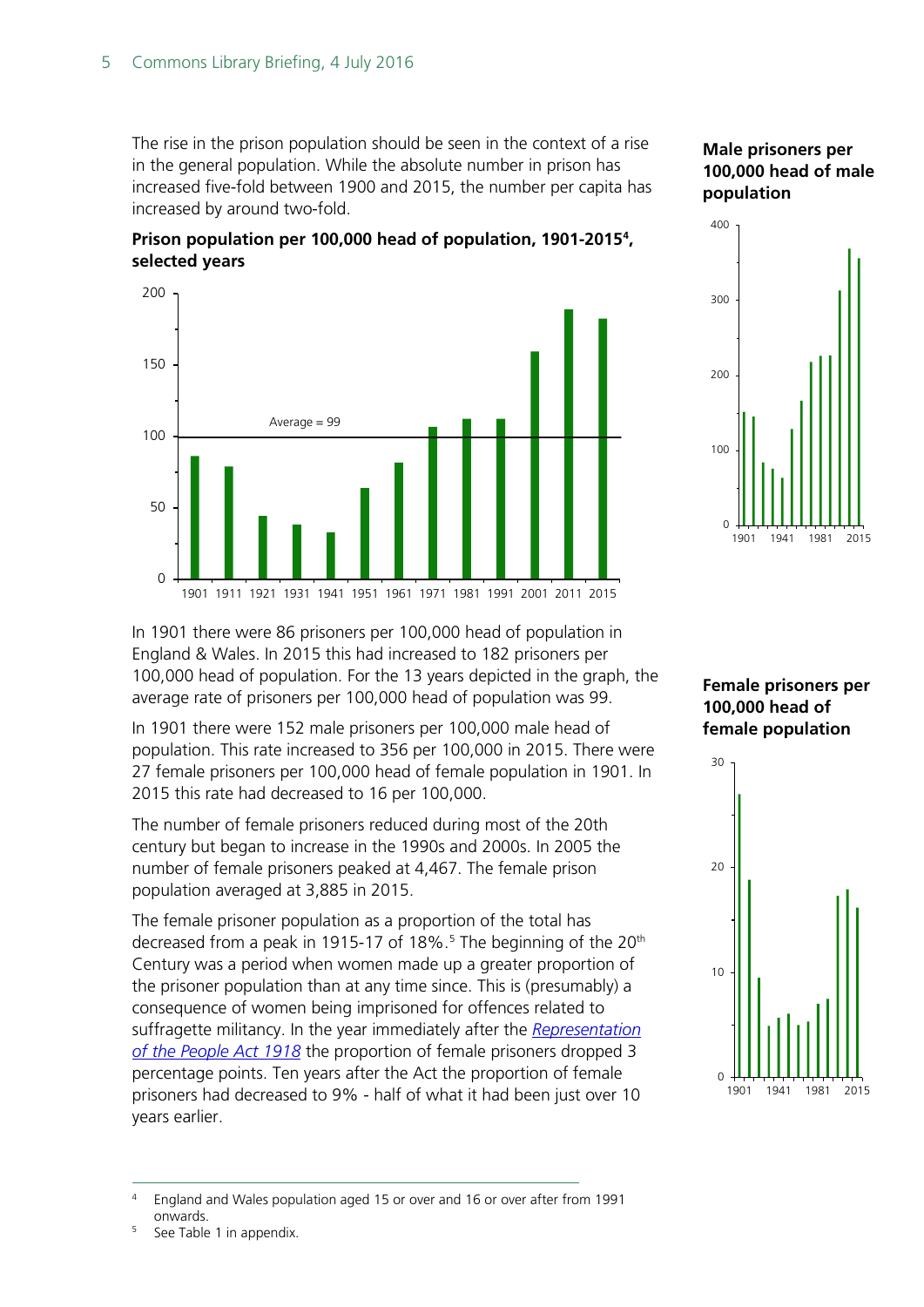## <span id="page-5-0"></span>1.2 Recent trends

The prison population surpassed 80,000 for the first time in December 2006 and over 85,000 in June 2010. In November 2011 the prison population reached its highest level of just over 88,000.



**Prison population at month end, 2010-2016 (000s)**

The rise in the prison population over the last months of 2011 can be partially explained by the remanding and sentencing of individuals alleged to have been involved in the riots in England in August 2011. See the MoJ *[Statistical bulletin on the public disorder of 6th-9th](https://www.gov.uk/government/statistics/statistical-bulletin-on-the-public-disorder-of-6th-9th-august-2011--2) August [2011](https://www.gov.uk/government/statistics/statistical-bulletin-on-the-public-disorder-of-6th-9th-august-2011--2)* for further details.

Between the peak of November 2011 and the corresponding month in 2012 the prison population reduced by 2.4% to just over 86,000. Between November and December 2012 the population reduced by a further 2.6%. At the end of December 2012 the prison population was just over 83,700.

Since December 2012 the number of prisoners has been relatively stable with the population never fluctuating more than 1.3% in consecutive months.

The prison population at the end of March 2016 was just over 85,400. Over the last year the population peaked in June 2015 at just under 86,200. Between June and December 2015 the population reduced by around 1.4% so that December 2015 had the lowest prisoner population during the year. By the end of March 2016 the population had increased again by just under 1% from December 2015.

Over the period the proportion of women in the prison population has remained stable at around 5%.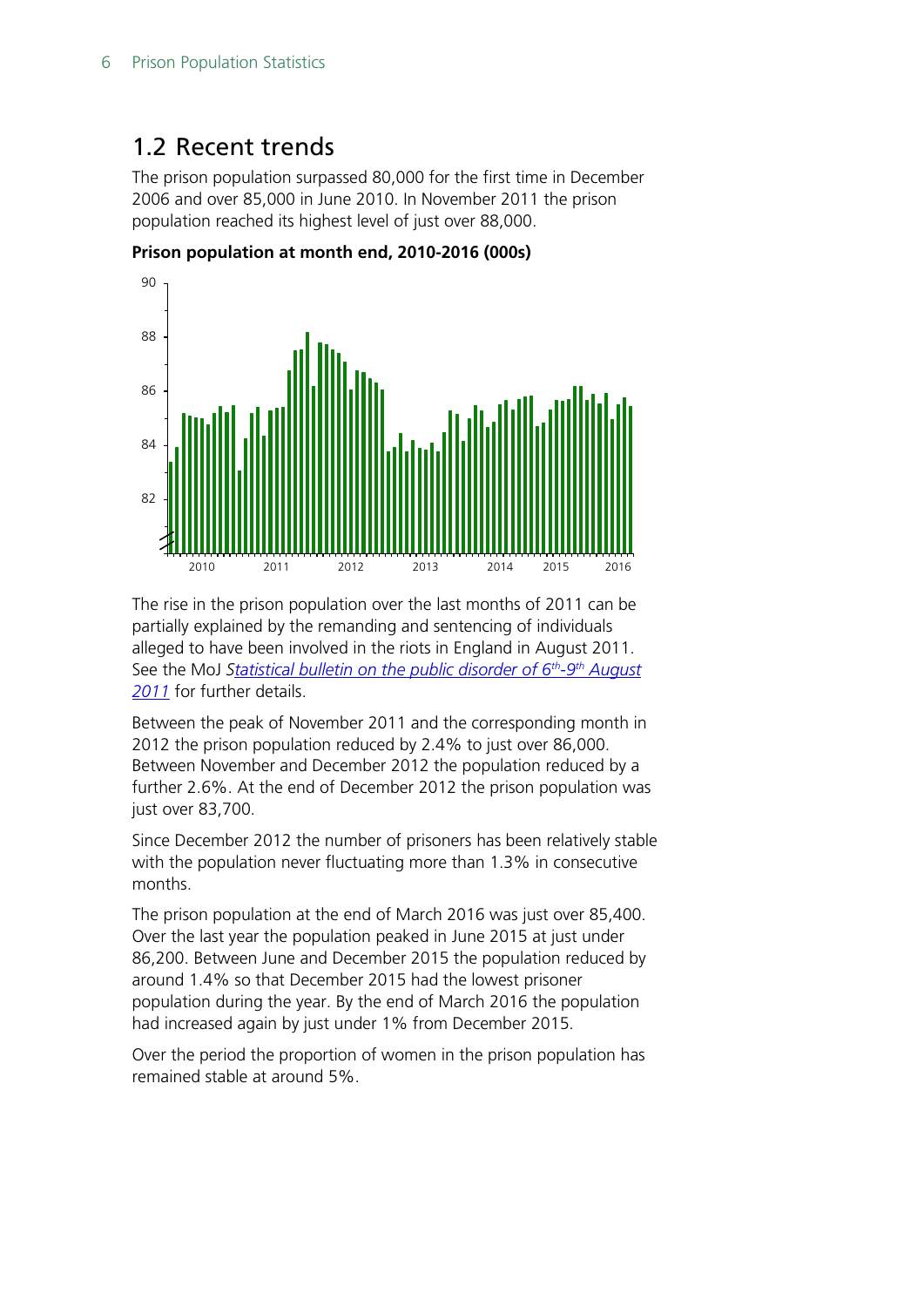## <span id="page-6-0"></span>1.3 Current population

The prison population as at the end of March 2016 was just over 85,400, a decrease of 0.3% on March 2015.



**Prison population by custody and age group, March 2016 (000s)[6](#page-6-2)**

Individuals with sentences comprised around 87% of the prison population. Of this, adults<sup>[7](#page-6-3)</sup> accounted for around 94% of prisoners, 18-20 year olds 5% and 15-17 year olds around 0.6%.

People on remand (awaiting commencement or continuation of trial prior to a verdict) accounted for 8% of the prison population. Of these, 89% were adults, 9% 18-20 year olds and 1.9% 15-17 year olds.

Individuals convicted and awaiting sentence accounted for 3.7% of the prisoner population. 89% of these were adults, 10% 18-29 year olds and 0.4% aged 15-17.

## <span id="page-6-1"></span>1.4 Sentence length

As at the end of March 2016 the most frequent length of sentence being served was typically a determinate sentence over 4 years. Around 41% of prisoners were serving this type of sentence. About a quarter of prisoners were serving sentences ranging between 1-4 years. Offenders on recall and those serving sentences of less than one year in length accounted for 9% each.

The length of sentence for offenders has remained largely stable across the 4 year period shown in the chart below, except for a notable increase in indeterminate sentences<sup>[8](#page-6-4)</sup> between June 2005 and 2010. During this period the proportion of prisoners serving this type of sentence doubled.

<span id="page-6-2"></span><sup>&</sup>lt;sup>6</sup> Does not include non-criminal prisoners – those held for civil offences. Mini-chart is 'zoomed' in version for 18-20 year olds and 15-17 year olds.

<span id="page-6-3"></span><sup>7</sup> Adults are those aged 21 and over, see MoJ, *[Offender Management Statistics:](https://www.gov.uk/government/uploads/system/uploads/attachment_data/file/218139/oms-definitions-measurement.pdf)  [Definitions and measurement](https://www.gov.uk/government/uploads/system/uploads/attachment_data/file/218139/oms-definitions-measurement.pdf)*, April 2011.

<span id="page-6-4"></span><sup>8</sup> For more information on indeterminate sentences see GOV.UK, *[Types of Prison](https://www.gov.uk/types-of-prison-sentence)  [Sentence](https://www.gov.uk/types-of-prison-sentence)*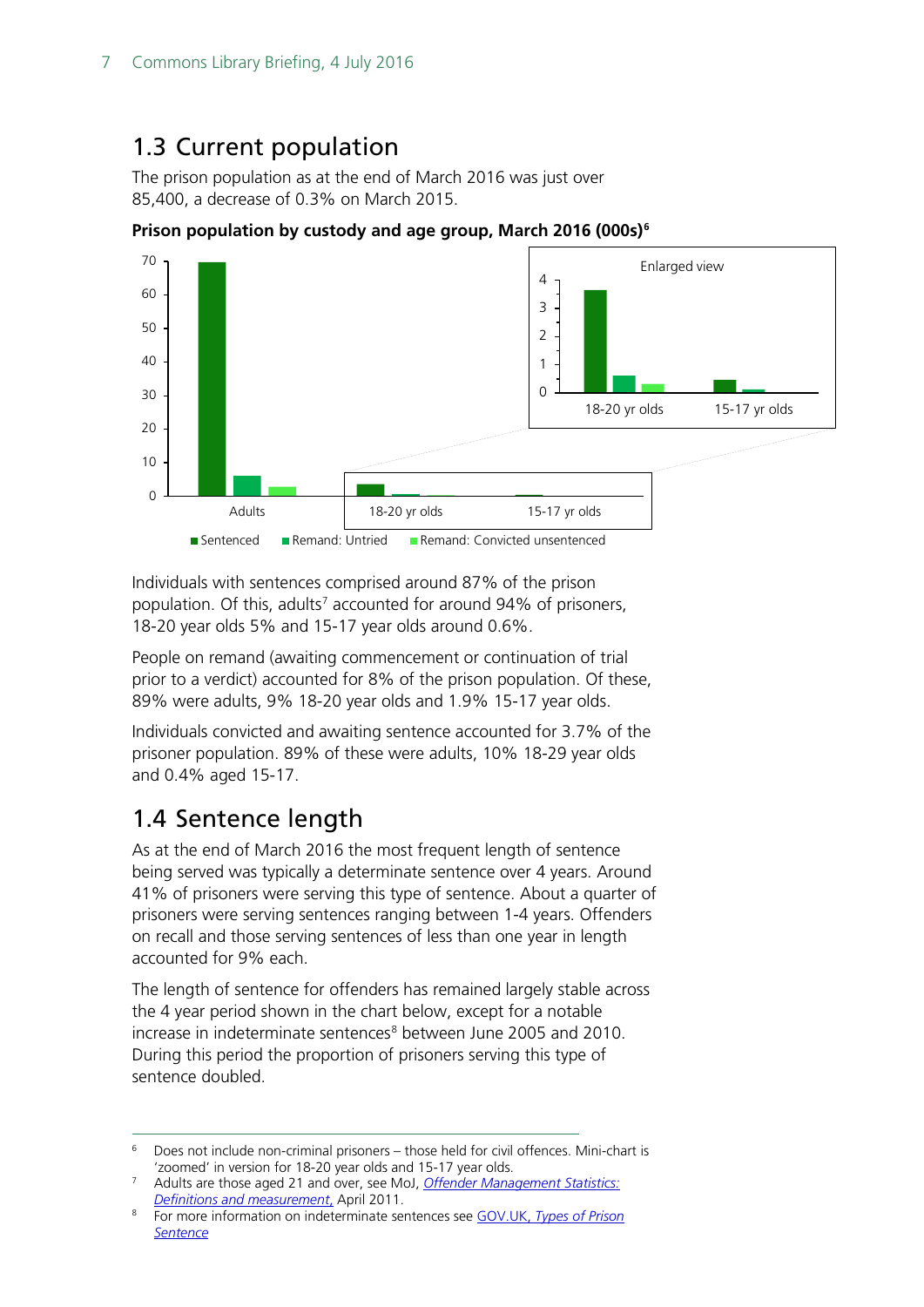A decrease in other sentences between June 2005 and 2010 was largely due to a change in recording nature.

#### 0% 10% 20% 30% 40% 50% Less than one year 1 - 4 years Over 4 years determinate Indeterminate Recall  $2005$  2010 2015 2016

#### **Total sentenced population by sentence length, 2005-2016[9](#page-7-0)**



6% 7%

**Male**

0% 1% 2% 3% 4% 5%  $< 1$  year 1 - 4 years > 4 years 0% 1% 2% 3% 4% 5% 6% 7%  $<$  1 year 1 - 4 years > 4 years **Female**

 $2005$  2010 2015 2016

**% of women of total sentenced population by sentence length**



The proportion of male offenders aged 15-20 (non-adults) serving determinate sentences at the end of March 2016 fell in all sentence categories compared to June 2005. Offenders sentenced to 1-4 years reduced the largest amount (4 percentage points) compared to any other sentence type.

The reduction in the proportion of male non-adults serving determinate sentences was mirrored for non-adult female offenders. With sentences of 1-4 years similarly being reduced by the largest amount (3.5 percentage points).

The reductions noted above were replicated in the proportion of women serving determinate sentences. As at June 2005 the proportion of women serving sentences of 1-4 years or less than 4 years was around 2% in each category. At the end of March 2016 these proportions were just over 1%.

<span id="page-7-0"></span> <sup>9</sup> 2005, 2010 and 2015 based on end of June and 2016 based on end of March. Prior to 2010 offenders recalled to prison were included in the relevant service length band. Since 2010 recalls have been recorded separately. Does not include fine defaulters nor cases were the sentence length was not recorded.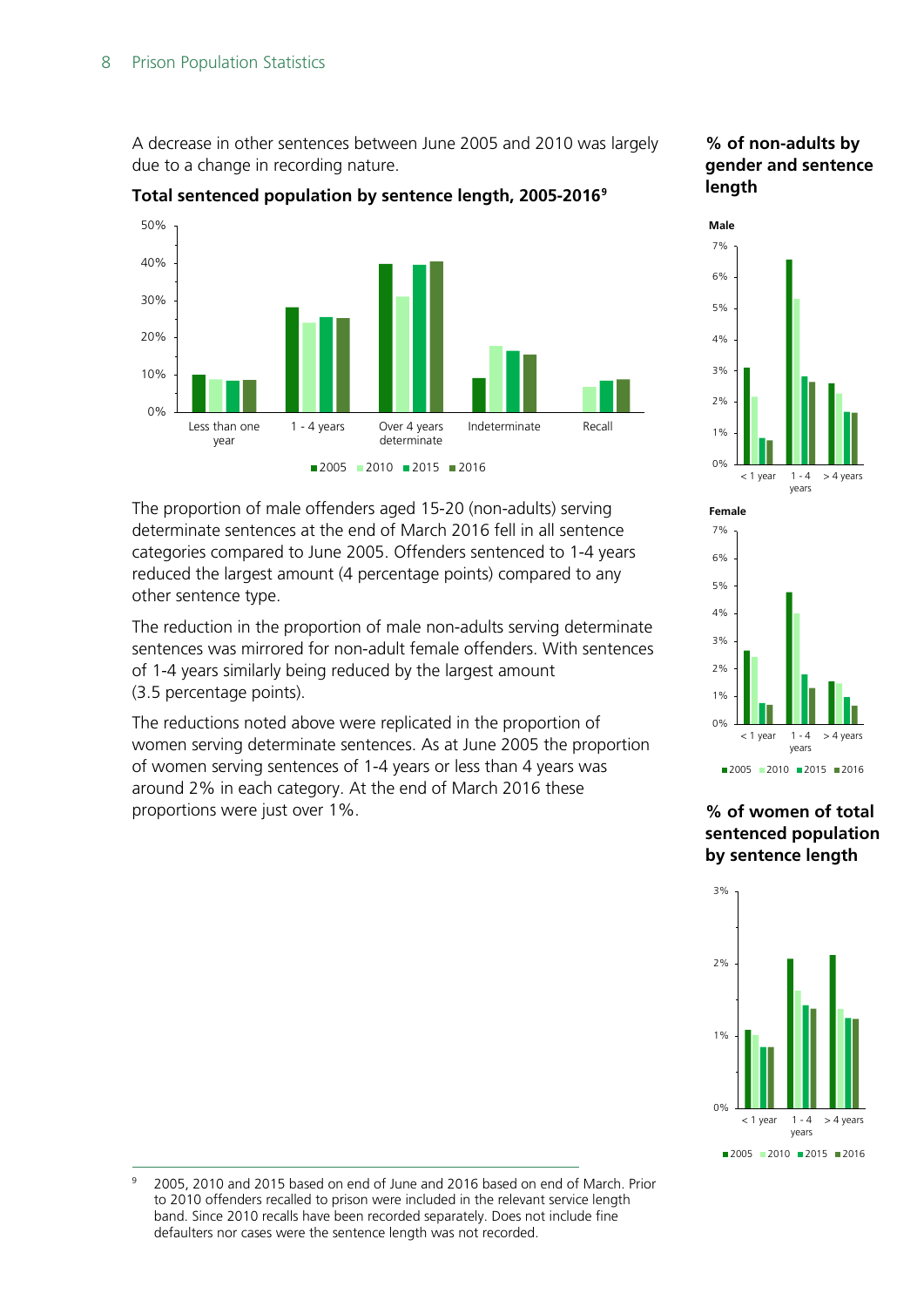## <span id="page-8-0"></span>1.5 Type of offence

Prior to 2015 the offence categories within the MoJ's *[Offender](https://www.gov.uk/government/collections/offender-management-statistics-quarterly) [Management Statistics](https://www.gov.uk/government/collections/offender-management-statistics-quarterly)* had been kept the same since 2000, allowing for time series comparisons. Since 2015 the number of categories has expanded. While this allows for greater detail it effectively creates a break in the time series as categories do not match with previous years.



**All prison population by offence category, 2000-2014[10](#page-8-1)**

For each of the four years shown the greatest proportion of offenders in prison were there due to violence against the person (VATP) offences. Drug offences accounted for the second highest proportion of prisoners except for 2000 when Burglary was the second highest.



**All prison population by offence category, 2015-2016[11](#page-8-2)**

Violence against the person (VATP) offences accounted for the highest proportion of prisoners at the end of March 2016. Sexual, theft and drug offences each accounted for around 15% of the reason offenders were in prison.

<span id="page-8-1"></span><sup>10</sup> Remand and immediate custodial sentence. At end of June.<br><sup>11</sup> Remand and immediate custodial sentence. At end of Marc

<span id="page-8-2"></span>Remand and immediate custodial sentence. At end of March. Selected offence categories.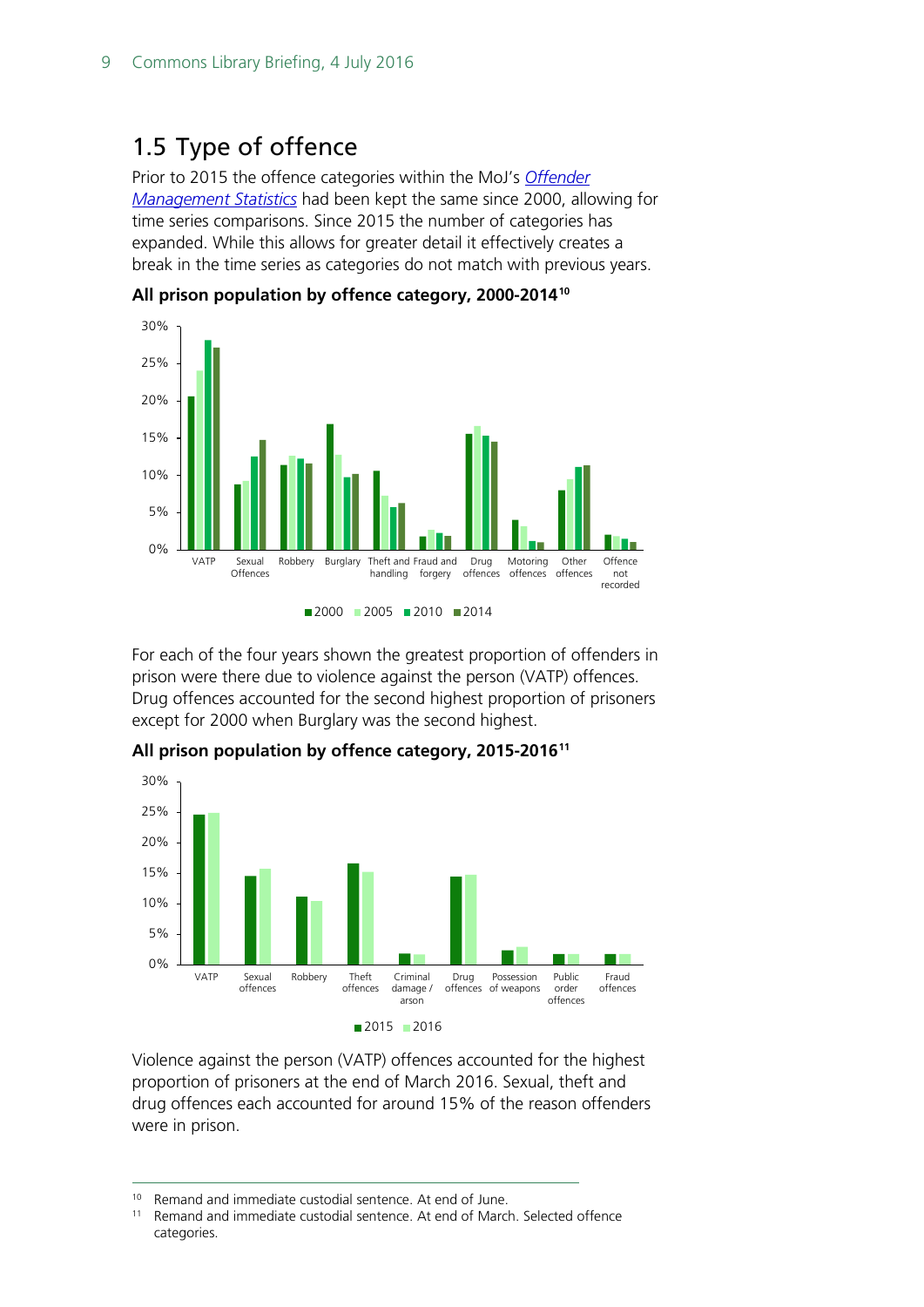The chart below breaks down the non-adult male and female prison population by offence category. The main reason non-adult males were in prison was because of VATP offences (22% of all non-adult males committed this offence). This is a lower proportion compared to nonadult women where VATP was the reason 31% were in prison.





<span id="page-9-0"></span>Sexual, robbery and possession of weapons offences accounted for a greater proportion of non-adult males compared to females. The proportion of offenders in prison for drug and theft offences was greater for non-adult women compared to non-adult males.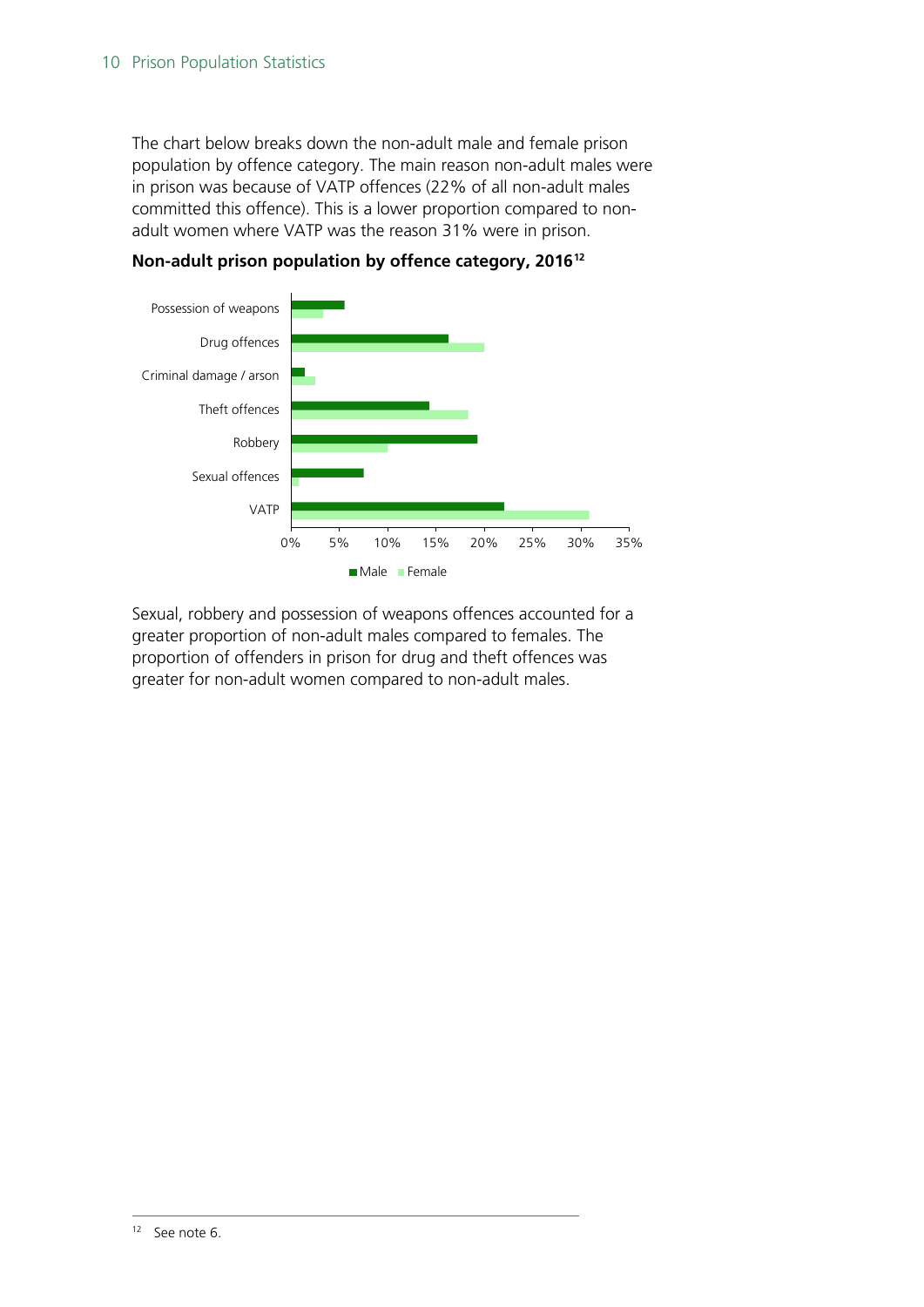# <span id="page-10-0"></span>1.6 Age profile of prisoners

At the end of March 2016 the prisoner population was just over 85,400. The chart below shows the changes in the age profile of prisoners over the last 10 years.



**Prison population proportion by age, 2005-2016[13](#page-10-1)**

#### The proportion of offenders under the age of 25 has decreased since 2005 when they represented around 13% of the prison population. At the end of March 2016 under 20s accounted for 6% of the population – a decrease of just over 4,800 people or just under 48%.

The proportion of offenders aged between 21 and 29 decreased over the four years, accounting for 36% of the prison population in 2005 and 32% in 2016. The proportion of 30-39 year olds has remained relatively stable (around 30%) except for a dip in 2010

#### **Prison population annual percentage change by age, 2002-2016[14](#page-10-2)**



#### **Prison population by age, March 2016**

| Age          | Number | $\%$ |
|--------------|--------|------|
| 15-17        | 615    | 1%   |
| 18-20        | 4,668  | 5%   |
| $21 - 24$    | 11,272 | 13%  |
| 25-29        | 15,930 | 19%  |
| 30-39        | 25,224 | 30%  |
| $40 - 49$    | 15,155 | 18%  |
| 50-59        | 8,204  | 10%  |
| $60+$        | 4.373  | 5%   |
| <b>Total</b> | 85,441 | 100% |

#### **Prison population proportion by age, 2002- 2016**





<span id="page-10-2"></span><span id="page-10-1"></span><sup>13</sup> 2005-2015 at end of June. 2016 at end of March.<br><sup>14</sup> 2002-2015 at end of June. 2016 at end of March.

2002-2015 at end of June. 2016 at end of March. Age groups combined.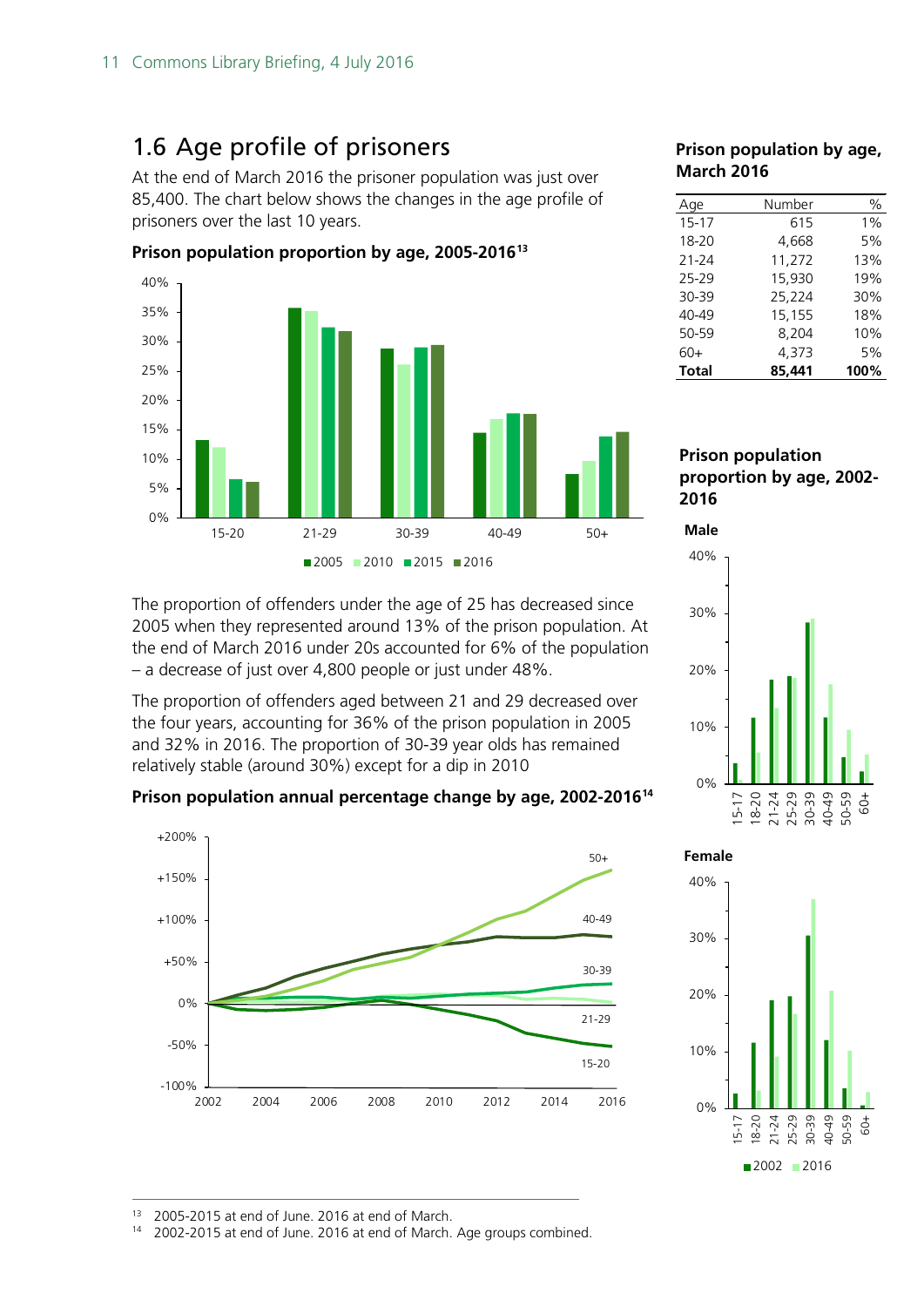The chart above shows how the age profile of prisoners has changed over time. It is clear that the prison population made up of offenders aged 50 years or over increased proportionately more than any other age group. As at the end of March 2016 the number of prisoners aged 50 or over was 161% higher than the number in 2002.

The trends do not vary by gender. For both males and females the proportion of offenders aged under 25 has decreased compared to 2002 and the proportion of older offenders has increased.

Offenders aged 30-39 remained relatively similar for males in 2016 compared to 2012, although the proportion increased for women.

# <span id="page-11-0"></span>1.7 Nationality, ethnicity and religion

### <span id="page-11-1"></span>Foreign national prisoners

As at the end of March 2016 there were just under 10,000 foreign nationals within the prison population.<sup>[15](#page-11-2)</sup>

Since 2002 the proportion of foreign nationals within the prison population has remained relatively stable. In 2002 they accounted for 11% of the total population. As at the end of March this proportion was 12%. During the mid-2000s there was a small increase although this never reached more than 14%.

Foreign nationals from Europe accounted for the greatest proportion of all foreign nationals within the prison population (50%), those from Africa (19%) and Asia (17%) contributed the second and third largest proportion.

As at March 2016 foreign nationals originating from the European Union (excluding the UK) accounted for 42% of all foreign nationals in prison and just under 5% of the total prison population.

Men accounted for 95% of all foreign nationals within the prison population. Broken down by world region the majority of female foreign nationals came from Central and South America followed by North America and the West Indies.

As at the end of March 2016 foreign nationals came from 166 different countries. The top ten countries from which foreign national originated accounted for 55% of all foreign nationals.<sup>[16](#page-11-3)</sup>

#### **Foreign national prisoners by world region, March 2016**



**% female foreign nationals by world region, March 2016**



**Top 10 foreign nationalities, March 2016**

|             |        | % of all |
|-------------|--------|----------|
| Nationality | Number | FN       |
| Polish      | 965    | $9.7\%$  |
| Irish       | 762    | 7.6%     |
| Romanian    | 702    | 7.0%     |
| Jamaican    | 532    | 5.3%     |
| Albanian    | 492    | 4.9%     |
| Lithuanian  | 452    | 4.5%     |
| Pakistani   | 424    | 4.3%     |
| Somalian    | 381    | 3.8%     |
| Indian      | 373    | 3.7%     |
| Nigerian    | 368    | $3.7\%$  |

<span id="page-11-3"></span><span id="page-11-2"></span><sup>15</sup> See table 7 in appendix.<br> $\frac{16}{16}$  Mol. Offender Manager

<sup>16</sup> MoJ, *[Offender Management Statistics Quarterly, October –](https://www.gov.uk/government/statistics/offender-management-statistics-quarterly-october-to-december-2015) December 2015*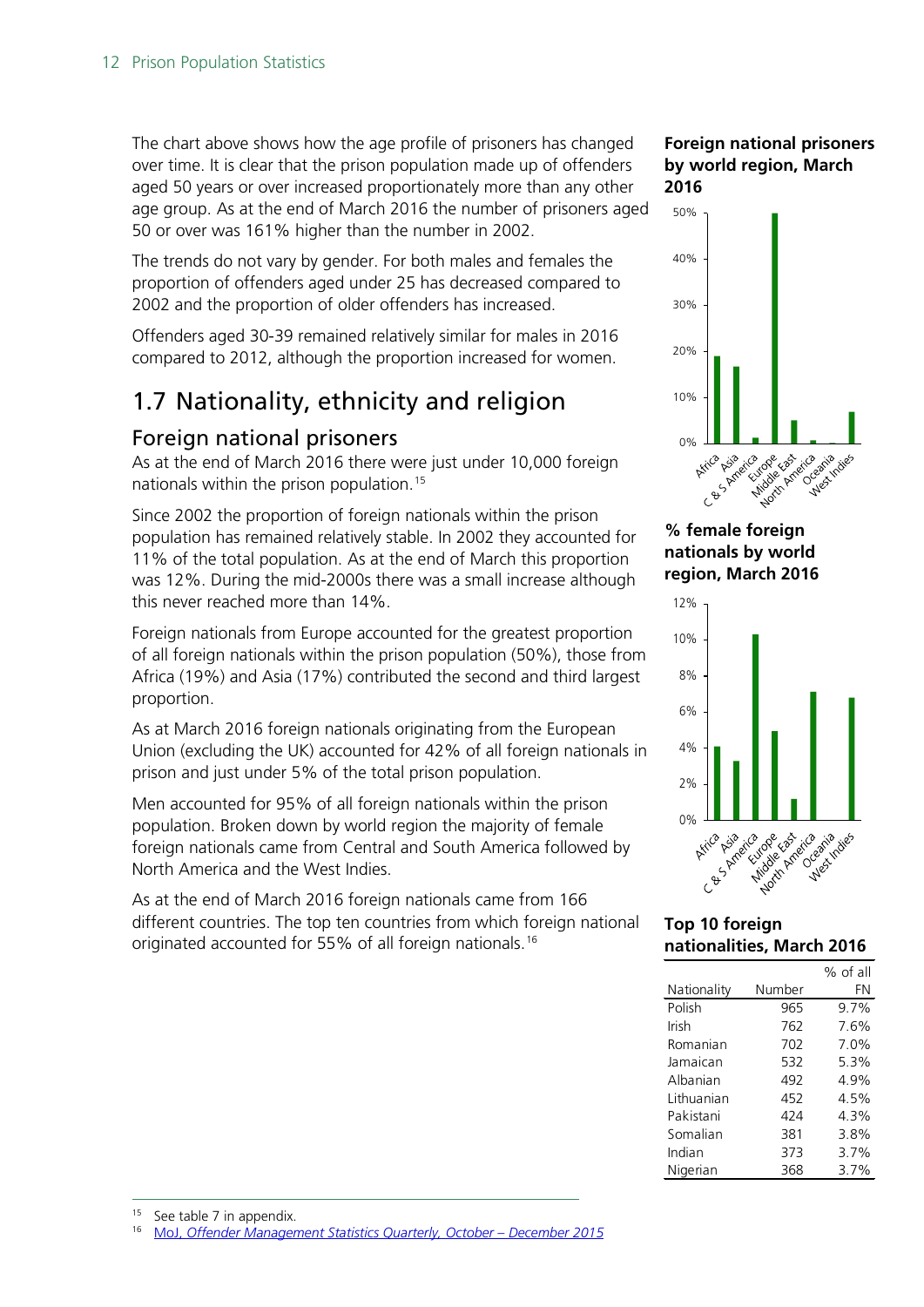### <span id="page-12-0"></span>**Ethnicity**

As at the end of March 2016 just over a quarter of the prison population was from a non-white ethnic group – this represents an increase of 4 percentage points compared to June 2004.<sup>[17](#page-12-2)</sup>





Compared to the population as a whole, the non-white population is over represented within the prison population.

### <span id="page-12-1"></span>Religion

At the end of March 2016 just under half of the prison population was of a Christian faith – a decrease of 9 percentage points compared to June 2002. The proportion of Muslim prisoners has increased from 8% in 2002 to 15% in 2016. The proportion of prisoners with no religion in 2016 (31.4%) was down 0.6 of a percentage point compared to 2002.

|                 |        |             | % pt.     | % general  |
|-----------------|--------|-------------|-----------|------------|
|                 |        | % of prison | change on | population |
|                 | Number | population  | 2002      | aged 15+   |
| Christian       | 41,940 | 49.1%       | $-9.0\%$  | 61.3%      |
| Muslim          | 12,506 | 14.6%       | $+6.9%$   | 4.0%       |
| Hindu           | 421    | 0.5%        | $+0.1%$   | 1.5%       |
| Sikh            | 732    | 0.9%        | $+0.2%$   | 0.7%       |
| <b>Buddhist</b> | 1,558  | 1.8%        | $+0.9%$   | 0.5%       |
| Jewish          | 406    | 0.5%        | $+0.2%$   | 0.5%       |
| No religion     | 26,349 | 30.8%       | $-0.6%$   | 24.1%      |
| Other           | 1,437  | 1.7%        | $+1.1%$   | 0.5%       |
| Not recorded    | 92     | $0.1\%$     | $+0.1%$   | 7.0%       |
| Total           | 85,441 | 100%        |           |            |

| Prison population by religious group, March 2016 |  |  |  |
|--------------------------------------------------|--|--|--|
|                                                  |  |  |  |

<span id="page-12-2"></span><sup>&</sup>lt;sup>17</sup> In June 2015 the Chinese ethnicity was moved into Asian or Asian British group. The Chinese or other ethnic group category was renamed "Other". This should be considered when comparing ethnicity rates pre and post June 2015.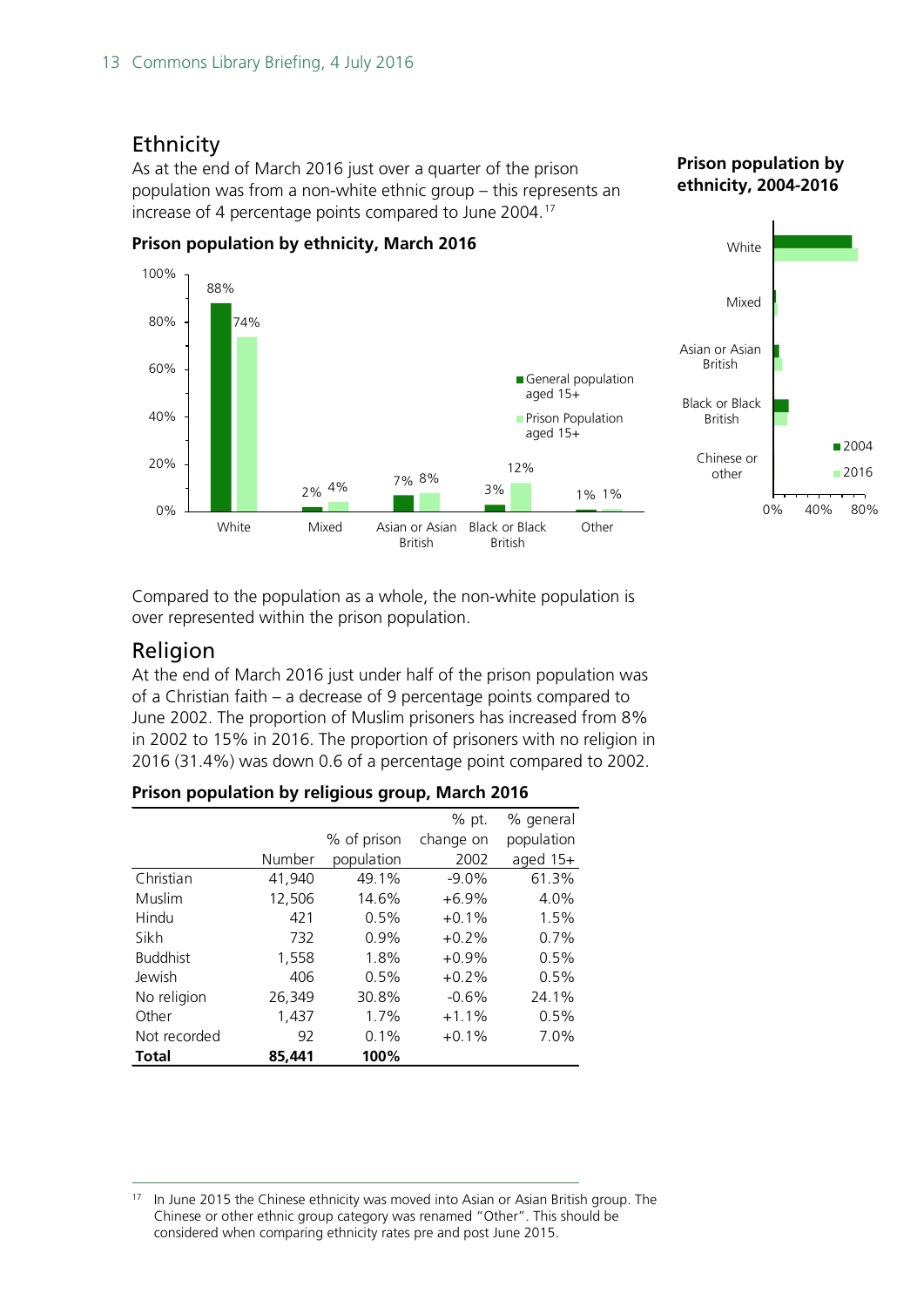### <span id="page-13-0"></span>1.8 Overcrowding

A prison is classified as overcrowded if the number of prisoners held exceeds the establishments Certified Normal Accommodation (CNA). The CNA is the Prison Service's own measure of accommodation and represents the decent standard of accommodation that the Prison Service aspires to provide all prisoners.

Statistics on the number of prisoners in each prison establishment are published for the last working Friday of every month.

As at the 27 May 2016 just over 60% (76) of prison establishments were overcrowded. [18](#page-13-1) In total, overcrowded prisons held 9,700 more prisoners than they were designed to.

The chart opposite shows the prison population in relation to the CNA for each prison establishment ranked highest to lowest. Prison names in red indicate that the establishment was overcrowded.

<span id="page-13-1"></span><sup>&</sup>lt;sup>18</sup> Does not include Blantyre House, Downview, Dover or Haslar establishments as they recorded zero prisoners.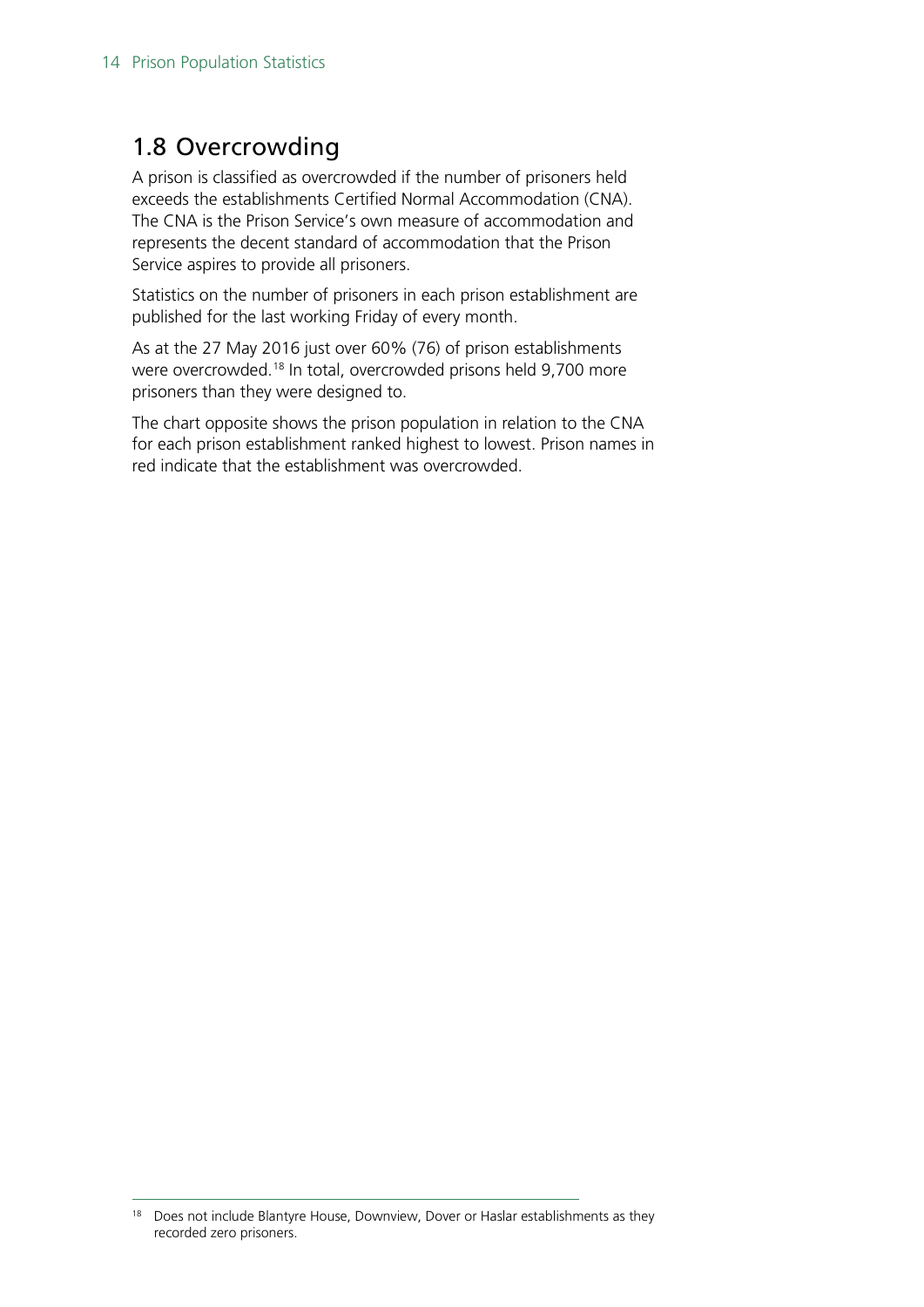

Prison population to Certified Normal Accomodation(CNA) - 27 May 2016 **Prison population to Certified Normal Accomodation(CNA) - 27 May 2016**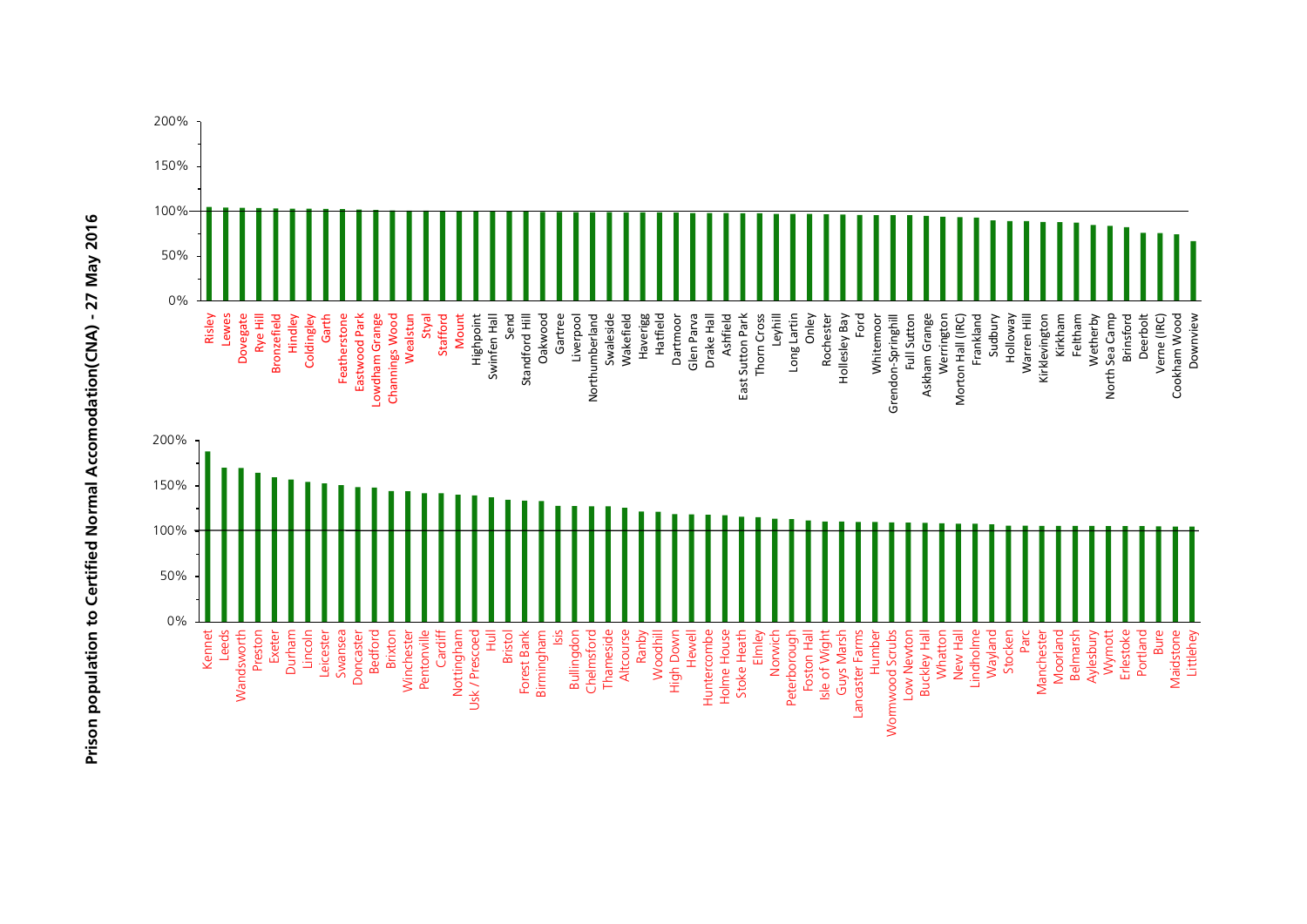# <span id="page-15-0"></span>1.9 Safety in prisons

### <span id="page-15-1"></span>Assaults

In the 12 months to December 2015 there were just over 20,500 assault incidents within prisons. This was an increase of 42% compared to the figure in 2005 and a 27% increase on 2014.

#### **Total number of assaults per 1,000 prisoners**



Of the assaults, 19,700 (96%) occurred within male establishments. This was an increase of 4 percentage points compared to 2005. In female establishments there were just under 760 assaults (4% of the total) in the 12 months to December 2015. This was a decrease of 4 percentage points compared to 2005.

The rising number of assaults should be viewed within the context of the rising number of prisoners within the prison system between 2005 and 2015. In 2005 there was around 190 assaults per 1,000 prisoners. By 2015 this rate had increased to 240 per 1,000. There was a dip in the early 2010s although from 2012 the rate has increased year on year.

### <span id="page-15-2"></span>Self-harming

In the 12 months to December 2015 there were just over 32,000 selfharm incidents. This was an increase of just under 26% compared to 2005 and an increase of 25% compared to 2014.

Of all the self-harm incidents, around 77% occurred in male establishments. This was an increase compared to 2005 when 43% of self-incidents occurred in male establishments.

The 32,000 self-harm incidents in 2015 were committed by just under 9,500 individuals. The number of individual prisoners self-harming increased by around 62% from 2005.

Between 2005 and 2015 the number of individual males self-harming has increased by 91% while the number of women has decreased around 23%. In 2015 there were around 3.4 self-harm incidents per self-harming individuals.

Just under 60% of self-harmers in 2015 were under 30 years old.

### **Assaults per 1,000 prisoners**



**Prisoner on prisoner assaults per 1,000**



**Self-harmers by age group, 2015**

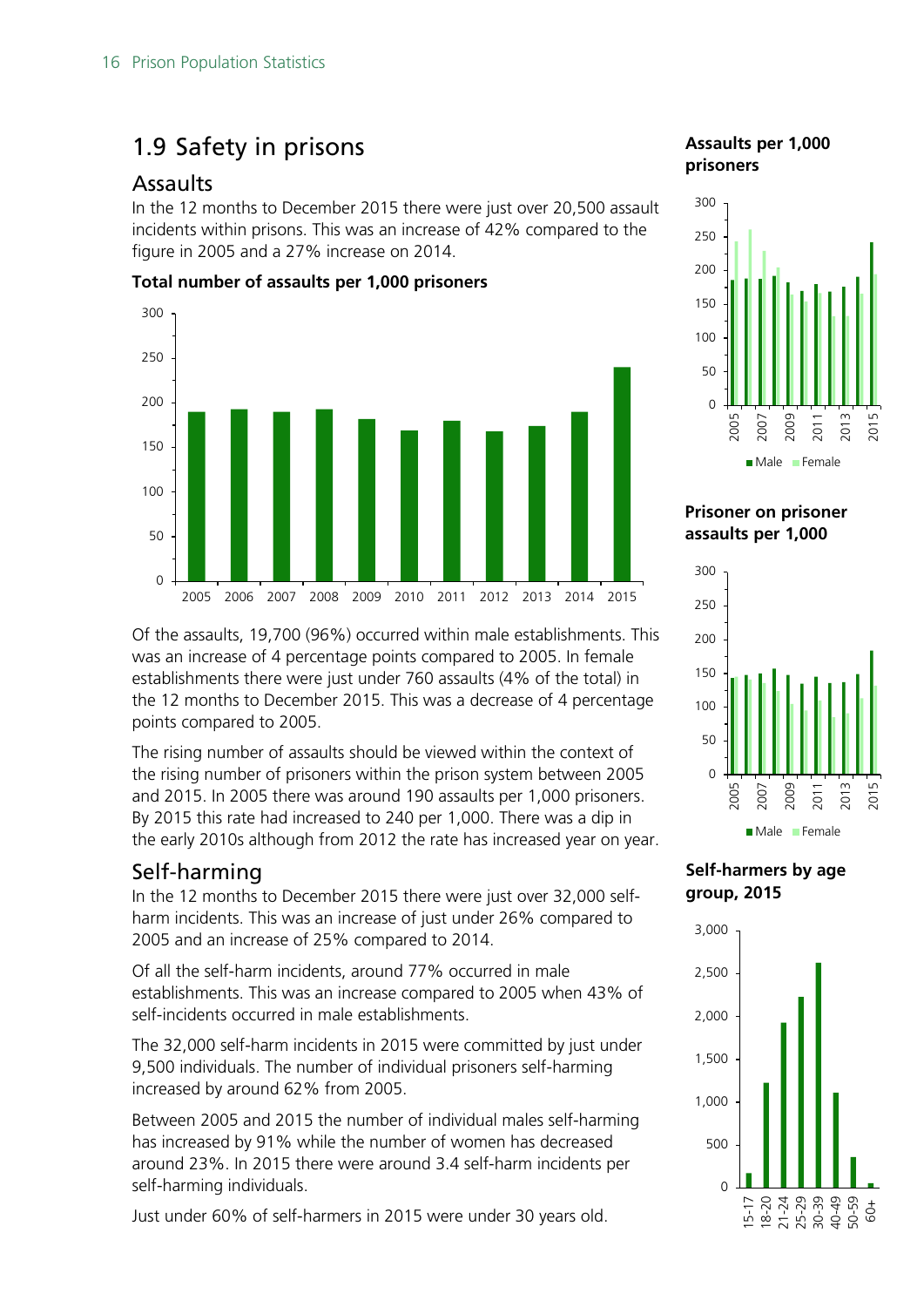#### <span id="page-16-0"></span>Deaths

In the 12 months to December 2015 there were 257 deaths of prisoners in custody. Around 57% of the deaths were through natural causes, 35% were self-inflicted, 5% were classed as other (including those awaiting for further information on cause of death) and 3% were the result of homicide.

The proportion of deaths attributed to homicide decreased by 5 percentage points compared to 1978 whereas the proportion which were self-inflicted increased by 8 percentage points.



#### **Deaths per 1,000 prisoners, 1978-2015**

**Proportion of cause of death, 1978-2015**



■1978 2015

The rate of self-inflicted deaths per 1,000 prisoners was relatively stable in the early 1980s at around 0.6 per 1,000. From 1987 the rate of selfinflicted deaths generally increased until reaching a peak rate in 1999 of 1.4 deaths per 1,000. From 2004 the rate decreased (with the exception of 2006) so that by around 2010 self-inflicted deaths were similar to the rate at the beginning of the period. From 2013 the rate began to increase once more. The year ending December 2015 the rate of selfinflicted deaths was 1.04 per 1,000 prisoners.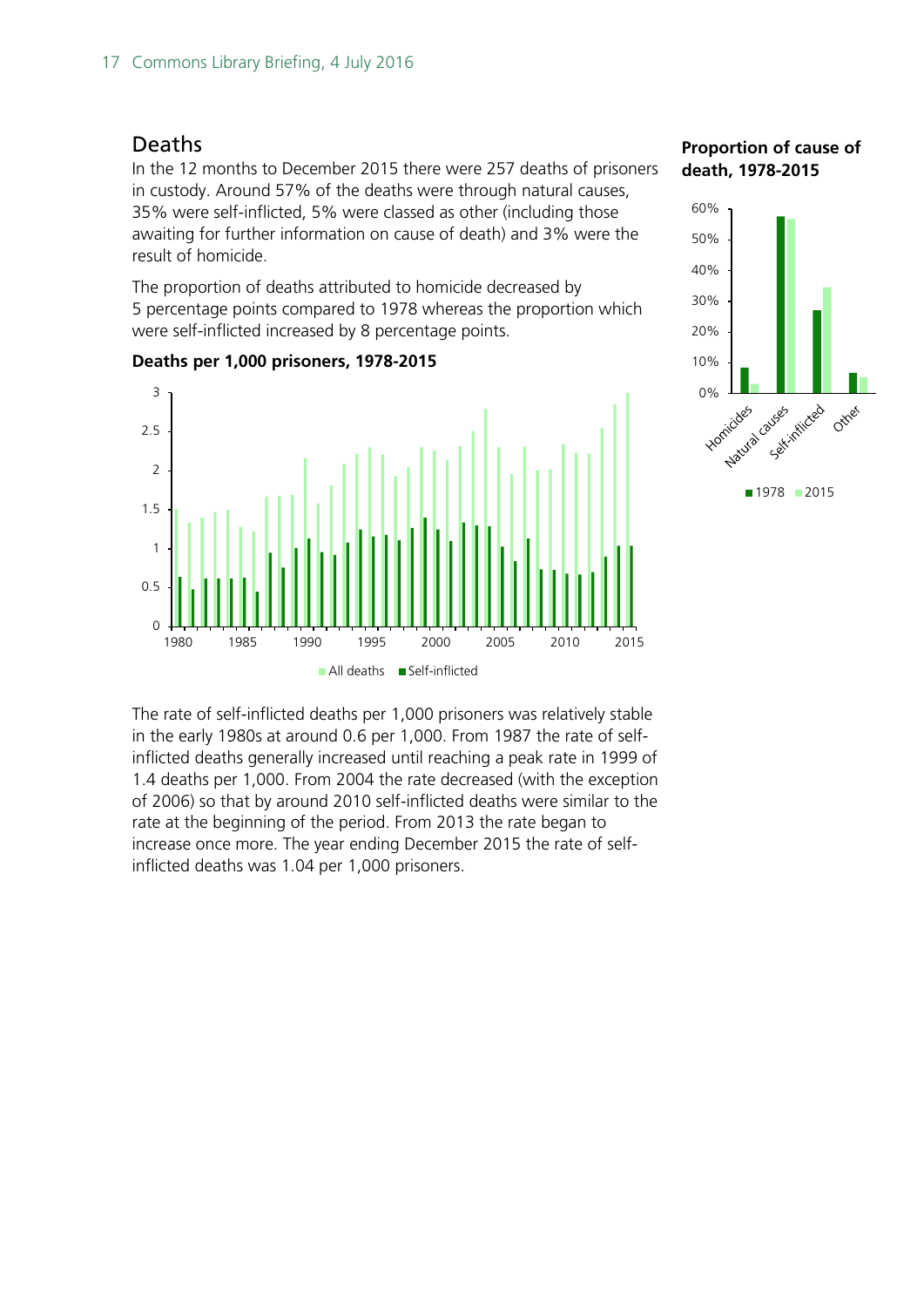# <span id="page-17-0"></span>2. Scotland

The [Sottish Government](http://www.gov.scot/Topics/Statistics/Browse/Crime-Justice/PubPrisons) publishes a statistical bulletin on Scottish prison statistics annually as part of a series on aspects of the criminal justice system.

On-going technical difficulties have led to substantial delays in the publication of Scottish prisons data. Data for 2013/14 is the latest available from the Scottish government.<sup>[19](#page-17-2)</sup>

As at 24 June 2016 there were just over 7,600 prisoners (excluding Home Detention Curfew) in custody. [20](#page-17-3)

# <span id="page-17-1"></span>2.1 Long term trends

The Scottish Government has produced the average daily number of prisoners in the Scottish prison system as far back as 1900.

### **Average daily prison population Scotland, 1900-2013/14 (000s)[21](#page-17-4)**



The average daily prison population increased from just under 2,700 in 1900 to just over 7,700 by 2014/15 (a three-fold increase). There was a decrease in the daily average in the mid-1910s and early 1940s, due to the effects of the two World Wars. From the mid-1940s the prison population increased steadily until the 1970s where it remained relatively stable except for small variations year by year. Since the 1990s the prison population has increased, reaching a peak in 2011/12.

The average daily prison population increased by just over 190% between 1900 and 2013/14. To put this increase into context the figure should be considered alongside the total population of Scotland.

<span id="page-17-3"></span><span id="page-17-2"></span><sup>20</sup> Scottish Prison Service, *SPS [Prison Population](http://www.sps.gov.uk/Corporate/Information/SPSPopulation.aspx)*, [accessed on 1 July 2016].

 <sup>19</sup> Scottish Government, *[Crime and Justice Publications: Prisons](http://www.gov.scot/Topics/Statistics/Browse/Crime-Justice/PubPrisons)*.

<span id="page-17-4"></span><sup>&</sup>lt;sup>21</sup> Data is based on financial year from 1996/97 onwards.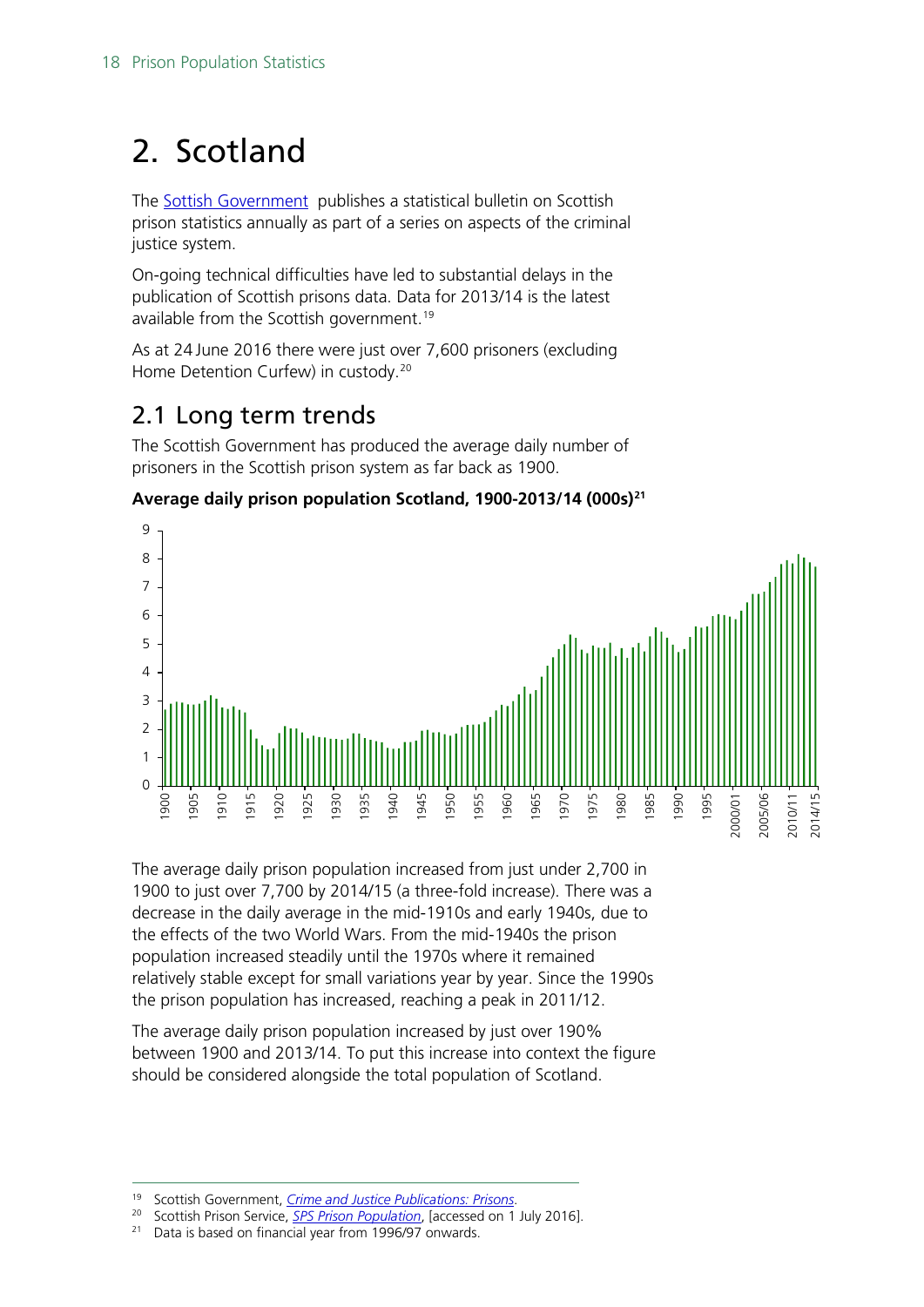

#### **Average daily prison population per 100,000 head of population, 1901-2014/15[22](#page-18-2)**

In 1901 there were around 98 prisoners per 100,000 head of population in Scotland, dropping to around 36 per 100,000 in 1941. By 1971 this rate had risen to around 138 per 100,000 and by 2011 had increased to around 184 per 100,000 head of population.

# <span id="page-18-0"></span>2.2 Recent trends

Between 2004/05-2013/14 the average daily prison population increased by 17%. The number of male prisoners increased around by 16% and female prisoners by 30%. Female prisoners averaged around 5% of the average daily prison population over the period.

|         | Male  | Female | Total | % Female |
|---------|-------|--------|-------|----------|
| 2004/05 | 6,444 | 332    | 6,776 | 5%       |
| 2005/06 | 6,521 | 335    | 6,856 | 5%       |
| 2006/07 | 6,833 | 354    | 7,187 | 5%       |
| 2007/08 | 7,004 | 372    | 7,376 | 5%       |
| 2008/09 | 7,413 | 414    | 7,827 | 5%       |
| 2009/10 | 7,538 | 426    | 7,964 | 5%       |
| 2010/11 | 7,418 | 436    | 7,854 | 6%       |
| 2011/12 | 7,710 | 469    | 8,179 | 6%       |
| 2012/13 | 7,598 | 459    | 8,057 | 6%       |
| 2013/14 | 7,462 | 432    | 7.894 | 5%       |

#### **Average daily prison population, 2004/05-2013/14**

Source:

Scottish Government, *Prison statistics and population projections Scotland 2013/14*

# <span id="page-18-1"></span>2.3 Current average daily population

The average daily prison population for 2014/15[23](#page-18-3) was 7,731. Just over 1,500 (20%) of those were prisoners on remand – either awaiting trial or sentencing. Just over 6,200 (80%) were prisoners with sentences of which 55% were serving sentences of less than 4 years in length.

**Avg. daily population by custody type, 2014/15 (000s)**



<span id="page-18-2"></span><sup>&</sup>lt;sup>22</sup> Population of Scotland aged 15 or over.<br><sup>23</sup> Scottish Prison Service, SPS Annual Repo

<span id="page-18-3"></span><sup>23</sup> Scottish Prison Service, *[SPS Annual Report and Accounts 2014/15](http://www.sps.gov.uk/Corporate/Publications/Publication-3360.aspx)*, p. 63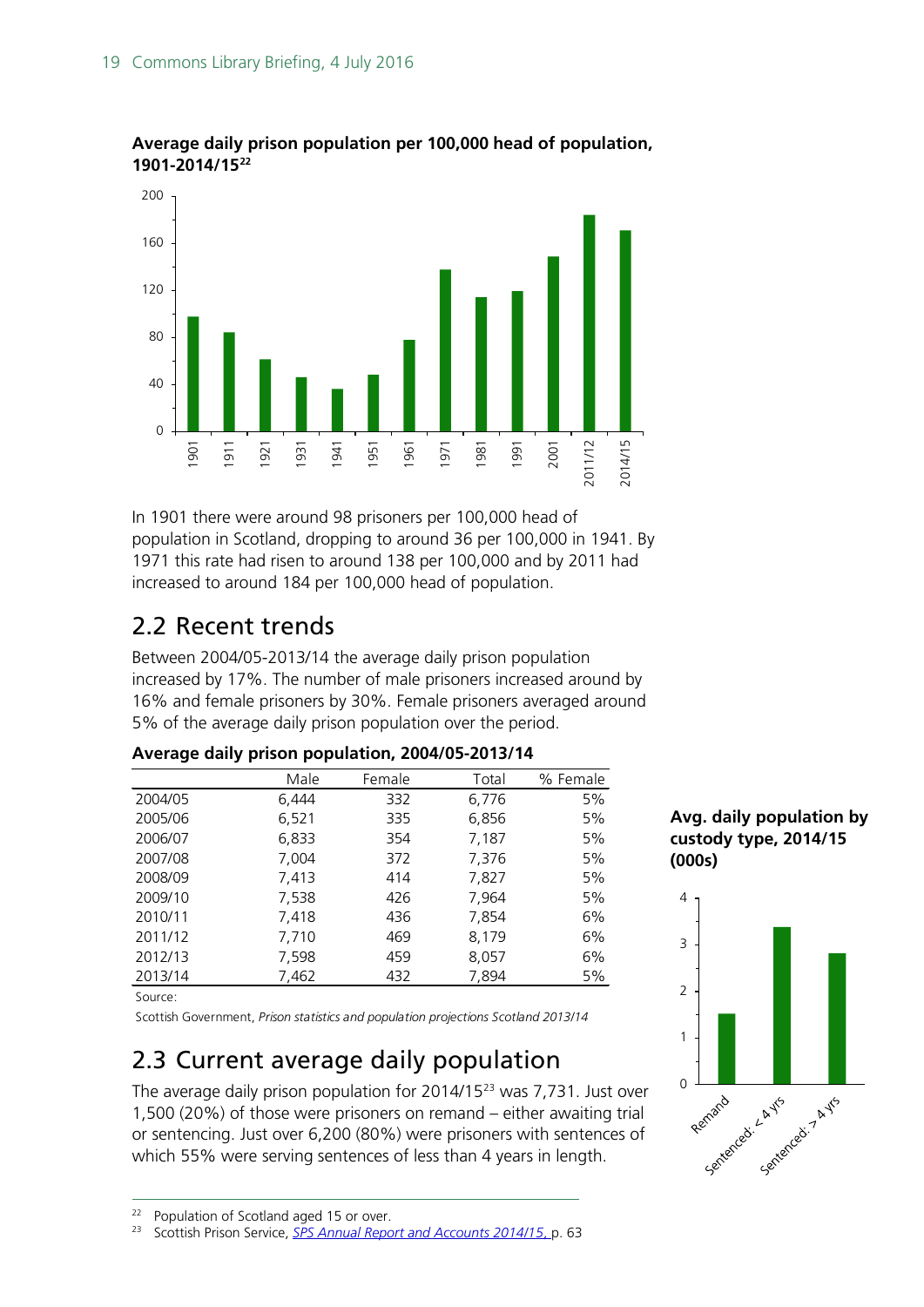# <span id="page-19-0"></span>2.4 Age profile of prisoners

As at 30 June 2013 (the latest available date) around 59% of prisoners were under the age of 35. Just over one fifth of prisoners were under the age of 25.



#### **Prisoner age profile by gender**



Between 2005 and 2013 the proportion of 16-24 year olds in prison reduced by 8 percentage points. Those aged 25-34 increased 3 percentage points accounting for just over 3,000 prisoners. The proportion of 35-44 year olds in 2013 was the same as in 2005. The proportion of those aged 45-54 increased 4 percentage points compared to 2005. The proportion of those in categories 55-64 or 65+ increased by a small amount or stayed the same compared to 2005.

# <span id="page-19-1"></span>2.5 Ethnicity and Religion

### **Ethnicity**

As at June 2013 the Scottish prison population was just over 96% white. Prisoners from Asian or Black ethnicities accounted for just over 3% of the population. Around 0.5% of prisoners were from mixed or other ethnicities.

The Scotland Census 2011 suggests that the proportion of prisoners classified as being from a white ethnicity is the same proportion found among the general population. The proportion of people from Asian or Black ethnicities within the general population differed from the rate of the prison population. 2.5% of the population was from an Asian ethnicity, whereas 1.7% of the prison population were classified as Asian. People from black ethnicities accounted for 0.6% of the population, although they accounted for 1.4% of the prison population.[25](#page-19-3)



<span id="page-19-3"></span><span id="page-19-2"></span><sup>&</sup>lt;sup>24</sup> As at 30 June. Age groups combined. 16-24 includes under 16 year olds.<br><sup>25</sup> Scotland Census *Census* 2001-2011

<sup>25</sup> Scotland Census, *[Census 2001-2011](http://www.scotlandscensus.gov.uk/)*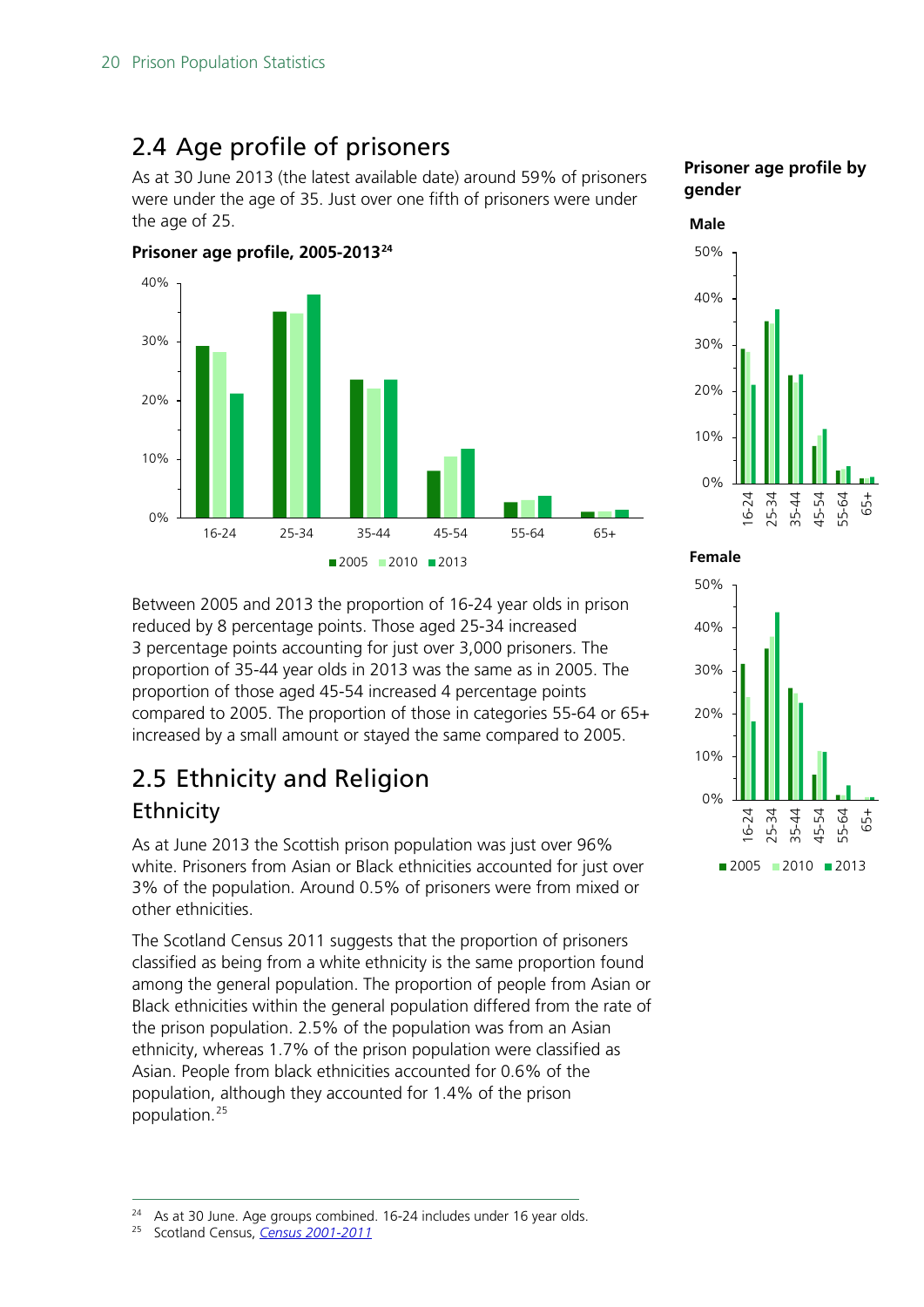

### Religion

As at 30 June 2013 just over 4,600 prisoners (58% of the prison population) in Scotland indicated that they held religious beliefs. Of these, 93% were Christian (of various denominations). Muslim prisoners accounted for 4.4%. Together Buddhist, Sikh, Jewish, Hindu and other religions accounted for 2.7% of the religious prison population. Just over 3,270 prisoners (42% of the prison population) held no religious beliefs.



The proportion of Muslims among the prison population was greater than the rate among the general population. According to the 2011 Census[28](#page-20-2) Muslims accounted for around 1.2% of the Scottish population aged 15 and over, however, in prison the rate was over double at 2.5%. Aside from the "other" grouping, no other religion had a higher rate of representation in prisons than among the general

<span id="page-20-0"></span><sup>&</sup>lt;sup>26</sup> Prison population as at June 30. General population from Scotland Census 2011. Ethnicities/Religions grouped. Does not show prisoners with no religion.

<span id="page-20-1"></span> $27$  See note above.<br> $28$  See note 24

<span id="page-20-2"></span>See note 24.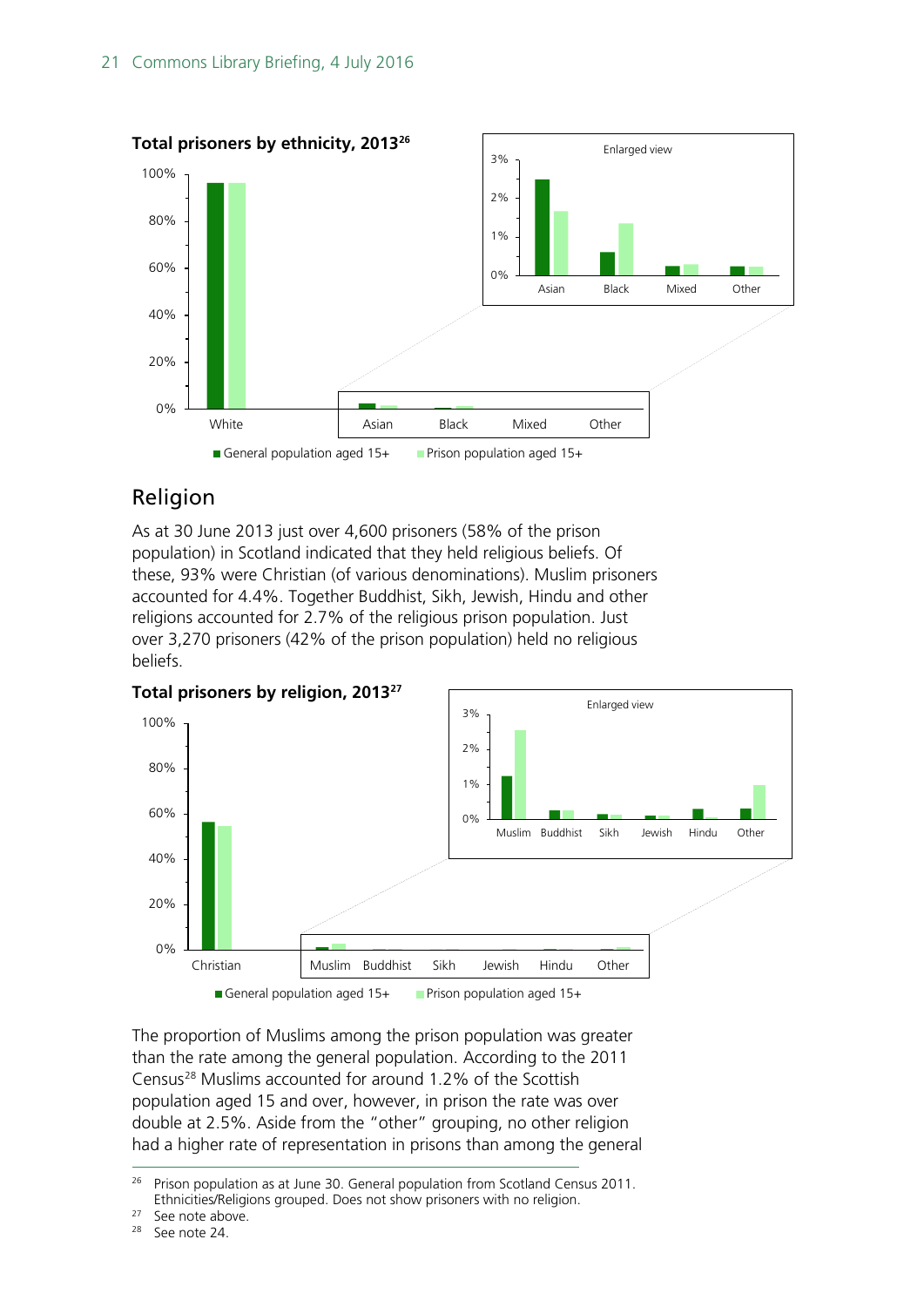population. Individuals with no religious identity accounted for around 41% of the general population and just over 41% of the prison population.

# <span id="page-21-0"></span>2.6 Supervision level

Prisoners in Scotland are rated to as what level of supervision they require whilst in custody. A prisoner with high supervision needs all activities and movements authorised, supervised and monitored by a prison officer. Prisoners rated as needing medium supervision are subject to limited supervision. Prisoners with low supervision are subject to minimum supervision and may also be allowed to participate in activities within the wider community.<sup>[29](#page-21-1)</sup>

As at 30 June 2013 just under 60% of prisoners were classified as requiring a medium level of supervision whilst in custody. Just over a third were considered to be a low risk and under 10% were considered to be a high risk.



#### **Total prisoner population by supervision level[30](#page-21-2)**

<span id="page-21-2"></span><span id="page-21-1"></span> <sup>29</sup> Offenders Families Helpline, *[Prisoner Category](http://www.offendersfamilieshelpline.org/index.php/prisoner-category/)*, [accessed 1 July 2016].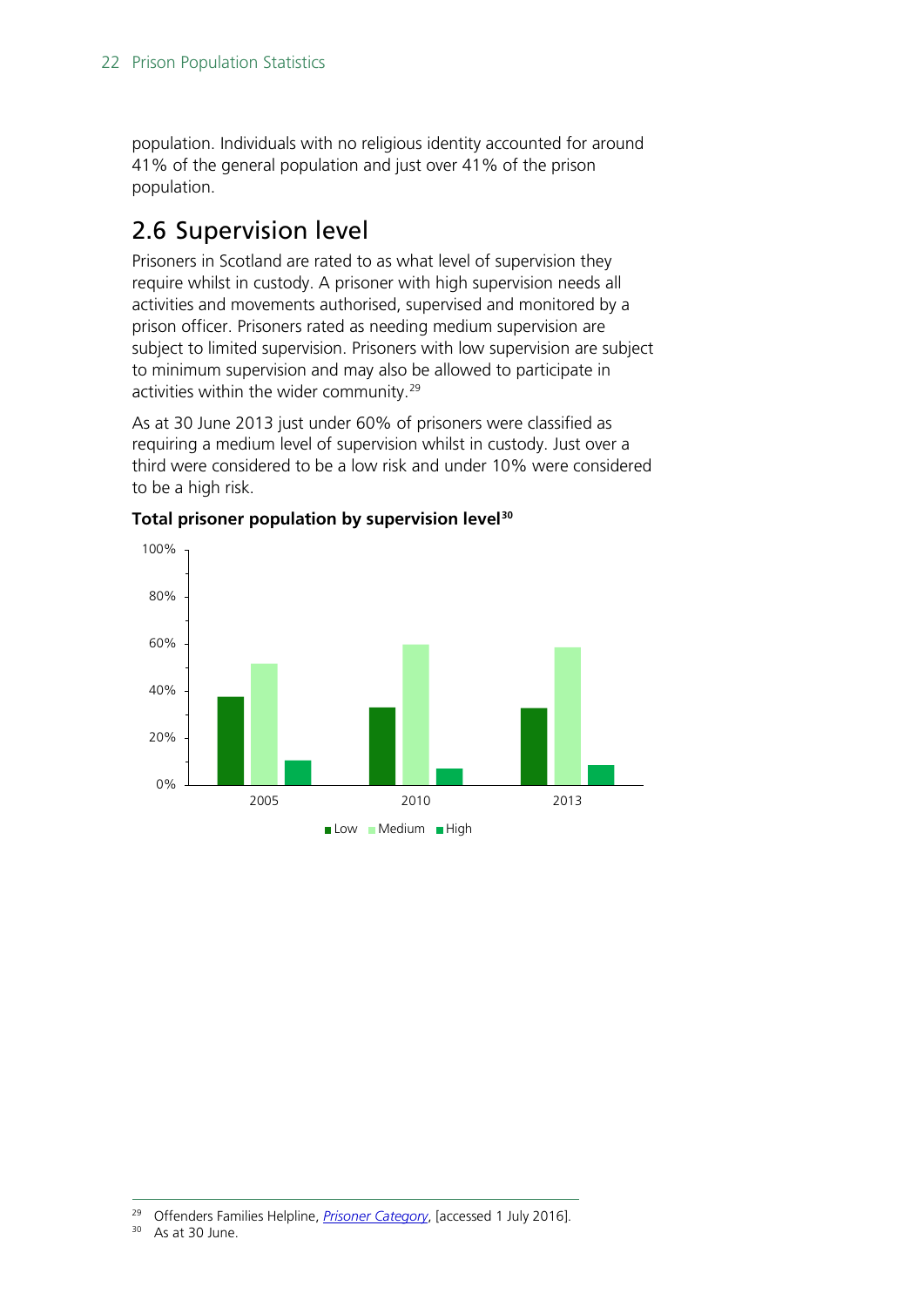# <span id="page-22-0"></span>3. Northern Ireland

The Northern Ireland [Department of Justice](https://www.justice-ni.gov.uk/articles/prison-population) has produced statistics on the prison population in Northern Ireland from 2000.

For the 2014/15 financial year the average total daily prison population was just under 1,800.

## <span id="page-22-1"></span>3.1 Recent trends

For the 2013 and 2014 calendar year the average total daily prison population was around 1,830. The figure for 2014 is 71% greater than for the same period in 2000.



**Average daily prison population, 2000-2014/15**

#### The average daily prison population in 2000 was just over 1,000. After a drop in 2001 the population increased year on year until 2008 when the population was 63% higher than in 2001. From 2011 the population increased year on year until 2014. The population figure for 2014 is double that of 2001.

The prison population as a proportion of the total general 15+ population in Northern Ireland increased from around 0.08% in 2000 to 0.12% in 2014. In 2000 there were around 82 prisoners per 100,000 head of population. By 2014 this had increased to 124 per 100,000.

# <span id="page-22-2"></span>3.2 Age profile of prisoners

People aged 21-29 accounted for 38% of the prisoner population in 2014/15 compared 15% amongst the general 15+ population. Prisoners aged 30-39 accounted for 26% of the prison population, 40-49 and 50- 59 year olds accounted for 16% and 11% respectively. Prisoners aged 18-20 and 60+ both had a similar proportion of around 5%.

### **Prison population per 100,000 head of population**



#### **Prisoner population age profile, 2014/15**

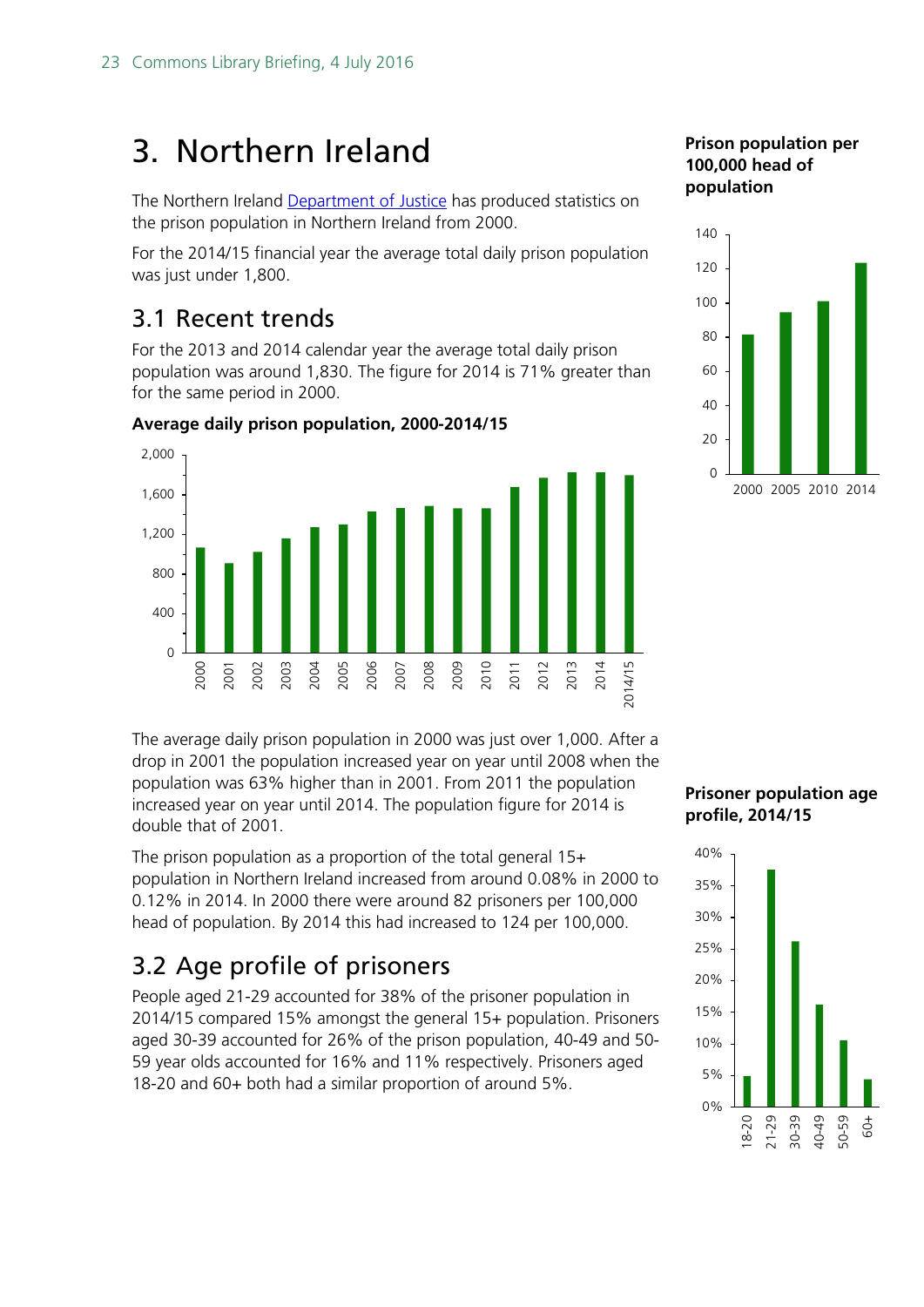# <span id="page-23-0"></span>4. International comparisons

International comparisons of prison populations between countries should be considered with caution. All countries have varying criminal justice systems and different levels and varieties of prison establishments.

[Eurostat](http://ec.europa.eu/eurostat/web/products-datasets/-/crim_pris_cap) publish the number of prisoners per 100,000 head of population for EU countries. The latest data available is from 2014. Rates per 100,000 head of population for the UK may differ from those stated earlier in this briefing as rates are for the entire population, rather than just the population aged 15 and older.



**European prison population per 100,000 population, 2014**

England and Wales had 146 prisoners per 100,000 head of population, the  $11<sup>th</sup>$  highest rate in Europe and the highest amongst western European jurisdictions. Scotland had the 12<sup>th</sup> highest with 145 prisoners per 100,000. Northern Ireland had 93 prisoners per 100,000 of population and ranked 22nd.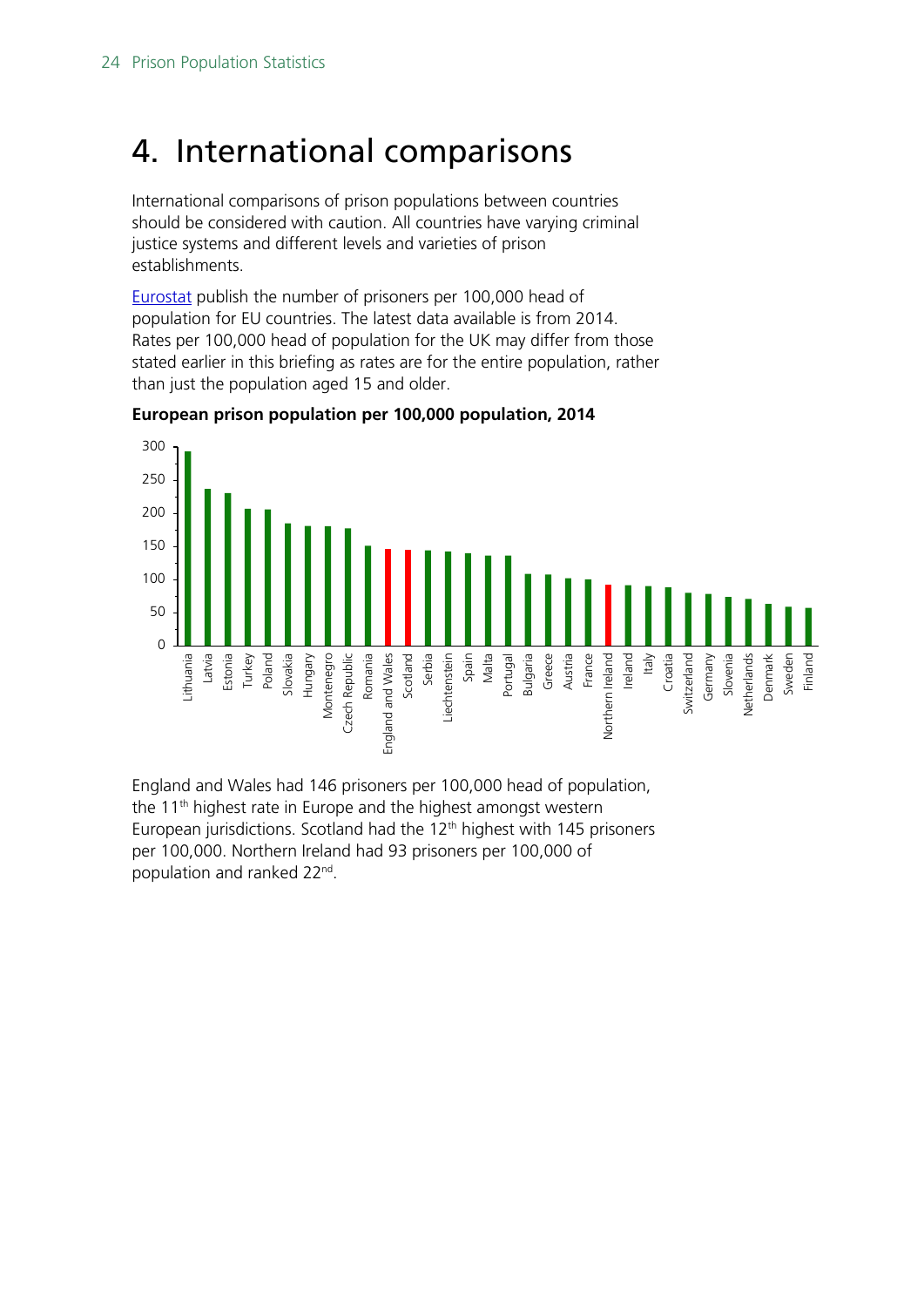### **Appendix Tables**

<span id="page-24-0"></span>

|              |                  |                |        | Table 1a: England & Wales prison population annual average by gender, 1900-2015 |                  |         |        |
|--------------|------------------|----------------|--------|---------------------------------------------------------------------------------|------------------|---------|--------|
| Year         | Males            | Females        | Total  | $\overline{Y}$ ear                                                              | Males            | Females | Total  |
| 1900         | 14,459           | 2,976          | 17,435 | 1961                                                                            | 28,094           | 931     | 29,025 |
| 1901         | 15,868           | 3,112          | 18,980 | 1962                                                                            | 30,066           | 997     | 31,063 |
| 1902         | 16,240           | 3,197          | 19,437 | 1963                                                                            | 29,925           | 971     | 30,896 |
| 1903         | 17,418           | 3,377          | 20,795 | 1964                                                                            | 28,718           | 882     | 29,600 |
| 1904         | 18,167           | 3,261          | 21,428 | 1965                                                                            | 29,580           | 841     | 30,421 |
| 1905         | 18,398           | 3,127          | 21,525 | 1966                                                                            | 32,127           | 959     | 33,086 |
| 1906         | 18,102           | 2,972          | 21,074 | 1967                                                                            | 34,056           | 953     | 35,009 |
| 1907         | 18,045           | 2,881          | 20,926 | 1968                                                                            | 31,656           | 805     | 32,461 |
| 1908         | 19,268           | 2,878          | 22,146 | 1969                                                                            | 33,814           | 853     | 34,667 |
| 1909         | 19,333           | 2,685          | 22,018 | 1970                                                                            | 38,040           | 988     | 39,028 |
| 1910         | 18,323           | 2,581          | 20,904 | 1971                                                                            | 38,673           | 1,035   | 39,708 |
| 1911         | 17,325           | 2,472          | 19,797 | 1972                                                                            | 37,348           | 980     | 38,328 |
| 1912         | 16,829           | 2,613          | 19,442 | 1973                                                                            | 35,747           | 1,027   | 36,774 |
| 1913         | 15,752           | 2,484          | 18,236 | 1974                                                                            | 35,823           | 1,044   | 36,867 |
| 1914         | 13,449           | 2,359          | 15,808 | 1975                                                                            | 38,601           | 1,219   | 39,820 |
| 1915         | 9,244            | 2,067          | 11,311 | 1976                                                                            | 40,161           | 1,282   | 41,443 |
| 1916         | 8,210            | 1,848          | 10,058 | 1977                                                                            | 40,212           | 1,358   | 41,570 |
| 1917         | 7,891            | 1,769          | 9,660  | 1978                                                                            | 40,409           | 1,387   | 41,796 |
| 1918         | 7,595            | 1,604          | 9,199  | 1979                                                                            | 40,762           | 1,458   | 42,220 |
| 1919         | 8,279            | 1,404          | 9,683  | 1980                                                                            | 40,748           | 1,516   | 42,264 |
| 1920         | 9,573            | 1,427          | 11,000 | 1981                                                                            | 41,904           | 1,407   | 43,311 |
| 1921         | 10,791           | 1,388          | 12,179 | 1982                                                                            | 42,381           | 1,326   | 43,707 |
| 1922         | 10,557           | 1,209          | 11,766 | 1983                                                                            | 42,072           | 1,390   | 43,462 |
| 1923         | 10,117           | 1,031          | 11,148 | 1984                                                                            | 41,822           | 1,473   | 43,295 |
| 1924         | 9,808            | 942            | 10,750 | 1985                                                                            | 44,701           | 1,532   | 46,233 |
| 1925         | 9,635            | 874            | 10,509 | 1986                                                                            | 45,163           | 1,607   | 46,770 |
| 1926         | 9,972            | 888            | 10,860 | 1987                                                                            | 46,722           | 1,704   | 48,426 |
| 1927         | 10,300           | 879            | 11,179 | 1988                                                                            | 47,113           | 1,759   | 48,872 |
| 1928         | 10,305           | 804            | 11,109 | 1989                                                                            | 46,736           | 1,764   | 48,500 |
| 1929         | 10,094           | 767            | 10,861 | 1990                                                                            | 43,378           | 1,597   | 44,975 |
| 1930         | 10,561           | 785            | 11,346 | 1991                                                                            | 43,250           | 1,559   | 44,809 |
| 1931         | 10,884           | 792            | 11,676 | 1992                                                                            | 43,157           | 1,562   | 44,719 |
| 1932         | 11,992           | 811            | 12,803 | 1993                                                                            | 42,991           | 1,561   | 44,552 |
| 1933         | 12,180           | 806            | 12,986 | 1994                                                                            | 46,810           | 1,811   | 48,621 |
| 1934         | 11,493           | 745            | 12,238 | 1995                                                                            | 48,983           | 1,979   | 50,962 |
| 1935         | 10,587           | 719            | 11,306 | 1996                                                                            | 53,019           | 2,262   | 55,281 |
| 1936         | 9,939            | 674            | 10,613 | 1997                                                                            | 58,439           | 2,675   | 61,114 |
| 1937         | 9,894            | 668            | 10,562 | 1998                                                                            | 62,194           | 3,105   | 65,299 |
| 1938         | 10,388           | 698            | 11,086 | 1999                                                                            | 61,523           | 3,247   | 64,770 |
| 1939         | 9,662            | 664            | 10,326 | 2000                                                                            | 61,252           | 3,350   | 64,602 |
| 1940         | 8,443            | 934            | 9,377  | 2001                                                                            | 62,560           | 3,740   | 66,300 |
| 1941         | 9,667            | 968            | 10,635 | 2002                                                                            | 66,479           | 4,299   | 70,778 |
| 1942         | 11,223           | 1,177          | 12,400 | 2003                                                                            | 68,612           | 4,425   | 73,037 |
| 1943         | 11,430           | 1,360          | 12,790 | 2004                                                                            | 70,208           | 4,448   | 74,656 |
| 1944         | 11,438           | 1,477          | 12,915 | 2005                                                                            | 71,512           | 4,467   | 75,979 |
| 1945         | 13,180           | 1,528          | 14,708 | 2006                                                                            | 73,680           | 4,447   | 78,127 |
| 1946         | 14,556           | 1,233          | 15,789 | 2007                                                                            | 75,842           | 4,374   | 80,216 |
| 1947         | 15,986           | 1,081          | 17,067 | 2008                                                                            | 78,158           | 4,414   | 82,572 |
| 1948         | 18,621           | 1,144          | 19,765 | 2009                                                                            | 79,277           | 4,283   | 83,559 |
| 1949         | 18,783           | 1,096          | 19,879 | 2010                                                                            | 80,489           | 4,236   | 84,725 |
| 1950         | 19,367           | 1,107          | 20,474 | 2011                                                                            | 81,763           | 4,188   | 85,951 |
|              |                  |                | 21,780 |                                                                                 |                  | 4,154   | 86,634 |
| 1951<br>1952 | 20,687<br>22,568 | 1,093<br>1,112 | 23,680 | 2012<br>2013                                                                    | 82,481<br>80,359 | 3,890   |        |
|              |                  |                |        |                                                                                 |                  |         | 84,249 |
| 1953         | 22,473           | 1,137          | 23,610 | 2014                                                                            | 81,402           | 3,905   | 85,307 |
| 1954         | 21,337           | 1,084          | 22,421 | 2015                                                                            | 81,741           | 3,885   | 85,626 |
| 1955         | 20,156           | 978            | 21,134 |                                                                                 |                  |         |        |
| 1956         | 19,941           | 866            | 20,807 |                                                                                 |                  |         |        |
| 1957         | 21,742           | 860            | 22,602 |                                                                                 |                  |         |        |
| 1958         | 24,459           | 920            | 25,379 |                                                                                 |                  |         |        |
| 1959         | 25,727           | 896            | 26,623 |                                                                                 |                  |         |        |
| 1960         | 26,198           | 901            | 27,099 |                                                                                 |                  |         |        |

Note:

Annual average is average of the 12 month end populations

2014 and 2015 calculated from quarterly reports

Sources:

MoJ, *Offender Management Statistics Quarterly, October-December 2013*

MoJ, *Offender Management Statistics Quarterly,* various years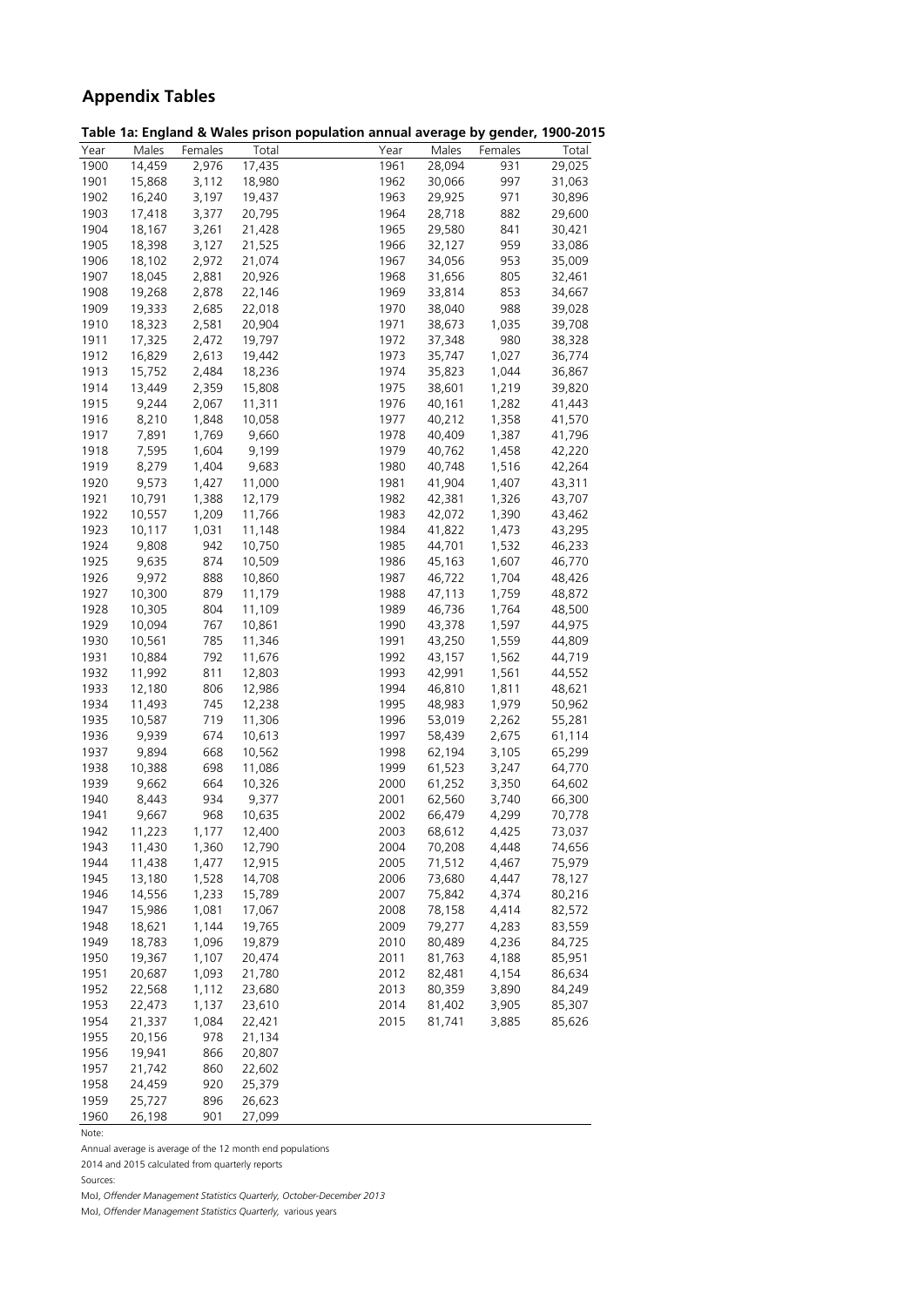|  |  | Table 1b: England & Wales prison population at months end, 2010-2016 |
|--|--|----------------------------------------------------------------------|
|--|--|----------------------------------------------------------------------|

| Year | Month               | Males            | Females        | Total            |
|------|---------------------|------------------|----------------|------------------|
|      | January             | 79,253           | 4,125          | 83,378           |
|      | February            | 79,701           | 4,224          | 83,925           |
|      | March               | 80,894           | 4,290          | 85,184           |
|      | April               | 80,758           | 4,328          | 85,086           |
|      | May                 | 80,695           | 4,323          | 85,018           |
| 2010 | June                | 80,735           | 4,267          | 85,002           |
|      | July                | 80,549           | 4,201          | 84,750           |
|      | August              | 80,916           | 4,257          | 85,173           |
|      | September           | 81,150           | 4,279          | 85,429           |
|      | October             | 80,989           | 4,235          | 85,224           |
|      | November            | 81,174           | 4,299          | 85,473           |
|      | December            | 79,054           | 4,001          | 83,055           |
|      | January             | 80,166           | 4,089          | 84,255           |
|      | February            | 80,953           | 4,224          | 85,177           |
|      | March               | 81,148           | 4,252          | 85,400           |
|      | April               | 80,225           | 4,123          | 84,348           |
|      | May                 | 81,080           | 4,209          | 85,289           |
| 2011 | June                | 81,189           | 4,185          | 85,374           |
|      | July                | 81,272           | 4,139          | 85,411           |
|      | August<br>September | 82,501<br>83,245 | 4,269<br>4,256 | 86,770<br>87,501 |
|      | October             | 83,319           | 4,224          | 87,543           |
|      | November            | 83,945           | 4,222          | 88,167           |
|      | December            | 82,112           | 4,060          | 86,172           |
|      | January             | 83,607           | 4,192          | 87,799           |
|      | February            | 83,530           | 4,203          | 87,733           |
|      | March               | 83,313           | 4,218          | 87,531           |
|      | April               | 83,130           | 4,279          | 87,409           |
|      | May                 | 82,860           | 4,208          | 87,068           |
| 2012 | June                | 81,925           | 4,123          | 86,048           |
|      | July                | 82,574           | 4,178          | 86,752           |
|      | August              | 82,594           | 4,114          | 86,708           |
|      | September           | 82,334           | 4,123          | 86,457           |
|      | October             | 82,170           | 4,131          | 86,301           |
|      | November            | 81,894           | 4,153          | 86,047           |
|      | December            | 79,837           | 3,920          | 83,757           |
|      | January             | 80,001           | 3,917          | 83,918           |
|      | February            | 80,489           | 3,962          | 84,451           |
|      | March               | 79,900           | 3,869          | 83,769           |
|      | April               | 80,289           | 3,887          | 84,176           |
|      | May                 | 80,044           | 3,853          | 83,897           |
| 2013 | June                | 79,989           | 3,853          | 83,842           |
|      | July                | 80,232           | 3,853          | 84,085           |
|      | August<br>September | 79,925<br>80,555 | 3,845<br>3,933 | 83,770           |
|      | October             | 81,306           | 3,971          | 84,488<br>85,277 |
|      | November            | 81,220           | 3,933          | 85,153           |
|      | December            | 80,356           | 3,807          | 84,163           |
|      | January             | 81,045           | 3,932          | 84,977           |
|      | February            | 81,521           | 3,948          | 85,469           |
|      | March               | 81,377           | 3,888          | 85,265           |
|      | April               | 80,789           | 3,857          | 84,646           |
|      | May                 | 80,988           | 3,857          | 84,845           |
| 2014 | June                | 81,580           | 3,929          | 85,509           |
|      | July                | 81,726           | 3,927          | 85,653           |
|      | August              | 81,387           | 3,915          | 85,302           |
|      | September           | 81,783           | 3,915          | 85,698           |
|      | October             | 81,869           | 3,917          | 85,786           |
|      | November            | 81,894           | 3,943          | 85,837           |
|      | December            | 80,863           | 3,828          | 84,691           |
|      | January             | 81,035           | 3,803          | 84,838           |
|      | February            | 81,478           | 3,833          | 85,311           |
|      | March               | 81,798           | 3,866          | 85,664           |
|      | April               | 81,797           | 3,844          | 85,641           |
|      | May                 | 81,789           | 3,905          | 85,694           |
| 2015 | June                | 82,289           | 3,904          | 86,193           |
|      | July                | 82,257           | 3,922          | 86,179           |
|      | August<br>September | 81,732<br>81,998 | 3,947<br>3,888 | 85,679<br>85,886 |
|      | October             | 81,617           | 3,917          | 85,534           |
|      | November            | 81,957           | 3,963          | 85,920           |
|      | December            | 81,143           | 3,825          | 84,968           |
|      | January             | 81,664           | 3,831          | 85,495           |
| 2016 | February            | 81,912           | 3,854          | 85,766           |
|      | March               | 81,615           | 3,826          | 85,441           |

Sources:

MoJ, *Offender Management Caseload Statistics 2010 Tables*

MoJ, *Offender Management Statistics Quarterly October-December 2013*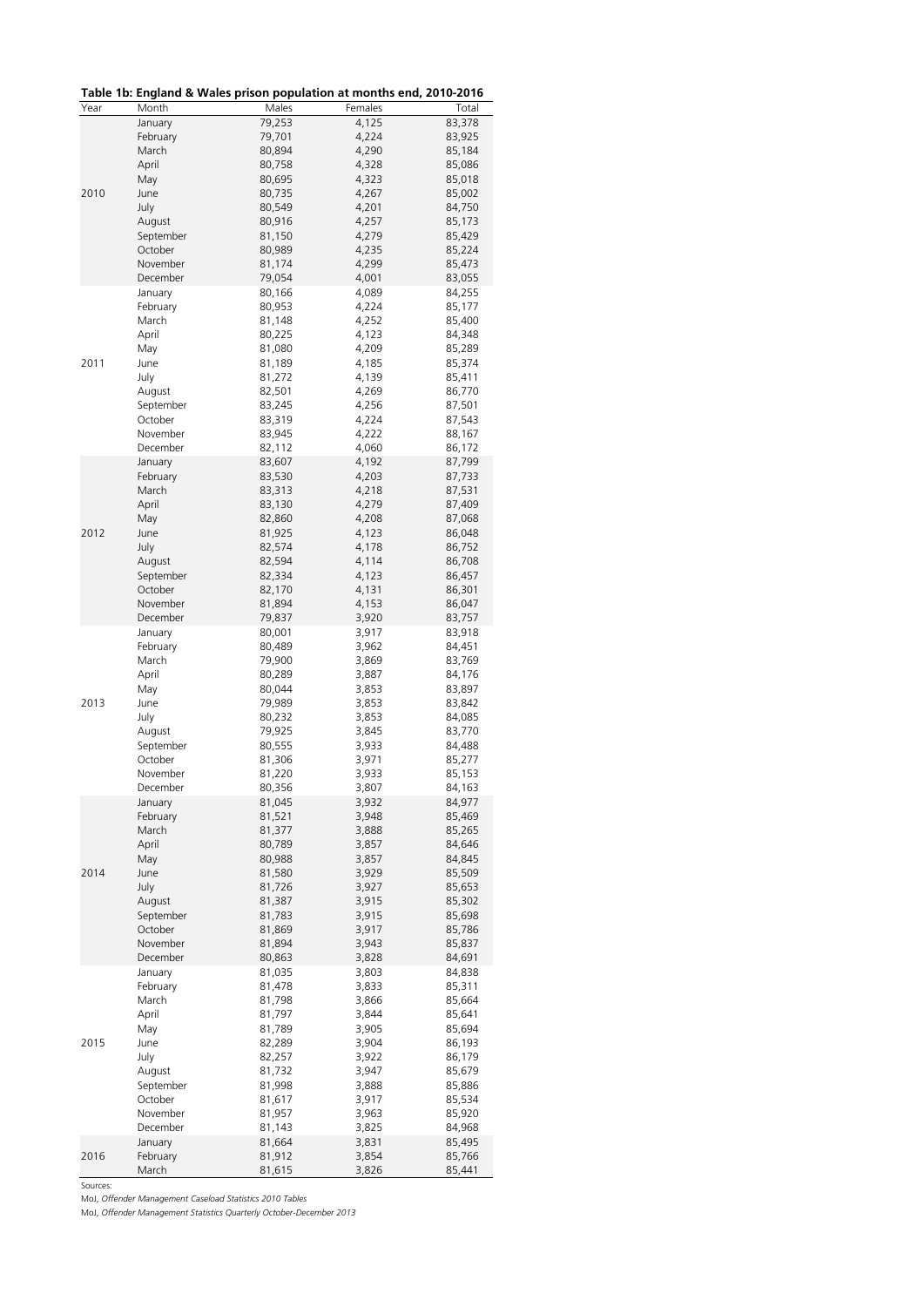| Year | Males        | Females    | Total      |
|------|--------------|------------|------------|
| 1901 | 10,463,400   | 11,518,700 | 21,982,100 |
| 1911 | 11.924.700   | 13,105,000 | 25,029,700 |
| 1921 | 12,790,100   | 14,596,100 | 27,386,200 |
| 1931 | 14,324,600   | 16.107.700 | 30.432.300 |
| 1941 | 15, 195, 750 | 17,053,500 | 32,249,250 |
| 1951 | 16.066.900   | 17.999.300 | 34.066.200 |
| 1961 | 16.879.800   | 18,640,200 | 35,520,000 |
| 1971 | 17,739,600   | 19,433,200 | 37,172,800 |
| 1981 | 18,513,500   | 20,045,200 | 38,558,700 |
| 1991 | 19,054,011   | 20,822,863 | 39,876,874 |
| 2001 | 19,953,785   | 21,599,395 | 41,553,180 |
| 2011 | 22,156,014   | 23,340,766 | 45,496,780 |
| 2015 | 22,941,259   | 23,983,751 | 46,925,010 |

**Table 2: Population of England & Wales**

Notes:

1901-1981 figures are those aged 15 and over

1991 onwards figures are those aged 16 and over

1941 is average of 1931 and 1951

Sources:

B. Mitchell, *Birtish Historical Statistics*, 1988, p. 15-16.

NOMIS, *Census 1991-2011*

ONS, *Population Estimates Analysis Tool, 2015*

#### **Table 3: E&W Prison population by type of custody, March 2016**

|               |           |                 | Remand:<br>Convicted |
|---------------|-----------|-----------------|----------------------|
|               | Sentenced | Remand: Untried | unsentenced          |
| Adults        | 69,809    | 6,071           | 2,901                |
| 18-20 yr olds | 3,647     | 619             | 329                  |
| 15-17 yr olds | 469       | 130             | 16                   |

Source:

MoJ, *Offender Management Statistics Quarterly, October-December 2013*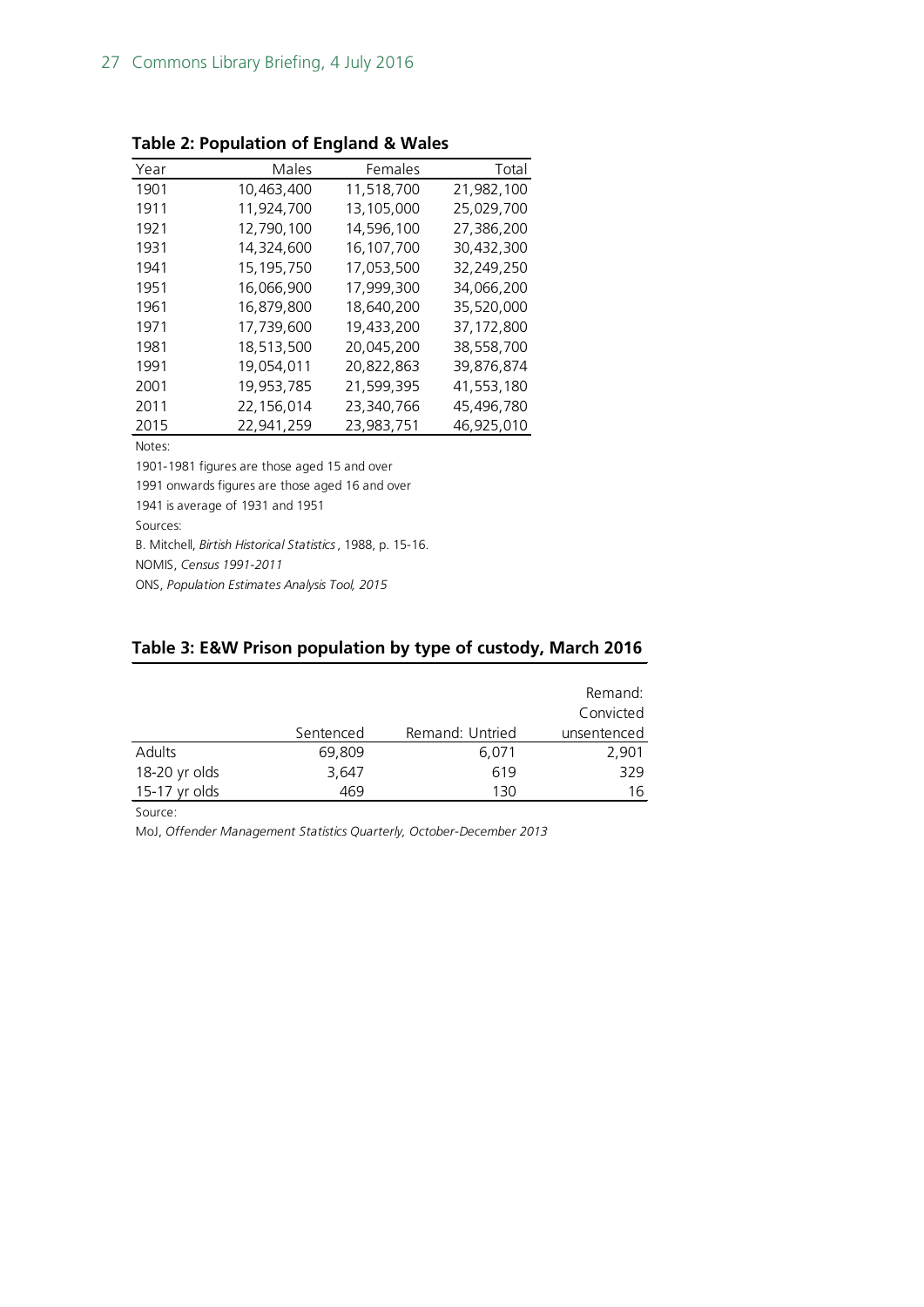|      |               |               |                               | Total prison population by sentence length |                |        |                  |
|------|---------------|---------------|-------------------------------|--------------------------------------------|----------------|--------|------------------|
|      | Less than or  |               | 12 months to                  |                                            |                |        |                  |
|      | equal to 6    | 6 months to   |                               | less than 4 4 years or more                |                |        |                  |
| Year | months        | less than 12  | years                         | determinate                                | Indeterminate  | Recall | Total            |
| 2005 | 4,680         | 1,632         | 17,596                        | 24,848                                     | 5,723          |        | 62,257           |
| 2010 | 4,335         | 1,956         | 17,125                        | 22,094                                     | 12,680         | 4,873  | 71,000           |
| 2015 | 4,111         | 2,079         | 18,608                        | 28,807                                     | 12,053         | 6,176  | 72,659           |
| 2016 | 4,272         | 2,163         | 18,724                        | 29,988                                     | 11,505         | 6,564  | 73,925           |
|      |               |               | Non-adult males by sentence   |                                            |                |        |                  |
|      | Less than one |               | Over 4 years                  |                                            |                |        | Total sentenced  |
| Year | year          | $1 - 4$ years | determinate                   | Indeterminate                              | Recall         |        | males (all ages) |
| 2005 | 1,829         | 3,866         | 1,532                         | 149                                        |                |        | 58,780           |
| 2010 | 1,470         | 3,594         | 1,540                         | 438                                        | 457            |        | 67,561           |
| 2015 | 591           | 1,965         | 1,174                         | 130                                        | 286            |        | 69,404           |
| 2016 | 549           | 1,869         | 1,177                         | 122                                        | 268            |        | 70,654           |
|      |               |               | Non-adult females by sentence |                                            |                |        |                  |
|      |               |               |                               |                                            |                |        | Total sentenced  |
|      | Less than one |               | Over 4 years                  |                                            |                |        | females (all     |
| Year | year          | $1 - 4$ years | determinate                   | Indeterminate                              | Recall         |        | ages)            |
| 2005 | 93            | 166           | 54                            | 10                                         |                |        | 3,477            |
| 2010 | 84            | 138           | 51                            | 16                                         | 20             |        | 3,439            |
| 2015 | 25            | 59            | 32                            | 3                                          | $\overline{7}$ |        | 3,255            |
| 2016 | 23            | 43            | 22                            | $\overline{4}$                             | 8              |        | 3,271            |
|      |               |               | All males by sentence         |                                            |                |        |                  |
|      |               |               |                               |                                            |                |        | Total sentenced  |
|      | Less than one |               | Over 4 years                  |                                            |                |        | people (male &   |
| Year | year          | $1 - 4$ years | determinate                   | Indeterminate                              | Recall         |        | female)          |
| 2005 | 61,579        | 60,966        | 60,935                        | 62,072                                     |                |        | 62,257           |
| 2010 | 70,278        | 69,841        | 70,021                        | 70,619                                     | 70,820         |        | 71,000           |
| 2015 | 72,042        | 71,619        | 71,749                        | 72,297                                     | 72,401         |        | 72,659           |
| 2016 | 73,296        | 72,904        | 73,009                        | 73,565                                     | 73,630         |        | 73,925           |
|      |               |               | All females by sentence       |                                            |                |        |                  |
|      |               |               |                               |                                            |                |        | Total sentenced  |
|      | Less than one |               | Over 4 years                  |                                            |                |        | people (male &   |
| Year | year          | $1 - 4$ years | determinate                   | Indeterminate                              | Recall         |        | female)          |
| 2005 | 678           | 1,291         | 1,322                         | $185 -$                                    |                |        | 62,257           |
| 2010 | 722           | 1,159         | 979                           | 381                                        | 180            |        | 71,000           |
| 2015 | 617           | 1,040         | 910                           | 362                                        | 258            |        | 72,659           |
| 2016 | 629           | 1,021         | 916                           | 360                                        | 295            |        | 73,925           |

Note:

2005, 2010 and 2015 as at end June. 2016 as at end March

Sources:

MoJ, *Offender Management Caseload Statistics 2010 Tables*

MoJ, *Offender Management Statistics Quarterly, October-December 2013*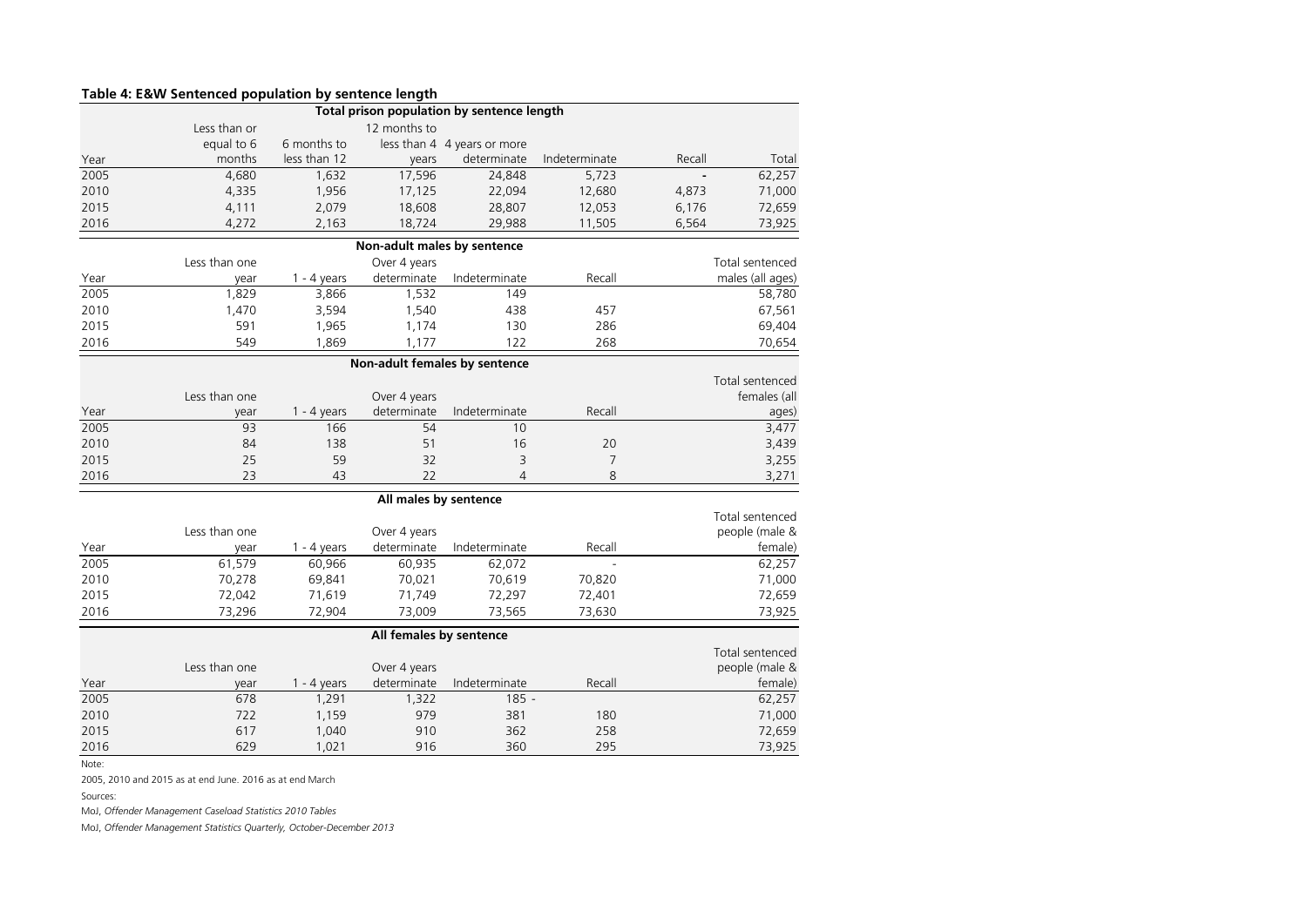#### **Table 5a: E&W Prisoners in custody by offence type, 2000-2014, as at 30 June**

| All Female<br>All Male |             |               |         |          |                |             |        |                   |                |                   |              |      |             |               |         |          |                  |         |          |                   |                   |         |              |
|------------------------|-------------|---------------|---------|----------|----------------|-------------|--------|-------------------|----------------|-------------------|--------------|------|-------------|---------------|---------|----------|------------------|---------|----------|-------------------|-------------------|---------|--------------|
|                        |             |               |         |          |                | Fraud       |        |                   |                | Offence           |              |      |             |               |         |          |                  | Fraud   |          |                   |                   | Offence |              |
|                        |             | Sexual        |         |          | Theft and      | and         |        | Drug Motoring     | Other          | not               |              |      |             | Sexual        |         |          | Theft and        | and     |          | Drug Motoring     | Other             | not     |              |
|                        | <b>VATP</b> | Offences      | Robbery | Burglary | handling       | forgery     |        | offences offences |                | offences recorded | <b>TOTAL</b> |      | <b>VATP</b> | Offences      | Robbery | Burglary | handling         | forgery | offences | offences          | offences recorded |         | <b>TOTAL</b> |
| 2000                   | 12,819      | 5,651         | 7,140   | 10,706   | 6,177          | 1,031       | 8,956  | 2,571             | 4,900          | 1,245             | 61,196       | 2000 | 509         | 27            | 233     | 214      | 685              | 150     | 1,099    | 43                | 282               | 86      | 3,328        |
| 2001                   | 13,336      | 5,571         | 7,401   | 10,050   | 5,847          | 1,108       | 9,330  | 2,770             | 4,573          | 1,574             | 61,560       | 2001 | 556         | 28            | 295     | 222      | 637              | 147     | 1,324    | 50                | 307               | 104     | 3,670        |
| 2002                   | 14,085      | 5,857         | 8,512   | 10,831   | 5,965          | 1,112       | 10,109 | 2,609             | 5,083          | 1,855             | 66,018       | 2002 | 670         | 26            | 418     | 325      | 737              | 143     | 1.491    | 43                | 347               | 133     | 4,333        |
| 2003                   | 14,883      | 6,070         | 9,036   | 10,426   | 5,737          | 1,114       | 10,362 | 3,039             | 5,397          | 1,854             | 67,918       | 2003 | 644         | 30            | 524     | 341      | 769              | 148     | 1,513    | 71                | 412               | 94      | 4,546        |
| 2004                   | 15,950      | 6,362         | 9,186   | 9,847    | 5,223          | ,288        | 10,562 | 2,672             | 6,126          | 1,803             | 69,019       | 2004 | 741         | 34            | 468     | 322      | 630              | 165     | 1,423    | 44                | 472               | 101     | 4,400        |
| 2005                   | 17,294      | 6,908         | 9,084   | 9,281    | 4,903          | 1,744       | 11,054 | 2,370             | $6,64^{\circ}$ | 1,288             | 70,567       | 2005 | 788         | 42            | 404     | 312      | 579              | 269     | 1.437    | 42                | 502               | 103     | 4,478        |
| 2006                   | 18,518      | 7,447         | 9,348   | 8,905    | 4,784          | 1,871       | 10,891 | 2,11'             | 7,110          | 1,081             | 72,066       | 2006 | 802         | 48            | 383     | 282      | 615              | 304     | 1,326    | 36                | 501               | 113     | 4,410        |
| 2007                   | 19,899      | 8,062         | 9,733   | 9,097    | 4,282          | 1,965       | 11,216 | 1,593             | 7,265          | 1,029             | 74,141       | 2007 | 847         | 57            | 367     | 246      | 488              | 296     | 1,240    | 37                | 537               | 122     | 4,237        |
| 2008                   | 21,439      | 8,480         | 9,768   | 9,188    | 4,303          | 2,123       | 11,700 | 1,483             | 7,789          | 893               | 77,166       | 2008 | 936         | 53            | 359     | 270      | 586              | 374     | 1.134    | 25                | 554               | 108     | 4,399        |
| 2009                   | 22,207      | 9,158         | 9,825   | 8,706    | 3,492          | 2,073       | 11,354 | 1,105             | 7,466          | 2,124             | 77,510       | 2009 | 1,027       | 82            | 408     | 246      | 502              | 318     | 999      | 16                | 524               | 105     | 4,227        |
| 2010                   | 22,551      | 10,415        | 9,960   | 8,018    | 4,281          | <b>689,</b> | 11,901 | 973               | 8,735          | 1,145             | 79,668       | 2010 | 1,090       | 121           | 321     | 192      | 530              | 233     | 962      | 21                | 629               | 108     | 4,207        |
| 2011                   | 22,612      | 10,832        | 10,148  | 8,222    | 4,573          | ,476        | 11,61' | 875               | 8,952          | 840               | 80,141       | 2011 | 1,104       | 103           | 378     | 232      | 552              | 221     | 824      | 18                | 657               | 69      | 4,158        |
| 2012                   | 22,145      | 11.407        | 10,244  | 8,405    | 5,003          | ,425        | 11,663 | 825               | 8,838          | 712               | 80,667       | 2012 | 1,098       | 98            | 397     | 258      | 599              | 237     | 651      | 22                | 667               | 65      | 4,092        |
| 2013                   | 21,132      | 11,515        | 9,581   | 8,143    | 4,808          | 1,376       | 11,247 | 743               | 8,537          | 875               | 77,957       | 2013 | 1,045       | 92            | 369     | 235      | 536              | 194     | 551      | 24                | 667               | 82      | 3,795        |
| 2014                   | 21,631      | 12,241        | 9,363   | 8,264    | 4,645          | ,380        | 11,631 | 839               | 8,861          | 811               | 79,666       | 2014 | 1,079       | 116           | 358     | 275      | 614              | 187     | 544      | 27                | 625               | 67      | 3,892        |
|                        |             |               |         |          | Non-adult male |             |        |                   |                |                   |              |      |             |               |         |          | Non-adult female |         |          |                   |                   |         |              |
|                        |             |               |         |          |                | Fraud       |        |                   |                | Offence           |              |      |             |               |         |          |                  | Fraud   |          |                   |                   | Offence |              |
|                        |             | Sexual        |         |          | Theft and      | and         |        | Drug Motoring     | Other          | not               |              |      |             | Sexual        |         |          | Theft and        | and     |          | Drug Motoring     | Other             | not     |              |
|                        |             | VATP Offences | Robbery | Burglary | handling       | forgery     |        | offences offences |                | offences recorded | <b>TOTAL</b> |      |             | VATP Offences | Robbery | Burglary | handling         | forgery |          | offences offences | offences recorded |         | <b>TOTAL</b> |
| 201                    | 2,343       | 556           | 2,190   | ,322     | 508            | 30          | 790    | 83                | .152           | 108               | 9,082        | 2011 | 114         | 8             | 56      | 9        | 31               |         | 45       |                   | 82                | 10      | 360          |
| 2012                   | 2,041       | 538           | 2,118   | ,203     | 517            | 33          | 697    | 60                | 1,030          | 86                | 8,323        | 2012 | 112         | 8             | 52      | 19       | 30               |         | 25       |                   | 55                | 6       | 311          |

2013 1,762 441 1,668 994 399 30 639 52 732 91 6,808 2013 74 2 35 10 18 3 13 1 33 5 194 2014 1,567 422 1,375 795 334 23 794 62 718 84 6,174 2014 67 0 31 6 16 0 11 2 32 3 168

Sources:

MoJ, *Offender Management Caseload Statistics 2010 Tables*

MoJ, *Offender Management Statistics Quarterly, October-December 2013*

MoJ, *Offender Management Statistics Quarterly, April 2010-September 2012*

MoJ, *Offender Management Statistics Quarterly, January to March 2014*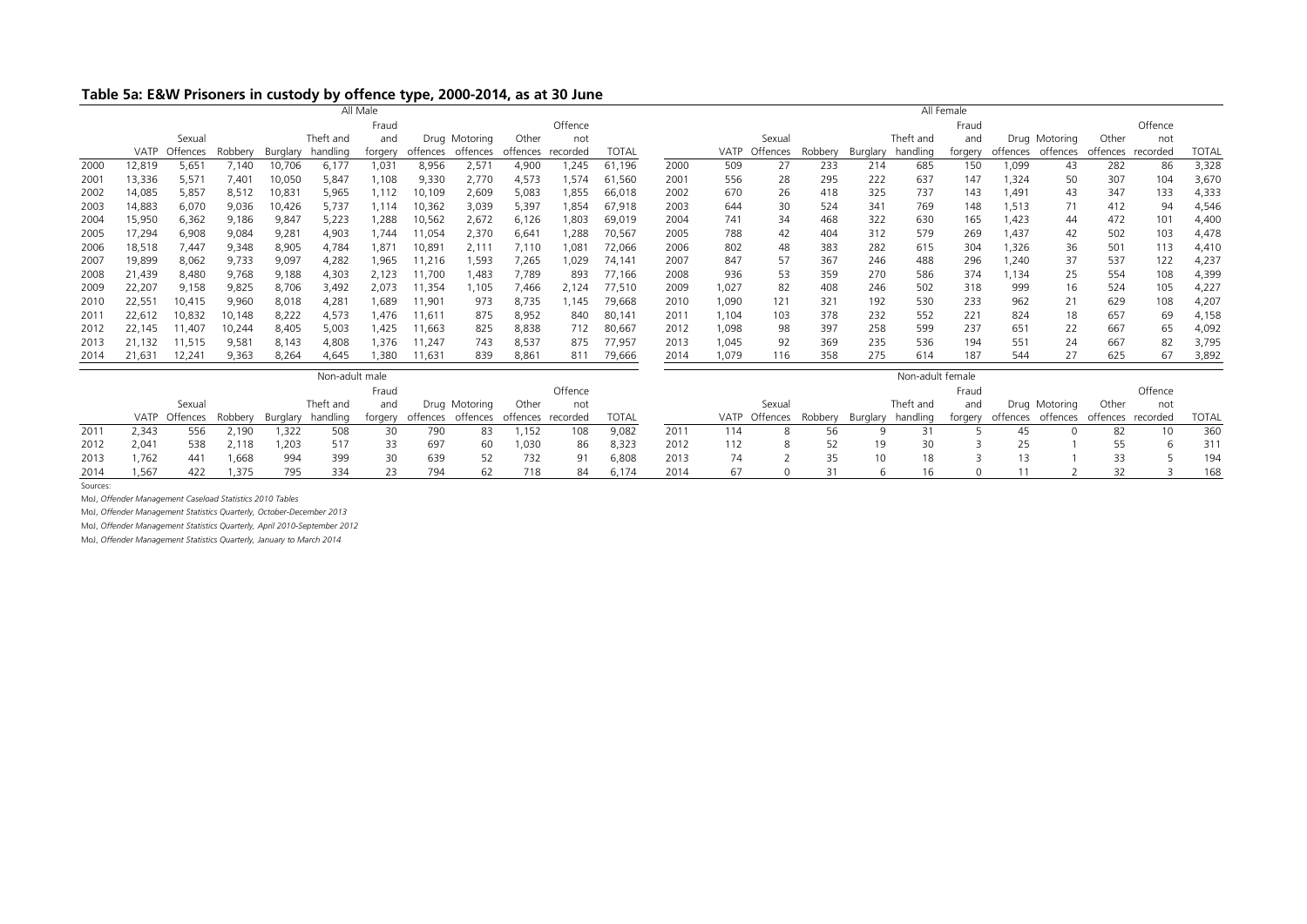|        |          |                |         |                                     |                             |        | All male                            |          |              |       |         |                                     |         |              |
|--------|----------|----------------|---------|-------------------------------------|-----------------------------|--------|-------------------------------------|----------|--------------|-------|---------|-------------------------------------|---------|--------------|
|        | Violence |                |         |                                     |                             |        |                                     |          | Miscellanous |       |         |                                     |         |              |
|        | against  |                |         |                                     | Criminal                    |        | Possession                          | Public   | crimes       |       | Summary |                                     | Offence |              |
|        | the      | Sexual         |         |                                     | Theft damage                | Drug   | of                                  | order    | against      | Fraud |         | non- Summary                        | not     |              |
|        | person   | offences       | Robbery |                                     | offences and arson offences |        | weapons                             | offences | society      |       |         | offences motoring motoring recorded |         | <b>TOTAL</b> |
| 2015   | 19,663   | 12,117         | 8,987   | 13,132                              | 1,412                       | 11,613 | 1,968                               | 1,452    | 3,611        | 1,308 | 3,540   | 389                                 | 728     | 79,920       |
| 2016   | 19,886   | 13,114         | 8,461   | 11,990                              | 1,331                       | 11,927 | 2,435                               | 1,458    | 3,774        | 1,263 | 3,587   | 379                                 | 501     | 80,106       |
|        |          |                |         |                                     |                             |        | <b>All female</b>                   |          |              |       |         |                                     |         |              |
|        | Violence |                |         |                                     |                             |        |                                     |          | Miscellanous |       |         |                                     |         |              |
|        | against  |                |         |                                     | Criminal                    |        | Possession                          | Public   | crimes       |       | Summary |                                     | Offence |              |
|        | the      | Sexual         |         |                                     | Theft damage                | Drug   | of                                  | order    | against      | Fraud |         | non- Summary                        | not     |              |
|        | person   | offences       |         | Robbery offences and arson offences |                             |        | weapons                             | offences | society      |       |         | offences motoring motoring recorded |         | <b>TOTAL</b> |
| 2015   | 997      | 93             | 370     | 844                                 | 155                         | 526    | 65                                  | 54       | 269          | 185   | 206     | 16                                  | 50      | 3,830        |
| 2016   | 1,049    | 120            | 340     | 825                                 | 122                         | 516    | 76                                  | 39       | 239          | 222   | 181     | 9                                   | 52      | 3,790        |
|        |          |                |         |                                     |                             |        |                                     |          |              |       |         |                                     |         |              |
|        |          |                |         |                                     |                             |        | <b>Non-adult male</b>               |          |              |       |         |                                     |         |              |
|        | Violence |                |         |                                     |                             |        |                                     |          | Miscellanous |       |         |                                     |         |              |
|        | against  |                |         |                                     | Criminal                    |        | Possession                          | Public   | crimes       |       | Summary |                                     | Offence |              |
|        | the      | Sexual         |         |                                     | Theft damage                | Drug   | of                                  | order    | against      | Fraud |         | non- Summary                        | not     |              |
|        | person   | offences       | Robbery |                                     |                             |        | offences and arson offences weapons | offences | society      |       |         | offences motoring motoring recorded |         | <b>TOTAL</b> |
| 2015   | 1,204    | 378            | 1,195   | 1,052                               | 96                          | 722    | 205                                 | 128      | 189          | 23    | 341     | 19                                  | 53      | 5,605        |
| 2016   | 1,122    | 383            | 982     | 728                                 | 73                          | 829    | 282                                 | 107      | 189          | 13    | 307     | 22                                  | 53      | 5,090        |
|        |          |                |         |                                     |                             |        | <b>Non-adult female</b>             |          |              |       |         |                                     |         |              |
|        | Violence |                |         |                                     |                             |        |                                     |          | Miscellanous |       |         |                                     |         |              |
|        | against  |                |         |                                     | Criminal                    |        | Possession                          | Public   | crimes       |       | Summary |                                     | Offence |              |
|        | the      | Sexual         |         | Theft                               | damage                      | Drug   | of                                  | order    | against      | Fraud |         | non- Summary                        | not     |              |
|        | person   | offences       |         | Robbery offences and arson offences |                             |        | weapons                             | offences | society      |       |         | offences motoring motoring recorded |         | <b>TOTAL</b> |
| 2015   | 55       | $\overline{2}$ | 34      | 21                                  | 9                           | 14     | 5                                   | 4        | 8            | 3     | 18      |                                     | 3       | 177          |
| 2016   | 37       |                | 12      | 22                                  | 3                           | 24     | 4                                   | 0        | 4            |       | 10      | 0                                   | 2       | 120          |
| Source |          |                |         |                                     |                             |        |                                     |          |              |       |         |                                     |         |              |

### **Table 5b: E&W Prisoners in custody by offence type, 2015-2016 as at 31 March**

MoJ, *Offender Management Statistics Quarterly, October to December 2015*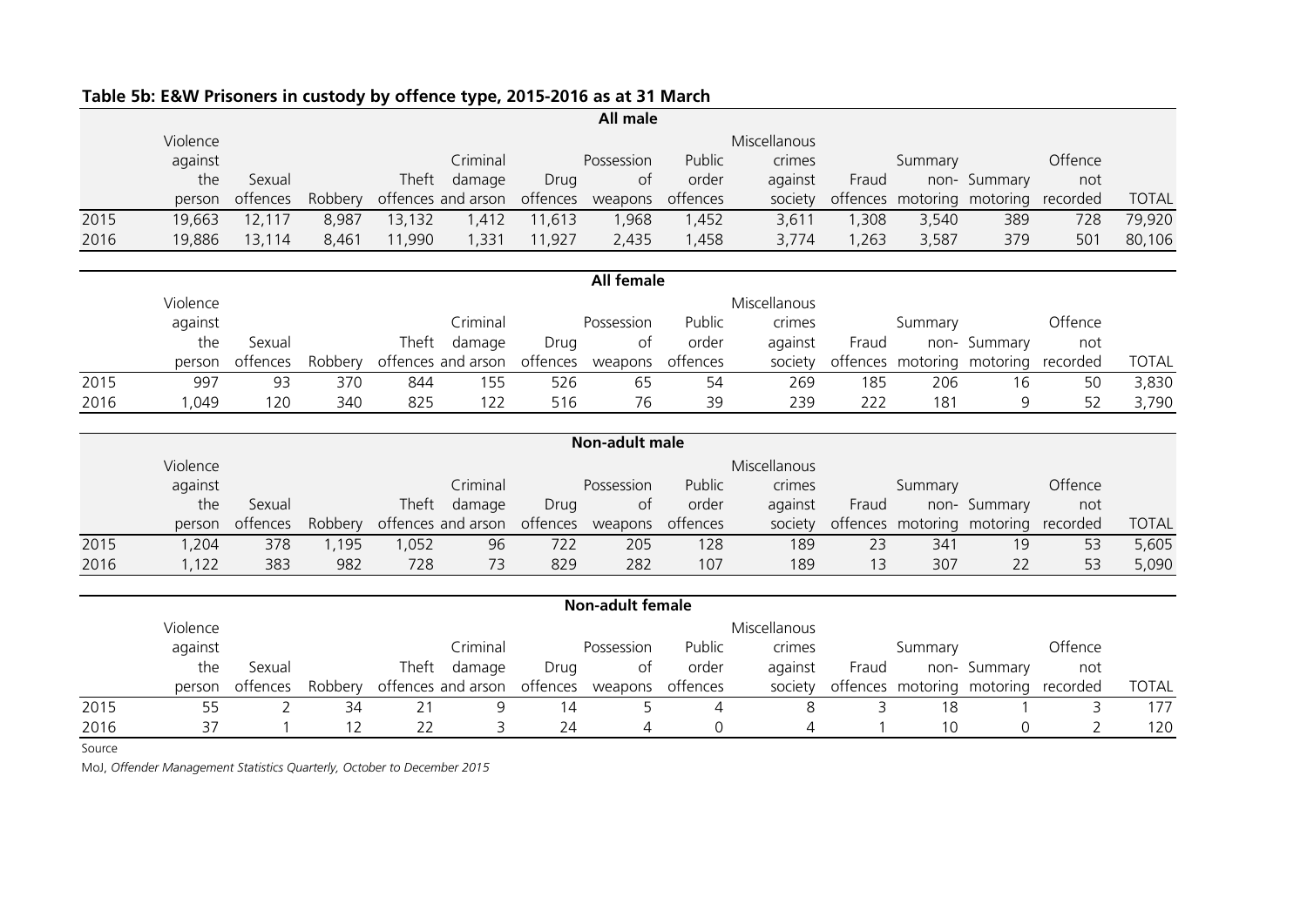|      | $15 - 17$ | 18-20 | $21 - 24$ | 25-29  | 30-39  | 40-49  | 50-59 | $60+$ |
|------|-----------|-------|-----------|--------|--------|--------|-------|-------|
| 2002 | 2,592     | 8,330 | 13,111    | 13,599 | 20,390 | 8,371  | 3,313 | 1,511 |
| 2003 | 2,254     | 7,945 | 13,613    | 13,971 | 21,654 | 9,210  | 3,446 | 1,564 |
| 2004 | 2,275     | 7,736 | 13,233    | 14,127 | 21,877 | 9,973  | 3,613 | 1,655 |
| 2005 | 2,327     | 7,811 | 12,964    | 14,309 | 22,007 | 11,069 | 3,929 | 1,775 |
| 2006 | 2,440     | 8,003 | 12,623    | 14,889 | 21,960 | 11,881 | 4,231 | 1,954 |
| 2007 | 2,429     | 8,616 | 12,776    | 15,067 | 21,413 | 12,638 | 4,583 | 2,212 |
| 2008 | 2,526     | 8,826 | 13,392    | 15,830 | 22,073 | 13,400 | 4,753 | 2,394 |
| 2009 | 2,120     | 8,772 | 13,909    | 15,477 | 21,699 | 13,866 | 5,023 | 2,525 |
| 2010 | 1,656     | 8,578 | 14,274    | 15,686 | 22,220 | 14,325 | 5,414 | 2,849 |
| 2011 | 1,581     | 7,927 | 14,047    | 15,491 | 22,740 | 14,645 | 5,928 | 3,015 |
| 2012 | 1,282     | 7,443 | 14,005    | 15,575 | 22,900 | 15,116 | 6,460 | 3,267 |
| 2013 | 866       | 6,272 | 12,822    | 15,395 | 23,248 | 15,008 | 6,760 | 3,471 |
| 2014 | 741       | 5,701 | 12,473    | 16,136 | 24,361 | 15,017 | 7,360 | 3,720 |
| 2015 | 680       | 5,050 | 11,939    | 16,088 | 25,075 | 15,381 | 7,871 | 4,109 |
| 2016 | 615       | 4,668 | 11,272    | 15,930 | 25,224 | 15,155 | 8,204 | 4,373 |

**Table 6: E&W Prisoner population by age**

Note:

2002-2015 at end of June. 2016 at end March

Sources:

MoJ, *Offender Management Statistics Quarterly, October - December 2015*

MoJ, *Offender Management Caseload Statistics 2010 Tables*

MoJ, *Offender Management Statistics Quarterly, January to March 2014*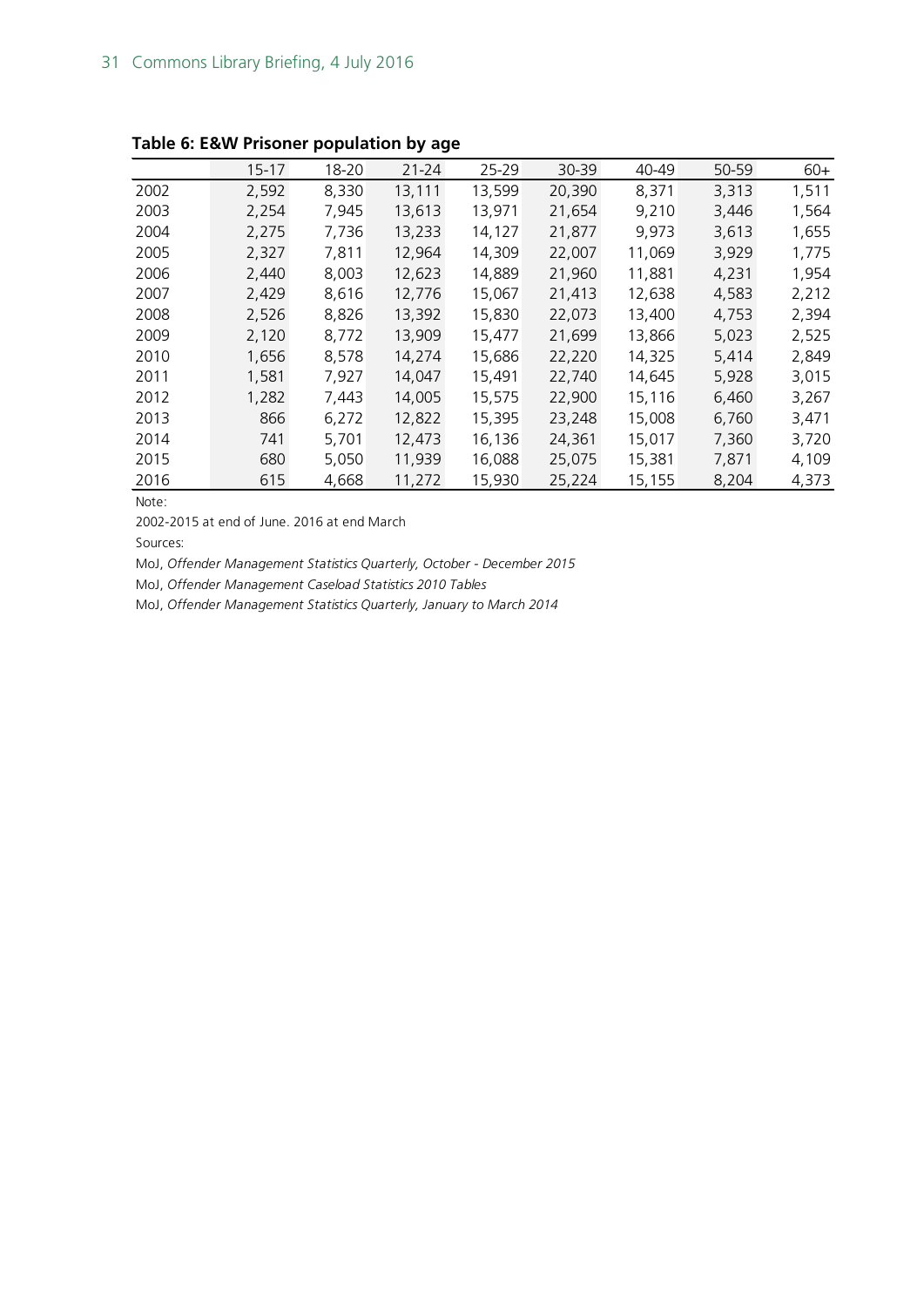|      |                | Nationality |             |        |                |       |          | Ethnicity                         |                                      |          |        |
|------|----------------|-------------|-------------|--------|----------------|-------|----------|-----------------------------------|--------------------------------------|----------|--------|
|      |                |             |             |        |                |       |          |                                   | Chinese or                           | Not      |        |
|      | <b>British</b> | Foreign     | Unrecorded  |        |                |       | Asian or |                                   | Black or other ethnic stated/Unrecor |          |        |
|      | nationals      | nationals   | nationality | Total  | White          |       |          | Mixed Asian British Black British | group                                | ded/1991 | Total  |
| 2002 | 62,564         | 7,716       | 939         | 71,219 | $\blacksquare$ |       |          |                                   |                                      |          |        |
| 2003 | 63,614         | 8,912       | 1,132       | 73,658 |                |       |          |                                   |                                      |          |        |
| 2004 | 64,379         | 8,942       | 1,167       | 74,488 | 51,281         | 1,859 | 3,837    | 10,044                            | 694                                  | 6,772    | 74,487 |
| 2005 | 65,670         | 9,651       | 869         | 76,190 | 56,824         | 2,157 | 4,564    | 11,170                            | 862                                  | 613      | 76,190 |
| 2006 | 66,160         | 10,879      | 944         | 77,983 | 57,137         | 2,299 | 5,117    | 11,806                            | 954                                  | 668      | 77,981 |
| 2007 | 67,767         | 11,093      | 874         | 79,734 | 58,251         | 2,441 | 5,288    | 12,017                            | 1,155                                | 581      | 79,733 |
| 2008 | 70,751         | 11,498      | 946         | 83,195 | 60,196         | 2,691 | 5,804    | 12,557                            | 1,354                                | 592      | 83,194 |
| 2009 | 70,898         | 11,467      | 1,026       | 83,391 | 60,718         | 2,846 | 6,040    | 12,099                            | 1,448                                | 240      | 83,391 |
| 2010 | 71,016         | 11,135      | 2,851       | 85,002 | 61,229         | 2,995 | 6,042    | 11,639                            | 1,202                                | 1,895    | 85,002 |
| 2011 | 73,030         | 10,779      | 565, ا      | 85,374 | 61,899         | 3,114 | 6,193    | 11,126                            | 924                                  | 2,118    | 85,374 |
| 2012 | 73,238         | 10,861      | 949.        | 86,048 | 61,867         | 3,159 | 6,335    | 11,281                            | 960                                  | 2,446    | 86,048 |
| 2013 | 72,179         | 10,786      | 877         | 83,842 | 60,706         | 3,208 | 6,474    | 10,847                            | 1,014                                | 1,593    | 83,842 |
| 2014 | 73,999         | 10,834      | 676         | 85,509 | 62,491         | 3,479 | 6,615    | 10,790                            | 1,053                                | 1,081    | 85,509 |
| 2015 | 75,161         | 10,512      | 520         | 86,193 | 63,498         | 3,492 | 6,992    | 10,686                            | 909                                  | 616      | 86,193 |
| 2016 | 75,209         | 9,971       | 261         | 85,441 | 63,045         | 3,564 | 6,844    | 10,459                            | 1,012                                | 517      | 85,441 |

#### **Table 7: E&W Prisoner population by nationality, ethnicity and religion**

|      |           |        |       |      | Religion        |        |             |            |          |        |
|------|-----------|--------|-------|------|-----------------|--------|-------------|------------|----------|--------|
|      |           |        |       |      |                 |        |             | Other/non- | Not      |        |
|      | Christian | Muslim | Hindu | Sikh | <b>Buddhist</b> | Jewish | No religion | recognised | recorded | Total  |
| 2002 | 41,342    | 5,502  | 271   | 442  | 676             | 179    | 22,405      | 390        | 10       | 71,217 |
| 2003 | 42,463    | 6,136  | 339   | 490  | 947             | 184    | 22,584      | 503        | 12       | 73,657 |
| 2004 | 41,438    | 6,571  | 342   | 498  | 1,133           | 181    | 23,709      | 607        | 9        | 74,488 |
| 2005 | 41,154    | 7,246  | 370   | 543  | 1,237           | 197    | 24,826      | 612        | 3        | 76,189 |
| 2006 | 40,827    | 8,243  | 368   | 579  | 1,432           | 187    | 25,598      | 746        | 2        | 77,982 |
| 2007 | 41,350    | 8,864  | 357   | 608  | 1,609           | 231    | 25,900      | 811        | 4        | 79,733 |
| 2008 | 41,794    | 9,795  | 434   | 648  | 1,737           | 220    | 27,710      | 839        | 17       | 83,193 |
| 2009 | 40,244    | 9,932  | 431   | 661  | 1,817           | 220    | 29,201      | 846        | 39       | 83,391 |
| 2010 | 41,226    | 10,437 | 435   | 669  | 1,872           | 233    | 26,830      | 935        | 2,365    | 85,002 |
| 2011 | 42,511    | 10,672 | 452   | 711  | 1,793           | 228    | 26,113      | 1,027      | 1,867    | 85,374 |
| 2012 | 43,176    | 11,248 | 456   | 777  | 1,756           | 252    | 25,269      | 1,077      | 2,037    | 86,048 |
| 2013 | 42,341    | 11.426 | 451   | 799  | 1,638           | 268    | 24,484      | 1,322      | 1,113    | 83,842 |
| 2014 | 42706     | 12106  | 447   | 732  | 1629            | 319    | 25619       | 1593       | 358      | 85509  |
| 2015 | 42678     | 12543  | 476   | 788  | 1556            | 372    | 26284       | 1317       | 179      | 86193  |
| 2016 | 41940     | 12506  | 421   | 732  | 1558            | 406    | 26349       | 1437       | 92       | 85441  |

Note:

2002-2015 at end of June. 2016 at end March

June 2015 onwards Chinese or other ethnic group renamed other ethnic group. Chinese ethinicity moved to Asian or Asian British

Source:

MoJ, *Offender Management Statistics Quarterly, October - December 2015*

MoJ, *Offender Management Caseload Statistics 2010 Tables*

MoJ, *Offender Management Statistics Quarterly, January to March 2014*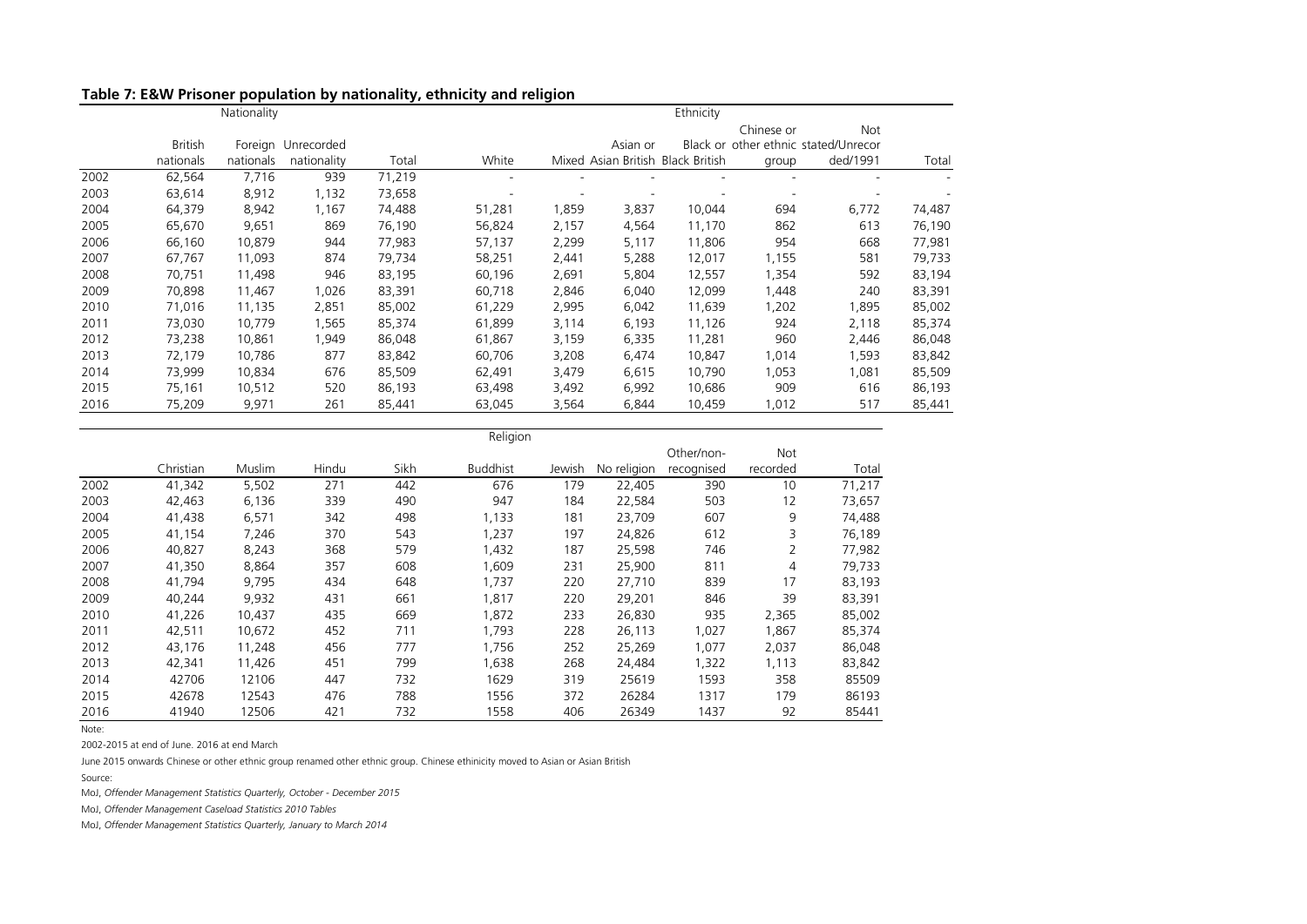| Table 8: Prison population to Certified Normal Accomodation by establishment, 27 May 2016 |  |
|-------------------------------------------------------------------------------------------|--|
|                                                                                           |  |

|                    | In use |                | % pop to   |                        | In use |                | % pop to   |                       | In use |                | % pop to   |                    | In use |                | % pop to   |
|--------------------|--------|----------------|------------|------------------------|--------|----------------|------------|-----------------------|--------|----------------|------------|--------------------|--------|----------------|------------|
| Establishment      |        | CNA Population | <b>CNA</b> | Establishment          |        | CNA Population | <b>CNA</b> | Establishment         |        | CNA Population | <b>CNA</b> | Establishment      |        | CNA Population | <b>CNA</b> |
| Kennet             | 175    | 329            | 188.0%     | Huntercombe            | 367    | 434            | 118.3%     | Risley                | 1,050  | 1,101          | 104.9%     | Drake Hall         | 340    | 334            | 98.2%      |
| Leeds              | 669    | 1138           | 170.1%     | <b>Holme House</b>     | 1036   | 1218           | 117.6%     | Lewes                 | 617    | 644            | 104.4%     | Ashfield           | 408    | 400            | 98.0%      |
| Wandsworth         | 943    | 1600           | 169.7%     | <b>Stoke Heath</b>     | 662    | 768            | 116.0%     | Dovegate              | 1,060  | 1,105          | 104.2%     | East Sutton Park   | 100    | 98             | 98.0%      |
| Preston            | 455    | 749            | 164.6%     | Elmley                 | 943    | 1090           | 115.6%     | <b>Rye Hill</b>       | 600    | 622            | 103.7%     | Thorn Cross        | 381    | 373            | 97.9%      |
| Exeter             | 318    | 507            | 159.4%     | Norwich                | 626    | 712            | 113.7%     | <b>Bronzefield</b>    | 527    | 545            | 103.4%     | Leyhill            | 515    | 501            | 97.3%      |
| Durham             | 595    | 935            | 157.1%     | Peterborough           | 1119   | 1268           | 113.3%     | Hindley               | 492    | 507            | 103.0%     | Long Lartin        | 548    | 533            | 97.3%      |
| Lincoln            | 403    | 623            | 154.6%     | <b>Foston Hall</b>     | 303    | 339            | 111.9%     | Coldingley            | 493    | 508            | 103.0%     | Onley              | 742    | 721            | 97.2%      |
| Leicester          | 214    | 327            | 152.8%     | Isle of Wight          | 976    | 1081           | 110.8%     | Garth                 | 810    | 833            | 102.8%     | Rochester          | 754    | 730            | 96.8%      |
| Swansea            | 268    | 404            | 150.7%     | <b>Guys Marsh</b>      | 518    | 573            | 110.6%     | Featherstone          | 671    | 689            | 102.7%     | Hollesley Bay      | 424    | 409            | 96.5%      |
| Doncaster          | 678    | 1008           | 148.7%     | <b>Lancaster Farms</b> | 495    | 546            | 10.3%      | <b>Eastwood Park</b>  | 356    | 363            | 102.0%     | Ford               | 506    | 486            | 96.0%      |
| <b>Bedford</b>     | 321    | 476            | 148.3%     | Humber                 | 947    | 1044           | 110.2%     | Lowdham Grange        | 900    | 914            | 101.6%     | Whitemoor          | 458    | 439            | 95.9%      |
| <b>Brixton</b>     | 528    | 762            | 144.3%     | <b>Wormwood Scrubs</b> | 1156   | 1271           | 109.9%     | <b>Channings Wood</b> | 698    | 706            | 101.1%     | Grendon-Springhill | 568    | 544            | 95.8%      |
| Winchester         | 469    | 676            | 144.1%     | Low Newton             | 306    | 335            | 109.5%     | Wealstun              | 809    | 816            | 100.9%     | <b>Full Sutton</b> | 606    | 580            | 95.7%      |
| Pentonville        | 906    | 1286           | 141.9%     | <b>Buckley Hall</b>    | 409    | 447            | 109.3%     | Styal                 | 470    | 474            | 100.9%     | Askham Grange      | 126    | 120            | 95.2%      |
| Cardiff            | 539    | 765            | 141.9%     | Whatton                | 769    | 838            | 109.0%     | Stafford              | 741    | 743            | 100.3%     | Werrington         | 118    | 111            | 94.1%      |
| Nottingham         | 723    | 1014           | 140.2%     | New Hall               | 371    | 402            | 108.4%     | Mount                 | 1,002  | 1.004          | 100.2%     | Morton Hall (IRC)  | 392    | 367            | 93.6%      |
| Usk / Prescoed     | 378    | 528            | 139.7%     | Lindholme              | 916    | 992            | 108.3%     | Highpoint             | 1,297  | 1.297          | 100.0%     | Frankland          | 844    | 787            | 93.2%      |
| Hull               | 723    | 993            | 137.3%     | Wayland                | 886    | 954            | 107.7%     | Swinfen Hall          | 604    | 603            | 99.8%      | Sudbury            | 581    | 522            | 89.8%      |
| <b>Bristol</b>     | 407    | 549            | 134.9%     | Stocken                | 668    | 710            | 106.3%     | Send                  | 282    | 281            | 99.6%      | Holloway           | 94     | 84             | 89.4%      |
| <b>Forest Bank</b> | 1064   | 1424           | 133.8%     | Parc                   | 1557   | 1653           | 106.2%     | Standford Hill        | 464    | 462            | 99.6%      | Warren Hill        | 257    | 229            | 89.1%      |
| Birmingham         | 1093   | 1457           | 133.3%     | Manchester             | 965    | 1023           | 106.0%     | Oakwood               | 1,605  | 1,596          | 99.4%      | Kirklevington      | 283    | 250            | 88.3%      |
| Isis               | 478    | 612            | 128.0%     | Moorland               | 943    | 999            | 105.9%     | Gartree               | 708    | 704            | 99.4%      | Kirkham            | 657    | 578            | 88.0%      |
| <b>Bullingdon</b>  | 869    | 1111           | 127.8%     | Belmarsh               | 781    | 827            | 105.9%     | Liverpool             | 1,101  | 1,093          | 99.3%      | Feltham            | 555    | 486            | 87.6%      |
| Chelmsford         | 551    | 703            | 127.6%     | Aylesbury              | 410    | 434            | 105.9%     | Northumberland        | 1,348  | 1,336          | 99.1%      | Wetherby           | 336    | 285            | 84.8%      |
| Thameside          | 932    | 1188           | 127.5%     | Wymott                 | 1099   | 1162           | 105.7%     | Swaleside             | 1,112  | 1,102          | 99.1%      | North Sea Camp     | 420    | 352            | 83.8%      |
| Altcourse          | 794    | 1000           | 125.9%     | Erlestoke              | 494    | 522            | 105.7%     | Wakefield             | 732    | 724            | 98.9%      | <b>Brinsford</b>   | 423    | 349            | 82.5%      |
| Ranby              | 832    | 1012           | 121.6%     | Portland               | 464    | 490            | 105.6%     | Haverigg              | 622    | 615            | 98.9%      | Deerbolt           | 513    | 391            | 76.2%      |
| Woodhill           | 568    | 690            | 121.5%     | <b>Bure</b>            | 604    | 637            | 105.5%     | Hatfield              | 338    | 334            | 98.8%      | Verne (IRC)        | 570    | 432            | 75.8%      |
| <b>High Down</b>   | 999    | 1188           | 118.9%     | Maidstone              | 565    | 595            | 105.3%     | Dartmoor              | 640    | 631            | 98.6%      | Cookham Wood       | 188    | 140            | 74.5%      |
| Hewell             | 1018   | 1210           | 118.9%     | Littlehev              | 1154   | 1214           | 105.2%     | Glen Parva            | 519    | 510            | 98.3%      | Downview           | 130    | 87             | 66.9%      |

Source:

MoJ, *Population bulletin: montly May 2016*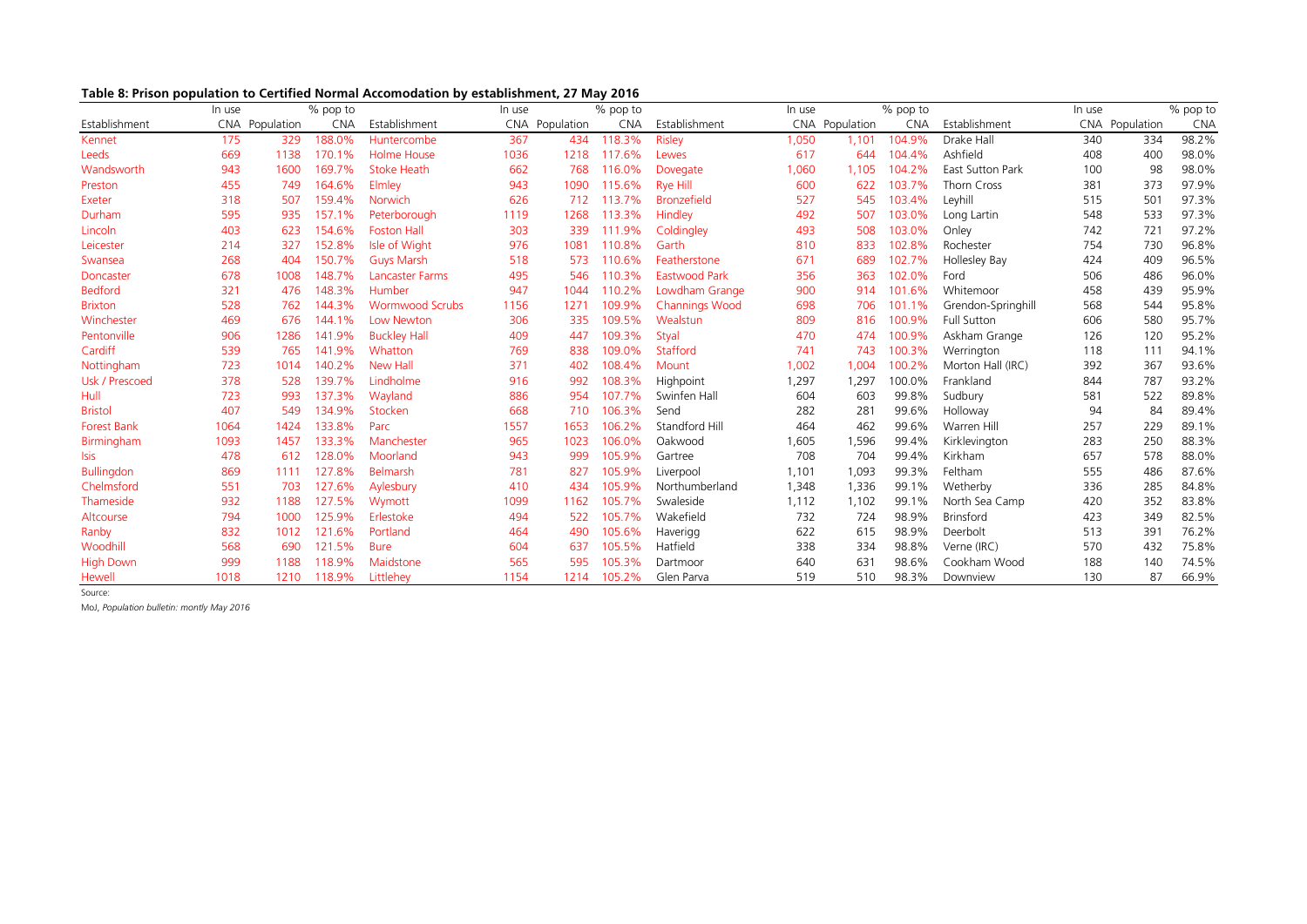|      |          |              |          | <b>Prisoner assualts</b> |               |              |          |           |          |
|------|----------|--------------|----------|--------------------------|---------------|--------------|----------|-----------|----------|
|      |          | Assaults per |          | Prisoner on              |               |              |          | Assaults  | Serious  |
|      |          | 1,000        | Serious  | Prisoner                 | PonP assaults | Serious PonP | Assaults | on staff  | assaults |
|      | Assaults | prisoners    | assaults | assaults                 | per 1,000     | assaults     | on staff | per 1,000 | on staff |
| 2005 | 14,413   | 190          | 1,372    | 10,894                   | 143           | 1,068        | 3,502    | 46        | 299      |
| 2006 | 15,057   | 193          | 1,404    | 11,530                   | 148           | 1.116        | 3,530    | 45        | 279      |
| 2007 | 15,272   | 190          | 1,485    | 12,018                   | 150           | 1,202        | 3,279    | 41        | 285      |
| 2008 | 15,959   | 193          | 1,491    | 12,834                   | 155           | 1,236        | 3,219    | 39        | 284      |
| 2009 | 15,180   | 182          | 1,317    | 12,148                   | 145           | 1,051        | 3,080    | 37        | 269      |
| 2010 | 14,335   | 169          | 1.385    | 11,244                   | 133           | 1.098        | 2,848    | 34        | 302      |
| 2011 | 15,440   | 180          | 1,374    | 12,316                   | 143           | 1,120        | 3,132    | 36        | 273      |
| 2012 | 14,511   | 168          | 1,255    | 11,584                   | 134           | 1,003        | 2,987    | 34        | 260      |
| 2013 | 14.664   | 174          | 1,588    | 11,397                   | 135           | 1,257        | 3,266    | 39        | 359      |
| 2014 | 16,219   | 190          | 2,150    | 12,552                   | 147           | 1,682        | 3,640    | 43        | 477      |
| 2015 | 20,518   | 240          | 2,813    | 15,511                   | 181           | 2,197        | 4,963    | 58        | 625      |

#### **Table 9a: E&W Safety in custody by calendar year**

|      | Self-harming |             |           |                               |               |             |  |  |  |  |  |  |  |
|------|--------------|-------------|-----------|-------------------------------|---------------|-------------|--|--|--|--|--|--|--|
|      |              |             | Self-harm | Self-harm                     |               |             |  |  |  |  |  |  |  |
|      |              |             |           | incidents per individuals per | Self-harm     |             |  |  |  |  |  |  |  |
|      | Self-harm    | Self-harm   | 1,000     | 1,000                         | incidents per | Hospital    |  |  |  |  |  |  |  |
|      | incidents    | individuals | prisoners | prisoners                     | individual    | Attendances |  |  |  |  |  |  |  |
| 2005 | 23,781       | 5,837       | 313       | 77                            | 4.1           | 1,219       |  |  |  |  |  |  |  |
| 2006 | 23,400       | 6,090       | 299       | 78                            | 3.8           | 1,214       |  |  |  |  |  |  |  |
| 2007 | 23,000       | 6,296       | 286       | 78                            | 3.7           | 1,290       |  |  |  |  |  |  |  |
| 2008 | 25,234       | 6,586       | 305       | 80                            | 3.8           | 1,290       |  |  |  |  |  |  |  |
| 2009 | 24,184       | 7,149       | 289       | 86                            | 3.4           | 1,304       |  |  |  |  |  |  |  |
| 2010 | 26,979       | 6,767       | 318       | 80                            | 4.0           | 1,386       |  |  |  |  |  |  |  |
| 2011 | 24,648       | 6,907       | 287       | 80                            | 3.6           | 1,540       |  |  |  |  |  |  |  |
| 2012 | 23,158       | 6,821       | 267       | 79                            | 3.4           | 1,547       |  |  |  |  |  |  |  |
| 2013 | 23,230       | 6,942       | 276       | 82                            | 3.3           | 1,603       |  |  |  |  |  |  |  |
| 2014 | 25,775       | 7,722       | 302       | 91                            | 3.3           | 1,749       |  |  |  |  |  |  |  |
| 2015 | 32,313       | 9,458       | 377       | 110                           | 3.4           | 2,261       |  |  |  |  |  |  |  |

Sources:

MoJ, *Safety in custody* : *Assaults in prison custody 200 to 2015*

MoJ, *Safety in custody: Self-harm in prison custody 2004 to 2015*

MoJ, *Safety in custody: Deaths in prison custody 1978 to 2015*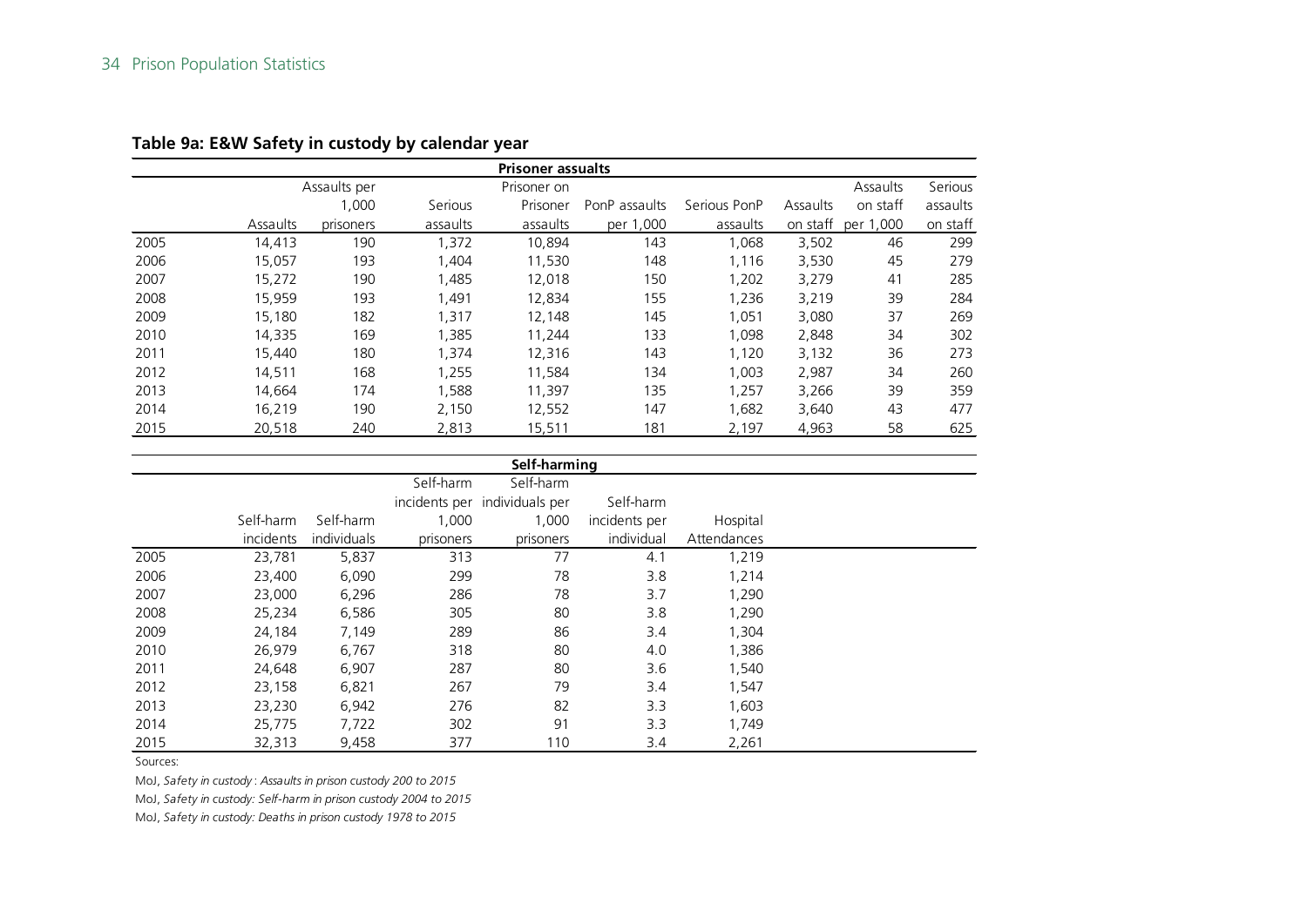| Table 9b: E&W Safety in custody by calander year |  |  |  |  |
|--------------------------------------------------|--|--|--|--|
|--------------------------------------------------|--|--|--|--|

|      | Homicides Natural causes |     |                |                          |       |                | Deaths per 1,000 prisoners |       |            |
|------|--------------------------|-----|----------------|--------------------------|-------|----------------|----------------------------|-------|------------|
|      |                          |     | Self-inflicted | Other                    | Total | Natural causes | Self-inflicted             | Other | All deaths |
| 1978 | 5                        | 34  | 16             | $\overline{4}$           | 59    | 0.81           | 0.38                       | 0.10  | 1.41       |
| 1979 | $\mathbf{1}$             | 43  | 27             | 1                        | 72    | 1.02           | 0.64                       | 0.02  | 1.71       |
| 1980 | $\overline{2}$           | 35  | 27             | $\mathsf{O}\xspace$      | 64    | 0.83           | 0.64                       | 0.00  | 1.51       |
| 1981 | $\mathbf{1}$             | 36  | 21             | 0                        | 58    | 0.83           | 0.48                       | 0.00  | 1.34       |
| 1982 | 0                        | 32  | 27             | $\overline{2}$           | 61    | 0.73           | 0.62                       | 0.05  | 1.40       |
| 1983 | 0                        | 37  | 27             | 0                        | 64    | 0.85           | 0.62                       | 0.00  | 1.47       |
| 1984 | 1                        | 35  | 27             | $\overline{2}$           | 65    | 0.81           | 0.62                       | 0.05  | 1.50       |
| 1985 | 0                        | 27  | 29             | 3                        | 59    | 0.58           | 0.63                       | 0.06  | 1.28       |
| 1986 | $\overline{2}$           | 29  | 21             | 5                        | 57    | 0.62           | 0.45                       | 0.11  | 1.22       |
| 1987 | 0                        | 35  | 46             | $\mathbf 0$              | 81    | 0.72           | 0.95                       | 0.00  | 1.67       |
| 1988 | 0                        | 44  | 37             | $\mathbf{1}$             | 82    | 0.90           | 0.76                       | 0.02  | 1.68       |
| 1989 | 0                        | 31  | 49             | 2                        | 82    | 0.64           | 1.01                       | 0.04  | 1.69       |
| 1990 | $\overline{4}$           | 39  | 51             | 3                        | 97    | 0.87           | 1.13                       | 0.07  | 2.16       |
| 1991 | 3                        | 21  | 43             | 4                        | 71    | 0.47           | 0.96                       | 0.09  | 1.58       |
| 1992 | 3                        | 34  | 41             | 3                        | 81    | 0.76           | 0.92                       | 0.07  | 1.81       |
| 1993 | 3                        | 40  | 48             | $\overline{2}$           | 93    | 0.90           | 1.08                       | 0.04  | 2.09       |
| 1994 | 4                        | 38  | 61             | 5                        | 108   | 0.78           | 1.25                       | 0.10  | 2.22       |
| 1995 | 3                        | 52  | 59             | 3                        | 117   | 1.02           | 1.16                       | 0.06  | 2.30       |
| 1996 | $\overline{2}$           | 53  | 65             | $\overline{2}$           | 122   | 0.96           | 1.18                       | 0.04  | 2.21       |
| 1997 | $\overline{2}$           | 47  | 68             | 1                        | 118   | 0.77           | 1.11                       | 0.02  | 1.93       |
| 1998 | 4                        | 46  | 83             | $\mathbf{1}$             | 134   | 0.70           | 1.27                       | 0.02  | 2.05       |
| 1999 | 0                        | 58  | 91             | 0                        | 149   | 0.90           | 1.40                       | 0.00  | 2.30       |
| 2000 | 3                        | 61  | 81             | $\mathbf{1}$             | 146   | 0.94           | 1.25                       | 0.02  | 2.26       |
| 2001 | 0                        | 68  | 73             | $\mathbf{1}$             | 142   | 1.03           | 1.10                       | 0.02  | 2.14       |
| 2002 | 0                        | 66  | 95             | 3                        | 164   | 0.93           | 1.34                       | 0.04  | 2.32       |
| 2003 | 1                        | 86  | 95             | 1                        | 183   | 1.18           | 1.30                       | 0.01  | 2.51       |
| 2004 | $\overline{2}$           | 101 | 96             | 9                        | 208   | 1.35           | 1.29                       | 0.12  | 2.79       |
| 2005 | 3                        | 89  | 78             | 5                        | 175   | 1.17           | 1.03                       | 0.07  | 2.30       |
| 2006 | $\mathbf 0$              | 83  | 66             | $\overline{\mathcal{L}}$ | 153   | 1.06           | 0.84                       | 0.05  | 1.96       |
| 2007 | 1                        | 89  | 91             | 4                        | 185   | 1.11           | 1.13                       | 0.05  | 2.31       |
| 2008 | 3                        | 99  | 61             | 3                        | 166   | 1.20           | 0.74                       | 0.04  | 2.01       |
| 2009 | 0                        | 104 | 61             | $\sqrt{4}$               | 169   | 1.24           | 0.73                       | 0.05  | 2.02       |
| 2010 | $\mathbf{1}$             | 126 | 58             | 13                       | 198   | 1.49           | 0.68                       | 0.15  | 2.34       |
| 2011 | $\overline{2}$           | 122 | 58             | 10                       | 192   | 1.42           | 0.67                       | 0.12  | 2.23       |
| 2012 | 0                        | 123 | 61             | 8                        | 192   | 1.42           | 0.70                       | 0.09  | 2.22       |
| 2013 | 4                        | 131 | 76             | 4                        | 215   | 1.55           | 0.90                       | 0.05  | 2.55       |
| 2014 | 3                        | 145 | 89             | 6                        | 243   | 1.70           | 1.04                       | 0.07  | 2.85       |
| 2015 | 8                        | 146 | 89             | 14                       | 257   | 1.71           | 1.04                       | 0.16  | 3.00       |

Sources:

MoJ, Safety in custody: Assaults in prison custody 200 to 2015

MoJ, Safety in custody: Self-harm in prison custody 2004 to 2015

MoJ, Safety in custody: Deaths in prison custody 1978 to 2015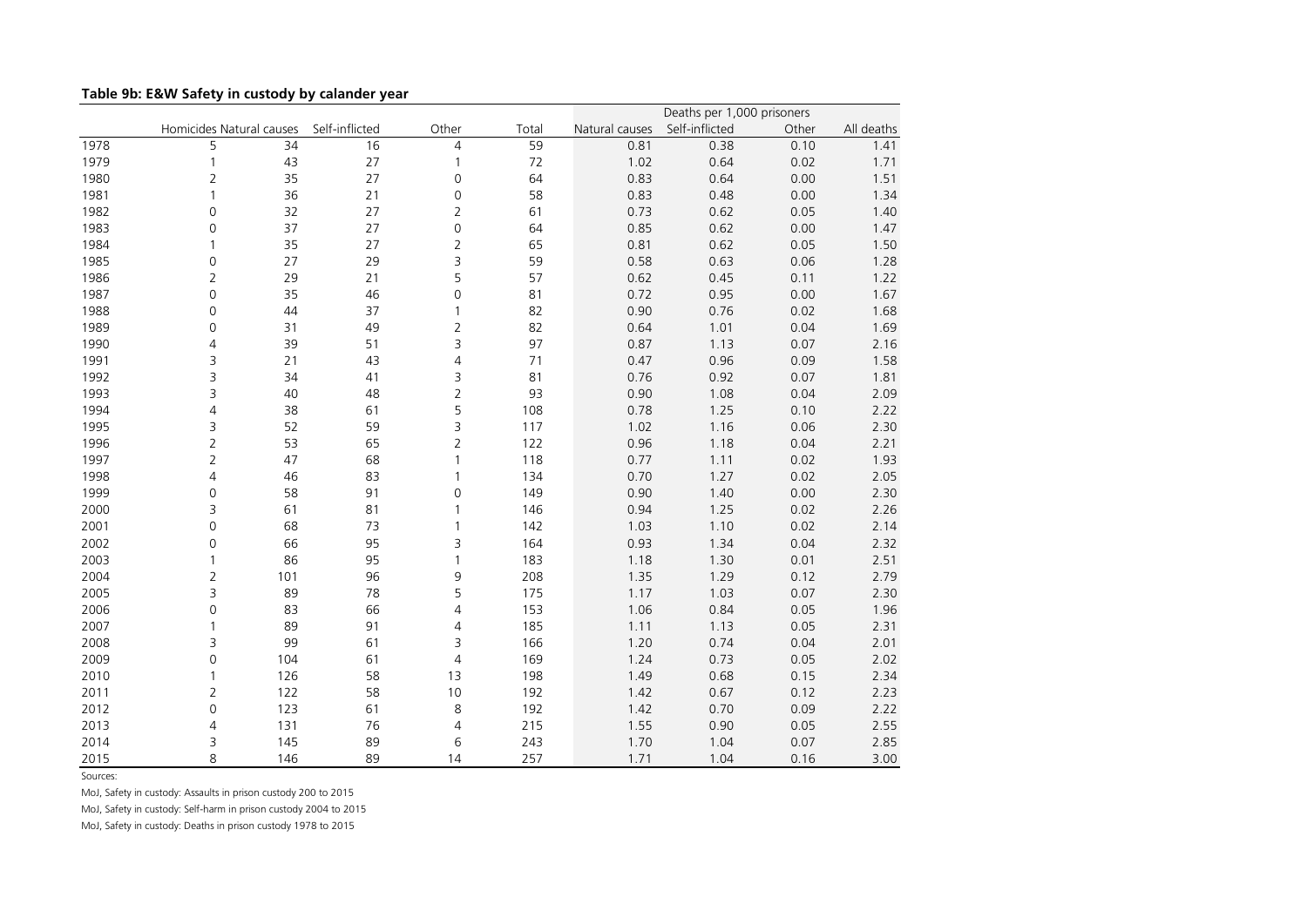| Year | Total | Year | Total | Year | Total | Year    | Total |
|------|-------|------|-------|------|-------|---------|-------|
| 1900 | 2,698 | 1929 | 1,670 | 1958 | 2,672 | 1987    | 5,446 |
| 1901 | 2,908 | 1930 | 1,661 | 1959 | 2,866 | 1988    | 5,229 |
| 1902 | 2,971 | 1931 | 1,636 | 1960 | 2,821 | 1989    | 4,986 |
| 1903 | 2,946 | 1932 | 1,677 | 1961 | 2,997 | 1990    | 4,724 |
| 1904 | 2,883 | 1933 | 1,856 | 1962 | 3,238 | 1991    | 4,839 |
| 1905 | 2,874 | 1934 | 1,851 | 1963 | 3,504 | 1992    | 5,257 |
| 1906 | 2,906 | 1935 | 1,694 | 1964 | 3,250 | 1993    | 5,637 |
| 1907 | 3,016 | 1936 | 1,636 | 1965 | 3,381 | 1994    | 5,585 |
| 1908 | 3,208 | 1937 | 1,593 | 1966 | 3,858 | 1995    | 5,626 |
| 1909 | 3,084 | 1938 | 1,543 | 1967 | 4,238 | 1996/97 | 5,993 |
| 1910 | 2,777 | 1939 | 1,350 | 1968 | 4,541 | 1997/98 | 6,059 |
| 1911 | 2,722 | 1940 | 1,320 | 1969 | 4,834 | 1998/99 | 6,029 |
| 1912 | 2,814 | 1941 | 1,337 | 1970 | 5,003 | 1999/00 | 5,975 |
| 1913 | 2,694 | 1942 | 1,559 | 1971 | 5,338 | 2000/01 | 5,883 |
| 1914 | 2,603 | 1943 | 1,560 | 1972 | 5,220 | 2001/02 | 6,186 |
| 1915 | 1,995 | 1944 | 1,606 | 1973 | 4,810 | 2002/03 | 6,475 |
| 1916 | 1,674 | 1945 | 1,955 | 1974 | 4,689 | 2003/04 | 6,776 |
| 1917 | 1,437 | 1946 | 1,983 | 1975 | 4,951 | 2004/05 | 6,779 |
| 1918 | 1,296 | 1947 | 1,889 | 1976 | 4,884 | 2005/06 | 6,856 |
| 1919 | 1,335 | 1948 | 1,902 | 1977 | 4,871 | 2006/07 | 7,187 |
| 1920 | 1,874 | 1949 | 1,835 | 1978 | 5,062 | 2007/08 | 7,376 |
| 1921 | 2,115 | 1950 | 1,781 | 1979 | 4,585 | 2008/09 | 7,827 |
| 1922 | 2,028 | 1951 | 1,851 | 1980 | 4,860 | 2009/10 | 7,964 |
| 1923 | 2,028 | 1952 | 2,089 | 1981 | 4,518 | 2010/11 | 7,854 |
| 1924 | 1,891 | 1953 | 2,152 | 1982 | 4,891 | 2011/12 | 8,179 |
| 1925 | 1,688 | 1954 | 2,169 | 1983 | 5,052 | 2012/13 | 8,057 |
| 1926 | 1,781 | 1955 | 2,176 | 1984 | 4,753 | 2013/14 | 7,894 |
| 1927 | 1,735 | 1956 | 2,268 | 1985 | 5,273 | 2014/15 | 7,731 |
| 1928 | 1,715 | 1957 | 2,435 | 1986 | 5,587 |         |       |

**Table 10: Scotland daily average prison population 1900-2014/15**

Sources:

Scottish Government, *Prison statistics and population projections Scotland 2013/14*

Scottish Prison Service, *Scottish Prison Service Annual Report and Accounts 2014/15*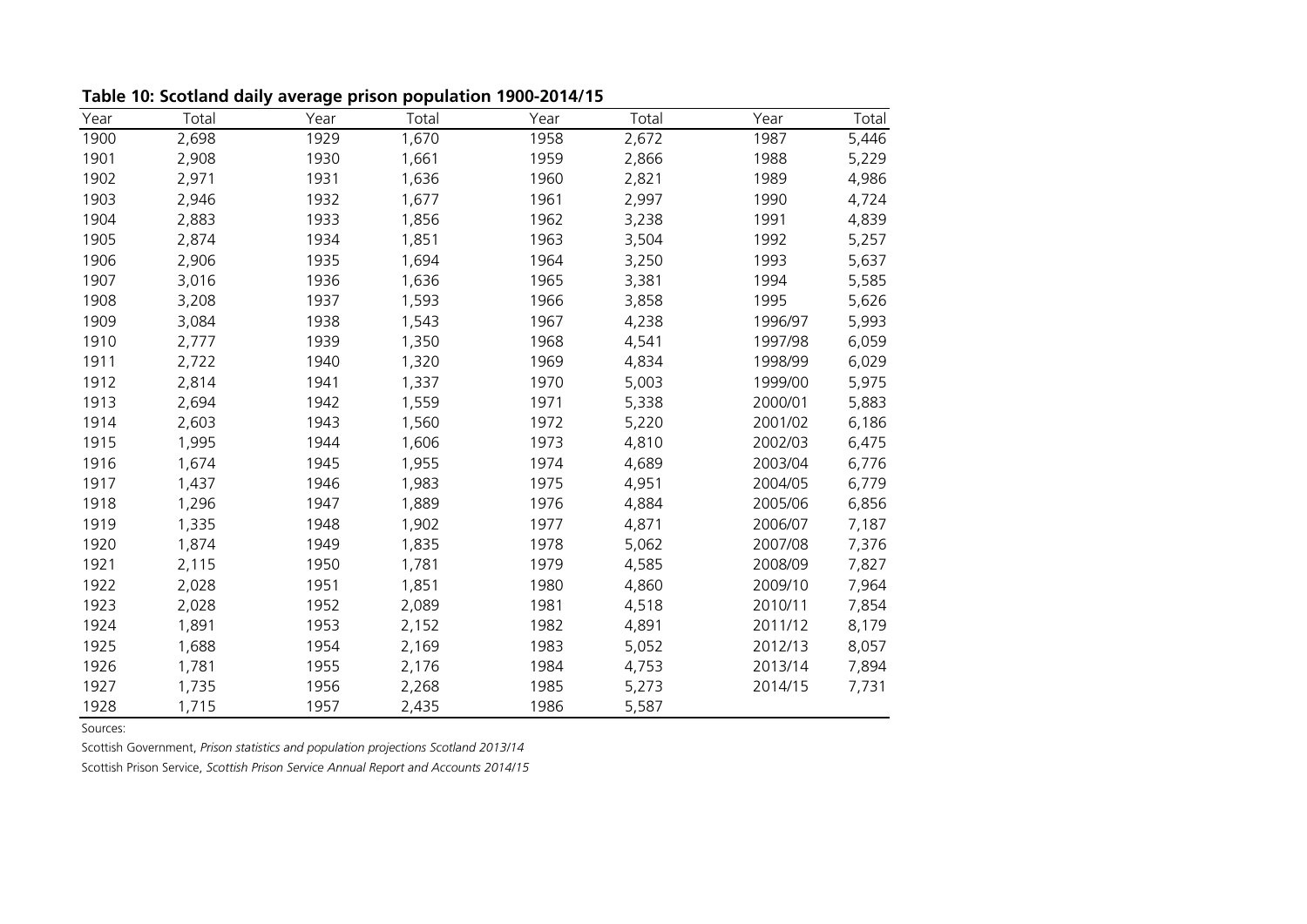|  |  | <b>Table 10b: Population of Scotland</b> |
|--|--|------------------------------------------|
|--|--|------------------------------------------|

| Year    | Population  |
|---------|-------------|
| 1901    | 2,977,100   |
| 1911    | 3,224,300   |
| 1921    | 3,442,800   |
| 1931    | 3,538,200   |
| 1941    | 3,689,750   |
| 1951    | 3.841.300   |
| 1961    | 3,840,300   |
| 1971    | 3,874,300   |
| 1981    | 3.957.300   |
| 1991    | 4,051,748   |
| 2001    | 4, 155, 129 |
| 2011/12 | 4,441,350   |
| 2014/15 | 4.495.200   |

Notes:

1941 is the average of 1931 and 1951

2014 is the ONS mid year population estimate

People aged 15 years or older

Sources:

B. Mitchell, *Birtish Historical Statistics*, 1988, p. 15-16. NOMIS, *Census 1991*

ONS, *Population Estimates Analysis Tool, 2015*

Scotlands Census, *Census 2001-2011*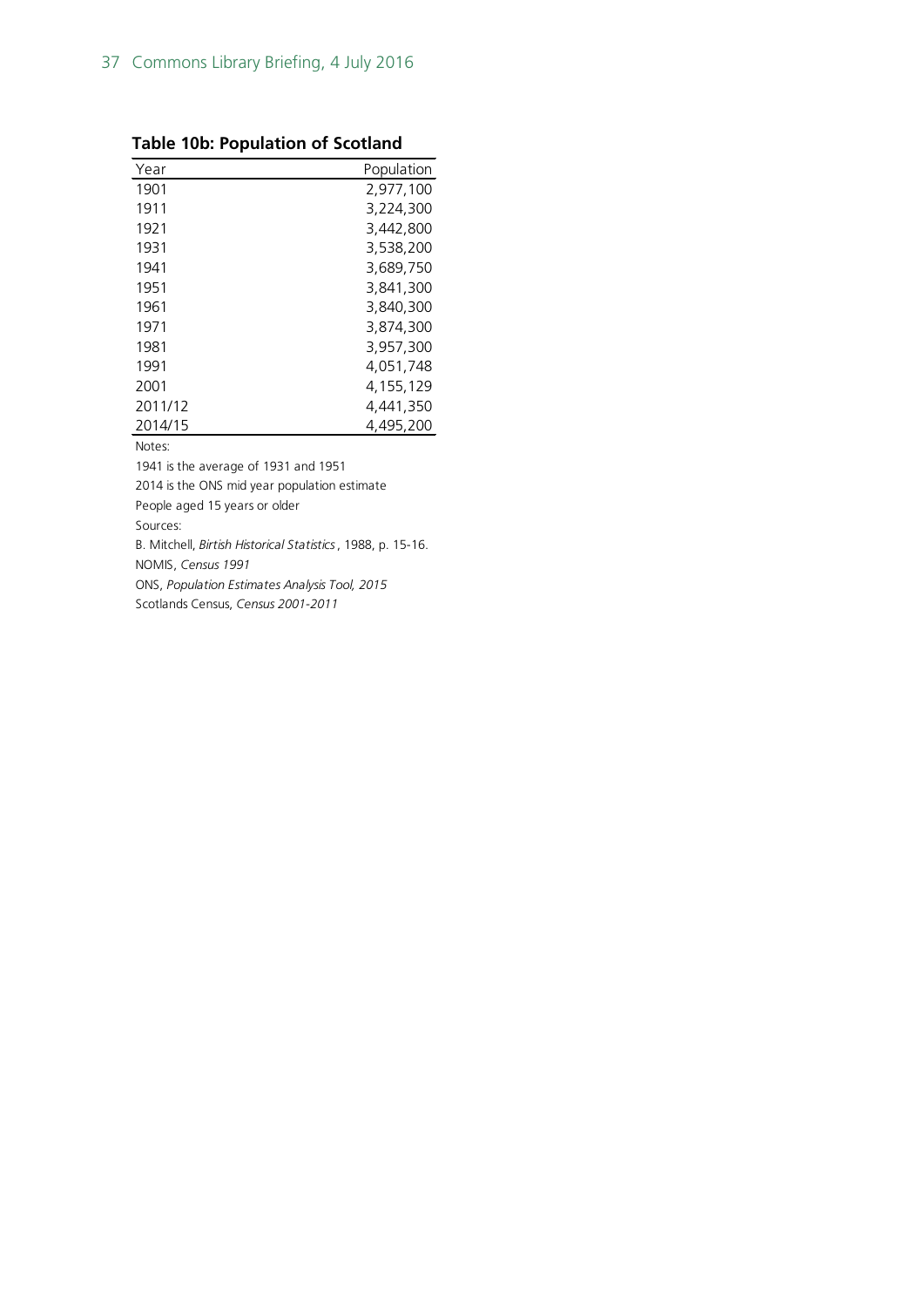|         |         |           | Remand |         |        | Sentenced |           |            |                   |                          | Other |                          |           |
|---------|---------|-----------|--------|---------|--------|-----------|-----------|------------|-------------------|--------------------------|-------|--------------------------|-----------|
|         |         |           |        |         |        | Young     |           |            |                   |                          |       |                          |           |
|         |         | Convicted |        |         |        | persons   | Adult     |            |                   |                          |       |                          |           |
|         |         | awaiting  |        | Young   |        | (direct   | (direct   |            | Fine Recalls from |                          |       | Court                    | Civil     |
|         | Untried | sentence  | Total  | persons | Adults | sentence) | sentence) | defaulters | supervision       | Others                   | Total | martial                  | prisoners |
| 2004-05 | 1,036   | 188       | 1,223  | 261     | 962    | 545       | 4,599     | 51         | 351               | 5                        | 5,551 |                          |           |
| 2005-06 | 1,032   | 218       | 1,250  | 285     | 965    | 607       | 4,553     | 47         | 397               |                          | 5,605 | $\overline{\phantom{0}}$ |           |
| 2006-07 | 1,329   | 243       | 1,572  | 361     | 1,211  | 621       | 4,433     | 46         | 515               | $\star$                  | 5,614 | $\overline{\phantom{0}}$ |           |
| 2007-08 | 1,306   | 255       | 1,561  | 355     | 1,206  | 658       | 4,516     | 28         | 611               | $^\star$                 | 5,814 | $^\star$                 |           |
| 2008-09 | 1,415   | 264       | 1,679  | 334     | 1,344  | 658       | 4,879     | 11         | 600               | $\overline{\phantom{a}}$ | 6,147 |                          | $\star$   |
| 2009-10 | 1,170   | 352       | 1,522  | 305     | 1,217  | 690       | 5,120     | 9          | 622               | $\overline{\phantom{a}}$ | 6,441 | $\overline{\phantom{0}}$ |           |
| 2010-11 | 1,112   | 362       | 1,474  | 262     | 1,212  | 576       | 5,111     | 9          | 682               | $\overline{\phantom{a}}$ | 6,378 |                          | $\star$   |
| 2011-12 | 1,238   | 363       | 1,601  | 258     | 1,342  | 533       | 5,332     | 8          | 702               | $\overline{\phantom{a}}$ | 6,576 |                          |           |
| 2012-13 | 1,155   | 314       | 1,469  | 198     | 1,271  | 473       | 5,392     | 9          | 713               | $\overline{\phantom{a}}$ | 6,587 |                          | $\star$   |
| 2013-14 | 1,163   | 311       | ,474   | 167     | 1,307  | 383       | 5,334     | 9          | 693               | $\overline{\phantom{a}}$ | 6,419 | $^\star$                 |           |

### **Table 11: Average daily Scotland prison population by custody type**

Source:

Scottish Government, *Prison statistics and population projections Scotland 2013/14*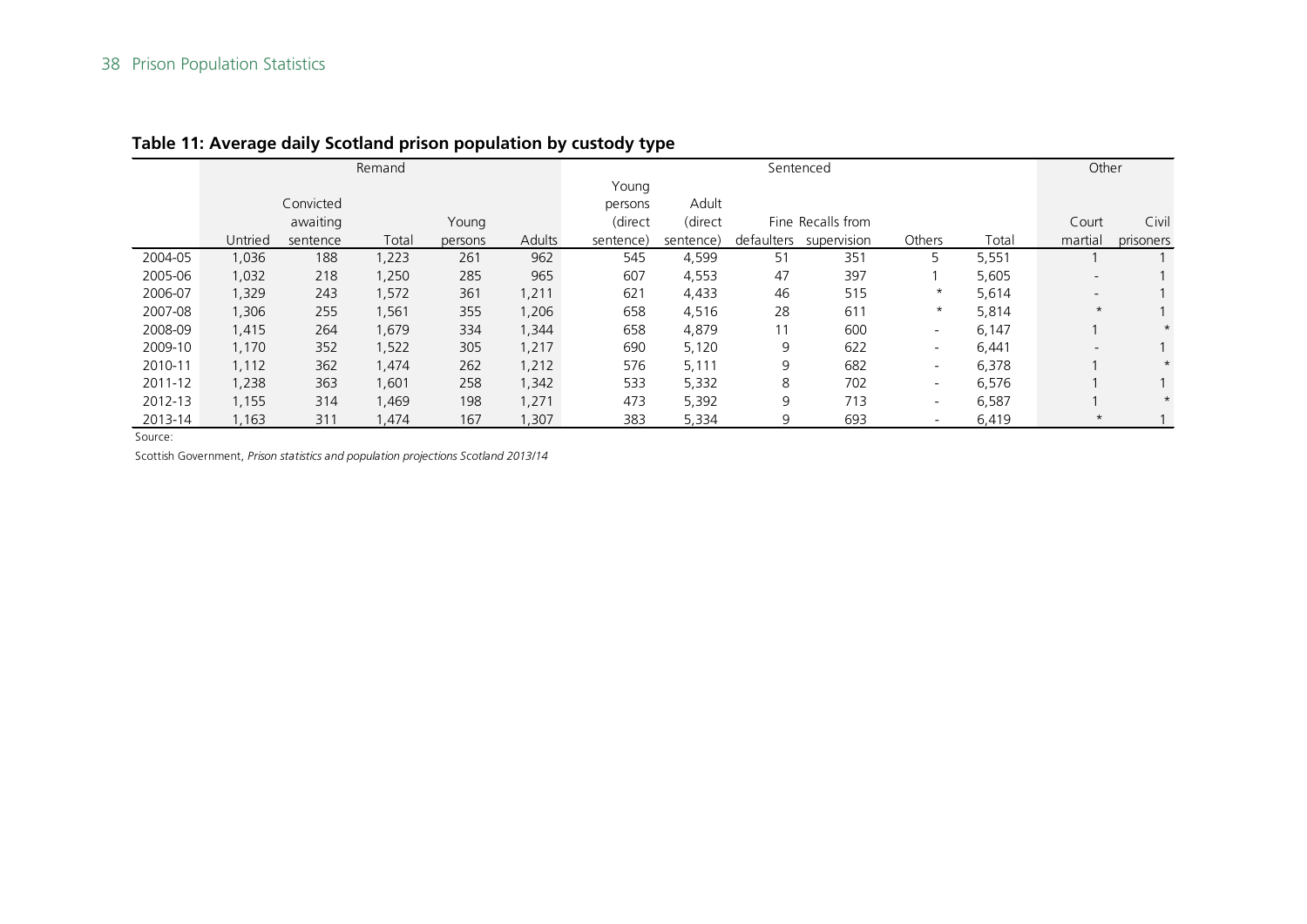|            | 2005           |                |       |          | 2010   |          |             | 2013           |                |  |
|------------|----------------|----------------|-------|----------|--------|----------|-------------|----------------|----------------|--|
|            | Male           | Female         | Total | Male     | Female | Total    | Male        | Female         | Total          |  |
| Under 16   | $\overline{2}$ | $\overline{0}$ | 2     | $\Omega$ | 0      | $\Omega$ | $\mathbf 0$ | $\overline{0}$ | $\overline{0}$ |  |
| 16         | 51             | $\mathbf 0$    | 51    | 30       | 0      | 30       | 14          |                | 15             |  |
| 17         | 139            | 5              | 144   | 120      | 7      | 127      | 62          |                | 63             |  |
| 18         | 180            | 6              | 186   | 209      | 14     | 223      | 124         | 6              | 130            |  |
| 19         | 236            | 14             | 250   | 250      | 10     | 260      | 170         | 7              | 177            |  |
| 20         | 238            | 9              | 247   | 293      | 16     | 309      | 190         | 12             | 202            |  |
| 21         | 223            | 16             | 239   | 314      | 11     | 325      | 208         | 13             | 221            |  |
| 22         | 259            | 24             | 283   | 305      | 17     | 322      | 275         | 12             | 287            |  |
| $23 - 24$  | 546            | 33             | 579   | 632      | 30     | 662      | 553         | 28             | 581            |  |
| $25 - 29$  | 1,223          | 66             | 1,289 | 1,433    | 106    | 1,539    | 1,463       | 91             | 1,554          |  |
| $30 - 34$  | 1,035          | 53             | 1,088 | 1,185    | 61     | 1,246    | 1,347       | 100            | 1,447          |  |
| $35 - 39$  | 903            | 52             | 955   | 889      | 69     | 958      | 965         | 60             | 1,025          |  |
| $40 - 44$  | 606            | 36             | 642   | 765      | 40     | 805      | 798         | 39             | 837            |  |
| 45 - 49    | 345            | 13             | 358   | 516      | 32     | 548      | 529         | 31             | 560            |  |
| $50 - 54$  | 180            | 7              | 187   | 273      | 18     | 291      | 354         | 18             | 372            |  |
| $55 - 59$  | 118            | $\overline{2}$ | 120   | 150      | 4      | 154      | 182         | 14             | 196            |  |
| $60 - 64$  | 64             | $\overline{2}$ | 66    | 92       |        | 93       | 102         |                | 103            |  |
| 65 or over | 73             | 0              | 73    | 88       | 3      | 91       | 110         | 3              | 113            |  |

#### **Table 12: Scotland Prison population by age, as at 30 June**

Sources:

Scottish Government, *Prison Statistics Scotland 2005/06*

Scottish Government, *Prison Statistics and population projections 2010/11*

Scottish Government, *Prison statistics and population projections 2013/14*

#### **Table 13: Scotland Prison population by ethnicity, as at 30 June**

|                 |                | 2005                     |               |       | 2010     |       |                | 2013     |       |
|-----------------|----------------|--------------------------|---------------|-------|----------|-------|----------------|----------|-------|
|                 | Male           | Female                   | Total         | Male  | Female   | Total | Male           | Female   | Total |
| White           | 6,270          | 323                      | 6,593         | 7,226 | 426      | 7,652 | 7,181          | 422      | 7,603 |
| Pakistani       | 41             |                          | 41            | 24    | っ        | 26    | 66             | っ        | 68    |
| Indian          | 9              | $\overline{2}$           | 11            | 56    | $\Omega$ | 56    | 11             |          | 12    |
| Bangladeshi     | $\overline{2}$ | $\overline{\phantom{a}}$ |               | 19    | 3        | 22    | $\overline{2}$ | $\Omega$ | 2     |
| Chinese         | 10             | $\overline{\phantom{a}}$ | 10            | 13    | 3        | 16    | 10             |          | 11    |
| Other Asian     | 3              | $\overline{\phantom{a}}$ | 3             | 73    |          | 74    | 38             |          | 39    |
| Black-African   | 15             | 3                        | 18            | 6     | $\Omega$ | 6     | 44             | 2        | 46    |
| Black-Caribbean | 22             | $\overline{\phantom{0}}$ | 24            | 69    |          | 70    | 38             | $\Omega$ | 38    |
| Black-Other     | 19             | 3                        | 22            | 26    |          | 27    | 20             | 3        | 23    |
| Mixed           |                | $\mathcal{D}$            | $\mathcal{R}$ | 21    | 2        | 23    | 19             | 4        | 23    |
| Other           | 29             | 3                        | 32            | 11    | 0        | 11    | 17             |          | 18    |
| Total           | 6,421          | 338                      | 6,759         | 7,544 | 439      | 7,983 | 7,446          | 437      | 7,883 |

Sources:

Scottish Government, *Prison Statistics Scotland 2005/06*

Scottish Government, *Prison Statistics and population projections 2010/11*

Scottish Government, *Prison statistics and population projections 2013/14*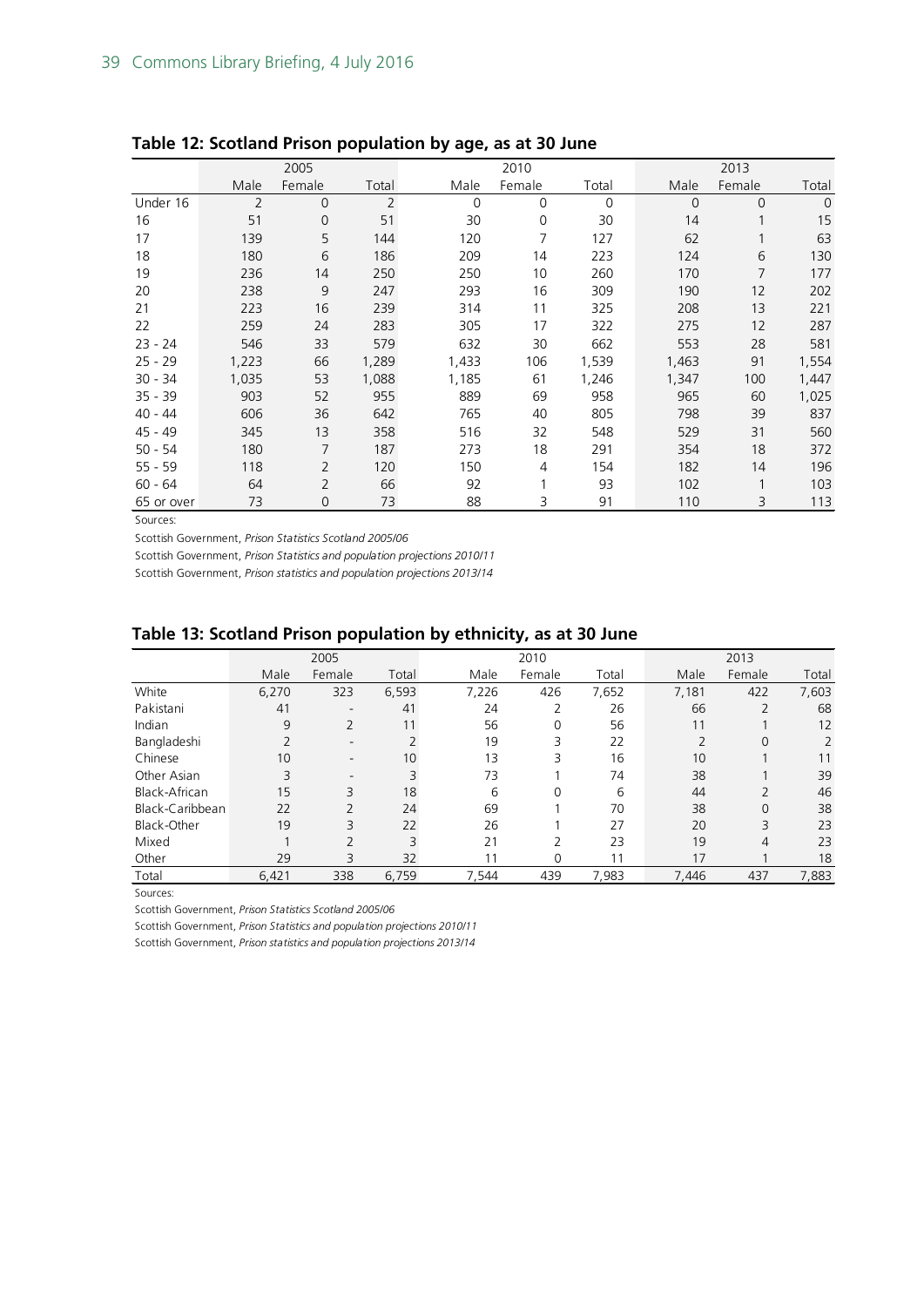|                    |       | 2005           |       |       | 2010   |       |       | 2013                     |       |
|--------------------|-------|----------------|-------|-------|--------|-------|-------|--------------------------|-------|
|                    | Male  | Female         | Total | Male  | Female | Total | Male  | Female                   | Total |
| Church of Scotland | 2,502 | 89             | 2,591 | 2,357 | 91     | 2,448 | 2,077 | 68                       | 2,145 |
| Roman Catholic     | 1,630 | 86             | 1,716 | 1,761 | 100    | 1,861 | 1,701 | 83                       | 1,784 |
| Other Christian    | 242   | 13             | 255   | 328   | 16     | 344   | 333   | 24                       | 357   |
| Muslim             | 87    | $\mathbf 0$    | 87    | 178   | 2      | 180   | 198   | 3                        | 201   |
| <b>Buddhist</b>    |       | $\overline{0}$ |       | 35    |        | 35    | 19    |                          | 20    |
| Sikh               | 4     |                |       |       |        | 8     | 10    |                          | 11    |
| Jewish             |       | $\overline{0}$ |       |       | ۰      | 3     | 9     | $\overline{\phantom{a}}$ | 9     |
| Hindu              |       | $\overline{0}$ |       |       |        | 3     | 5     |                          | 5     |
| Other              | 87    | 13             | 100   | 54    | 5      | 59    | 71    |                          | 78    |
| None               | 1,858 | 136            | 1,994 | 2,818 | 224    | 3,042 | 3,023 | 250                      | 3,273 |
| Total              | 6,421 | 338            | 6.759 | 7,544 | 439    | 7,983 | 7.446 | 437                      | 7,883 |

#### **Table 14: Scotland Prison population by religion, as at 30 June**

Sources:

Scottish Government, Prison Statistics Scotland 2005/06

Scottish Government, Prison Statistics and population projections 2010/11

Scottish Government, Prison statistics and population projections 2013/14

#### **Table 15: Scotland Prison population by supervision level, as at 30 June**

|        | 2005  |        |       |       | 2010   |       |       | 2013   |       |  |
|--------|-------|--------|-------|-------|--------|-------|-------|--------|-------|--|
|        | Male  | Female | Total | Male  | Female | Total | Male  | Female | Total |  |
| High   | 693   | 25     | 718   | 526   | 32     | 558   | 642   | 32     | 674   |  |
| Medium | 3,271 | 225    | 3,496 | 4.482 | 300    | 4,782 | 4.354 | 273    | 4,627 |  |
| Low    | 2,457 | 88     | 2,545 | 2.536 | 107    | 2,643 | 2,450 | 132    | 2,582 |  |
| Total  | 6.421 | 338    | 6.759 | 7.544 | 439    | 7.983 | 7.446 | 437    | 7,883 |  |
| $\sim$ |       |        |       |       |        |       |       |        |       |  |

Sources:

Scottish Government, Prison Statistics Scotland 2005/06

Scottish Government, Prison Statistics and population projections 2010/11

Scottish Government, Prison statistics and population projections 2013/14

#### **Table 16: Average daily NI prison population by custody type**

|         |        | Fine      | Immediat  | Non-           |       | ΝI         |
|---------|--------|-----------|-----------|----------------|-------|------------|
|         | Remand | defaulter | e custody | criminal       | Total | Population |
| 2000    | 311    | 22        | 729       | 6              | 1,068 | 1,306,841  |
| 2001    | 266    | 22        | 616       | 6              | 910   | 1,318,565  |
| 2002    | 341    | 17        | 662       | 6              | 1,026 | 1,333,076  |
| 2003    | 385    | 20        | 747       | 8              | 1,160 | 1,345,859  |
| 2004    | 446    | 24        | 794       | 10             | 1,274 | 1,359,060  |
| 2005    | 444    | 25        | 826       | 6              | 1,301 | 1,374,990  |
| 2006    | 529    | 29        | 873       | 2              | 1,433 | 1,391,959  |
| 2007    | 525    | 26        | 909       | 6              | 1,466 | 1,410,124  |
| 2008    | 507    | 21        | 955       | 6              | 1,489 | 1,425,672  |
| 2009    | 505    | 20        | 934       | 6              | 1,465 | 1,438,948  |
| 2010    | 508    | 30        | 925       | 2              | 1,465 | 1,449,687  |
| 2011    | 590    | 33        | 1,057     | $\mathfrak{D}$ | 1,682 | 1,458,055  |
| 2012    | 545    | 35        | 1,193     | 1              | 1,774 | 1,466,330  |
| 2013    | 492    | 4         | 1,330     | 1              | 1,827 | 1,471,570  |
| 2014    | 421    | 2         | 1,406     | 1              | 1,830 | 1,480,918  |
| 2014/15 | 419    | 3         | 1,376     | 1              | 1,799 |            |

Note:

2014/15 refers to financial year

Sources:

Northern Ireland DoJ, *Prison population* , various years.

NISRA, *NI mid-year population estimates*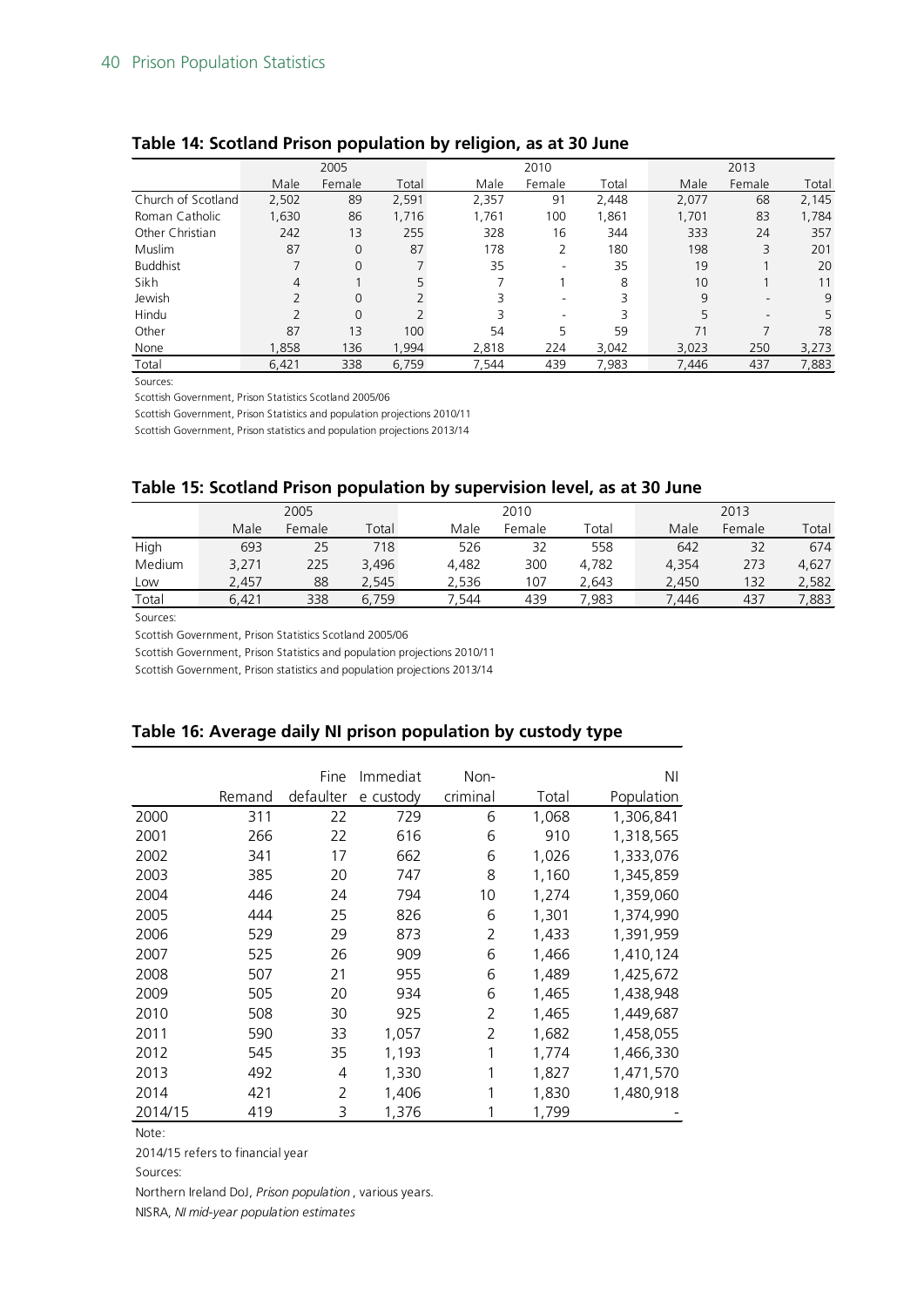| Country                  | Rate |
|--------------------------|------|
| Lithuania                | 293  |
| Latvia                   | 237  |
| Estonia                  | 231  |
| Turkey                   | 207  |
| Poland                   | 206  |
| Slovakia                 | 185  |
| Hungary                  | 181  |
| Montenegro               | 181  |
| Czech Republic           | 177  |
| Romania                  | 151  |
| <b>England and Wales</b> | 146  |
| Scotland                 | 145  |
| Serbia                   | 144  |
| Liechtenstein            | 143  |
| Spain                    | 140  |
| Malta                    | 137  |
| Portugal                 | 136  |
| Bulgaria                 | 109  |
| Greece                   | 108  |
| Austria                  | 102  |
| France                   | 101  |
| Northern Ireland         | 93   |
| Ireland                  | 92   |
| Italy                    | 90   |
| Croatia                  | 89   |
| Switzerland              | 80   |
| Germany                  | 78   |
| Slovenia                 | 74   |
| Netherlands              | 71   |
| Denmark                  | 64   |
| Sweden                   | 59   |
| Finland                  | 58   |

**Table 17: International comparisons: prisoners per 100,000 head of population**

Source:

Eurostat, *Prison capacity and number of persons held*